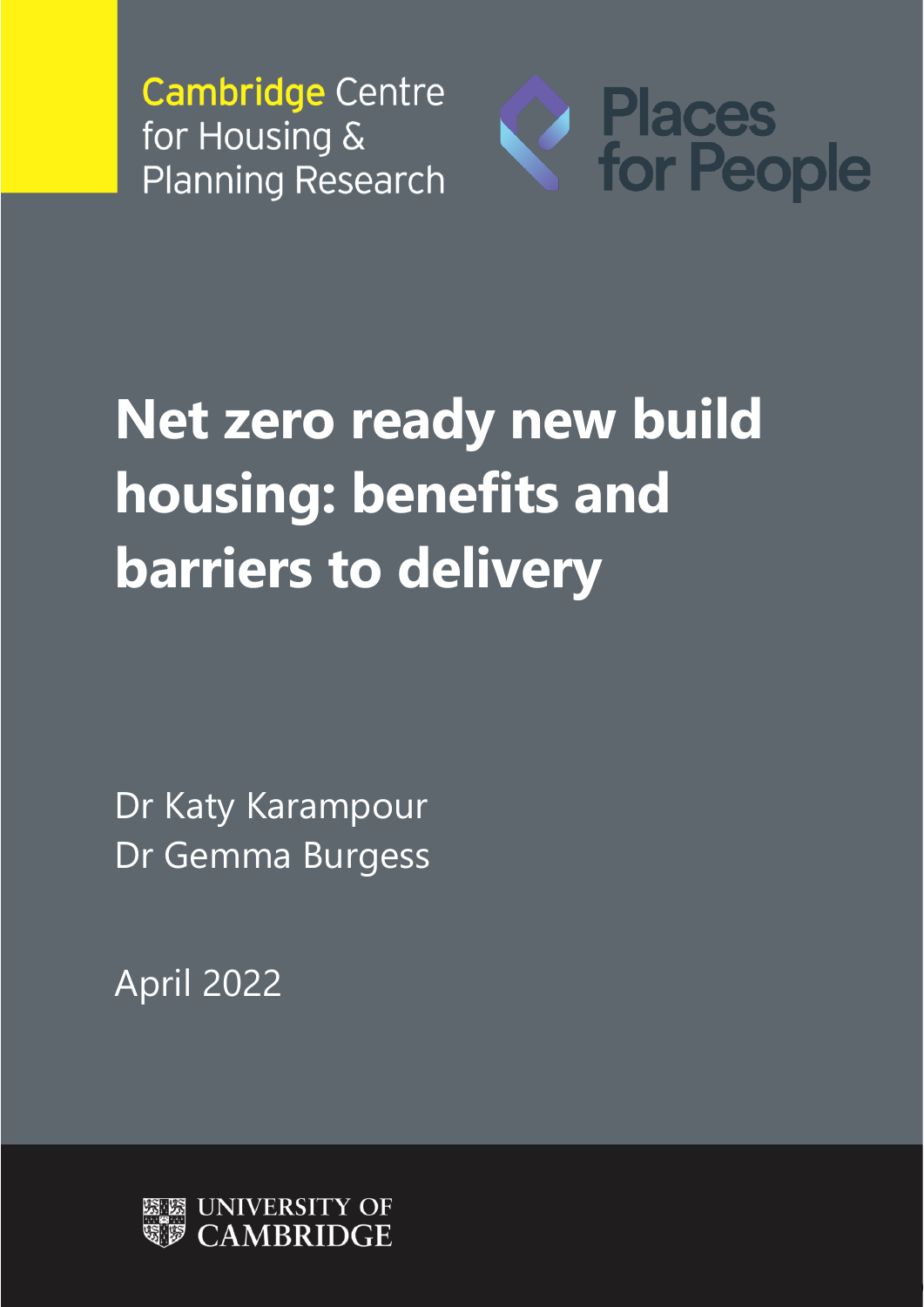Dr Katy Karampour and Dr Gemma Burgess Cambridge Centre for Housing & Planning Research Department of Land Economy University of Cambridge 19 Silver Street Cambridge CB3 9EP

kk678@cam.ac.uk [glb36@cam.ac.uk](mailto:glb36@cam.ac.uk)

www.cchpr.landecon.cam.ac.uk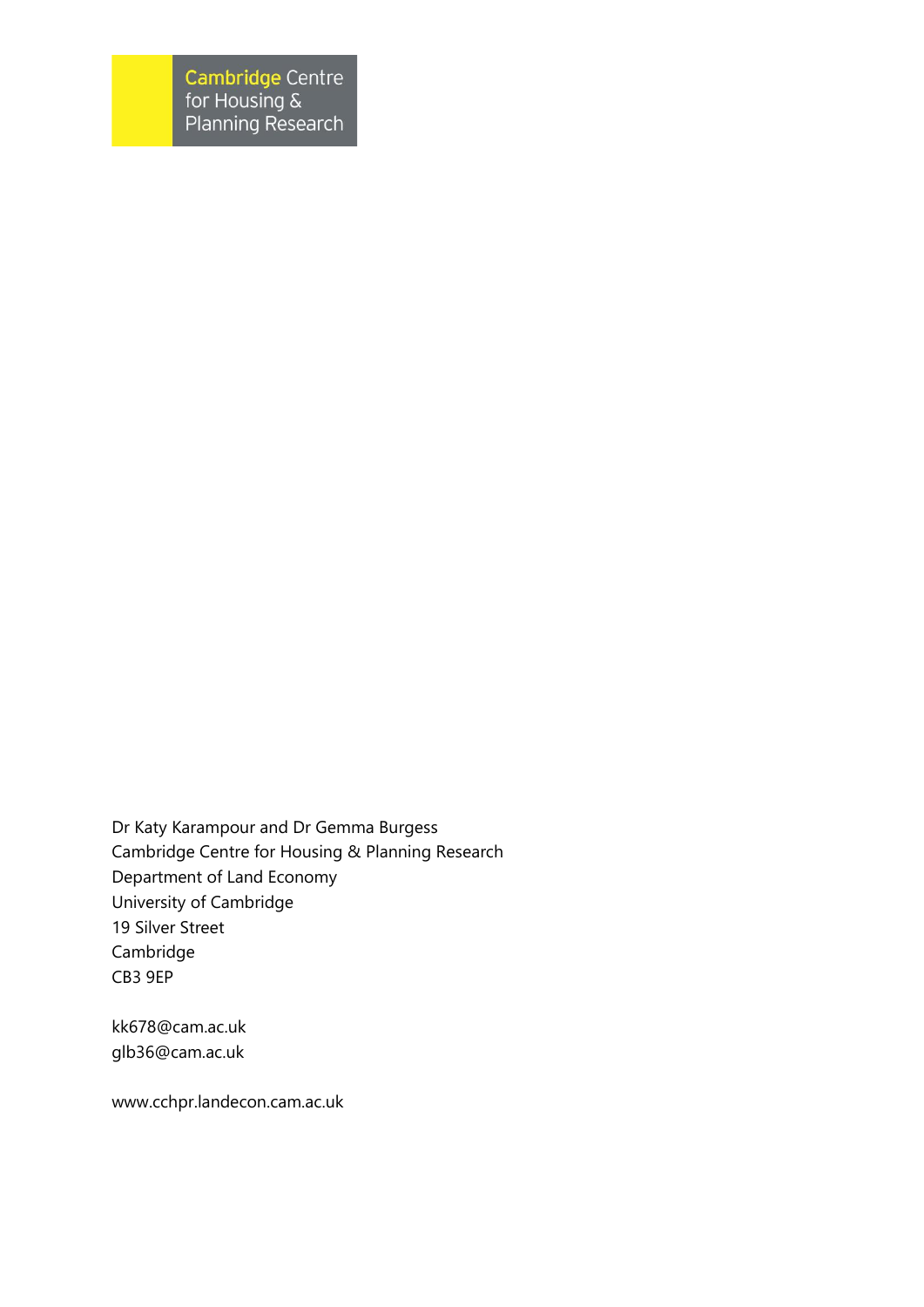# Contents

| 3. What is net zero and how will it be achieved?       |  |
|--------------------------------------------------------|--|
| 4. Barriers to the building of net zero carbon homes24 |  |
| 5. Benefits of building net zero carbon homes30        |  |
|                                                        |  |
|                                                        |  |
|                                                        |  |
|                                                        |  |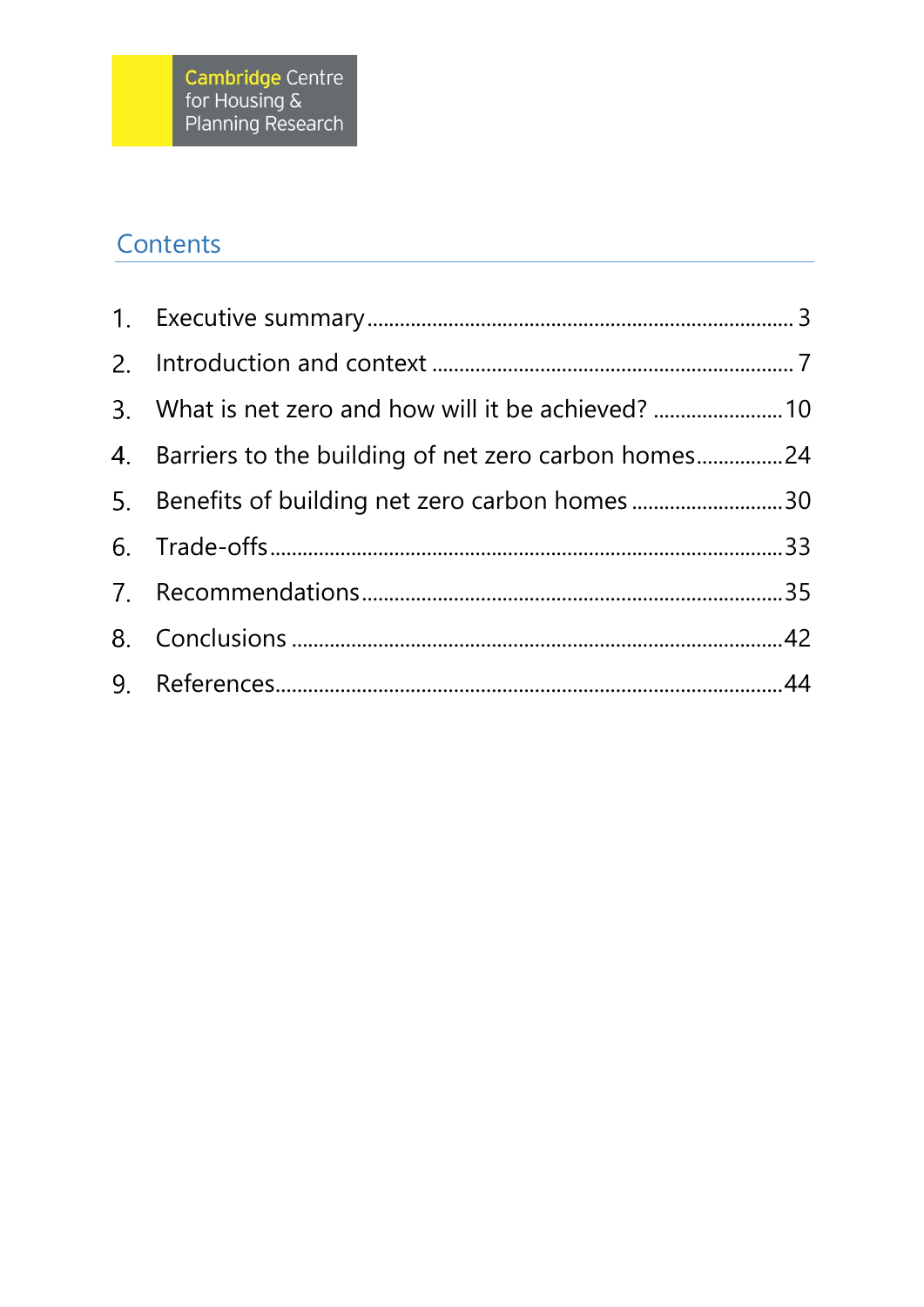#### <span id="page-3-0"></span>Executive summary 1.

The UK government intends to reduce greenhouse gas emissions by 100% relative to 1990 levels by 2050. To achieve this, cutting carbon emissions from the built environment, and in particular from residential buildings, is a key priority as the built environment in the UK is responsible for approximately 40% of all greenhouse gas emissions. In addition, given the rapidly increasing cost of living, especially with regard to energy costs, the transition to a net zero carbon future and reduced dependence on non-renewable energy, through the adoption of cost effective solutions to heating and powering homes, is becoming ever more important.

To meet the UK's legally-binding climate change targets, the Climate Change Committee (2019) and the Sixth Carbon Budget (2020) propose that all new residential buildings should be zero carbon-ready from 2025. Building the zero carbon ready homes required means fundamentally changing the way that we design and build homes in the UK. This research investigates how housebuilders in the affordable housing sector can plan effectively for a zero carbon future by exploring the main challenges and opportunities in delivering net zero carbon ready new build housing in the affordable housing sector.

Drawing on current policies and relevant literature, the report sets out some of the net zero carbon definitions before discussing how net zero carbon is expected to be achieved in new homes. Net zero carbon ready homes are those that are built with high energy efficiency and use low carbon technologies (e.g., heat pumps or other forms of electric heating instead of gas boilers) that will become net zero carbon when the national electricity grid is decarbonised. These homes will not need retrofitting in the future in order to have net zero carbon emissions from their regulated operational energy.

To achieve net zero carbon in new homes, using the fabric first approach to maximise the performance of the components and materials that make up the building fabric itself appears to be key to reducing the initial need for energy consumption. The inclusion of renewable technologies can further help to provide clean heat and energy for the new homes. However, the report identifies some gaps in the take up of the technologies, for example, the low uptake of heat pumps, despite the availability of the technology and its high uptake in other countries. It also discusses some of the implications of not having a holistic approach to designing net zero carbon new homes. UK policies and regulations have a strong focus on achieving zero carbon targets for buildings and are less concerned with the design of the wider site or the environment. Neither the siting and orientation of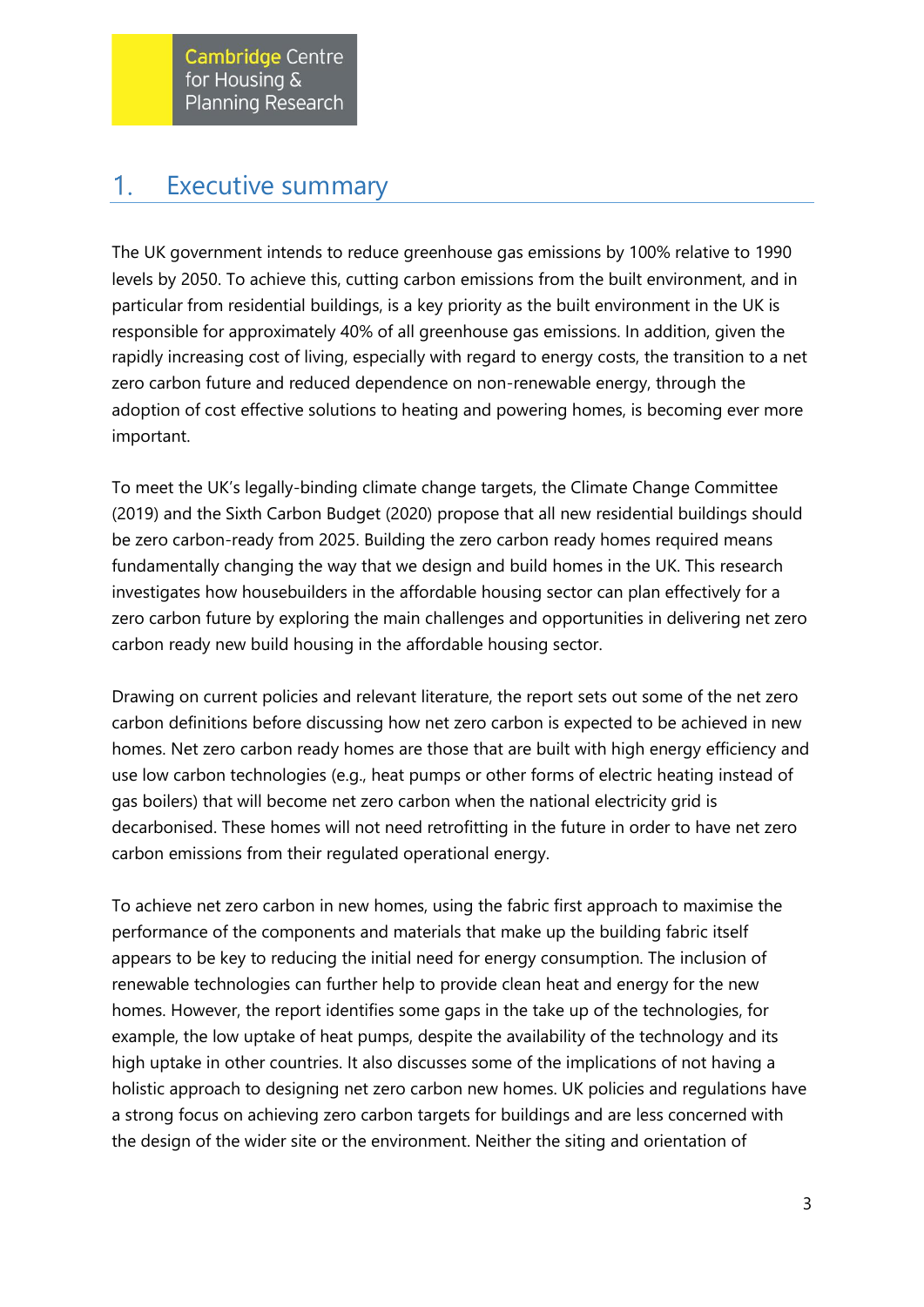buildings, their built form and layout, nor the role of the external environment in enhancing the energy and environmental performance of a building, have received sufficient attention in the current discussions about net zero carbon homes.

The report identifies a number of barriers to implementing net zero housing at the preconstruction stage, construction stage and post-construction stage. At the pre-construction stage, gaps in policy and regulation for delivering net zero carbon homes, the additional capital costs of building net zero carbon homes and the lack of financial incentives and funding to cover part of those costs are some of the barriers. At the construction stage, there is currently a lack of net zero carbon skills and capacity within the supply chain which is likely to reduce construction quality, make delivery more challenging and increase performance gaps. Procuring net zero carbon products at scale within the supply chain is a significant barrier faced by housebuilders and has a direct impact on their ability to build net zero carbon homes. At the post-construction stage, the impact of consumer behaviour, the constraints within energy systems and the challenge of delivering or upgrading necessary infrastructure, are identified as potential barriers. Housing associations and others with stewardship responsibilities will perhaps need to change the ways in which they repair and maintain their housing stock as housing design and energy systems change.

The report also provides an overview of some of the benefits of delivering net zero carbon homes for the environment and for residents and social landlords, including housing associations. Some of these benefits include reduced emissions and increased resilience to climate change, the possibility of reduced utility bills and improvements to the comfort and health of residents, and the possibility of financial and reputational gains for housing associations and housing providers.

Nonetheless there are trade-offs that social landlords might face in implementing net zero carbon ready new homes. One of the main trade-offs is between the additional cost associated with building net zero carbon homes and the viability and/or profitability of development. There is a cost premium for the early adoption of new zero carbon technologies and designs, and those additional costs may affect the affordability and viability of the units constructed. In addition, the social housing sector faces other pressing priorities and there are also trade-offs to be made between building net zero carbon homes and addressing, for example, fire safety, the needs of the ageing population, the rising cost of living, and homelessness.

In addition, housebuilders face a range of dilemmas primarily relating to the adoption, use and maintenance of new low carbon technologies. There is no clear guidance on which technology to use to provide, for example, green heating for homes. It is not clear which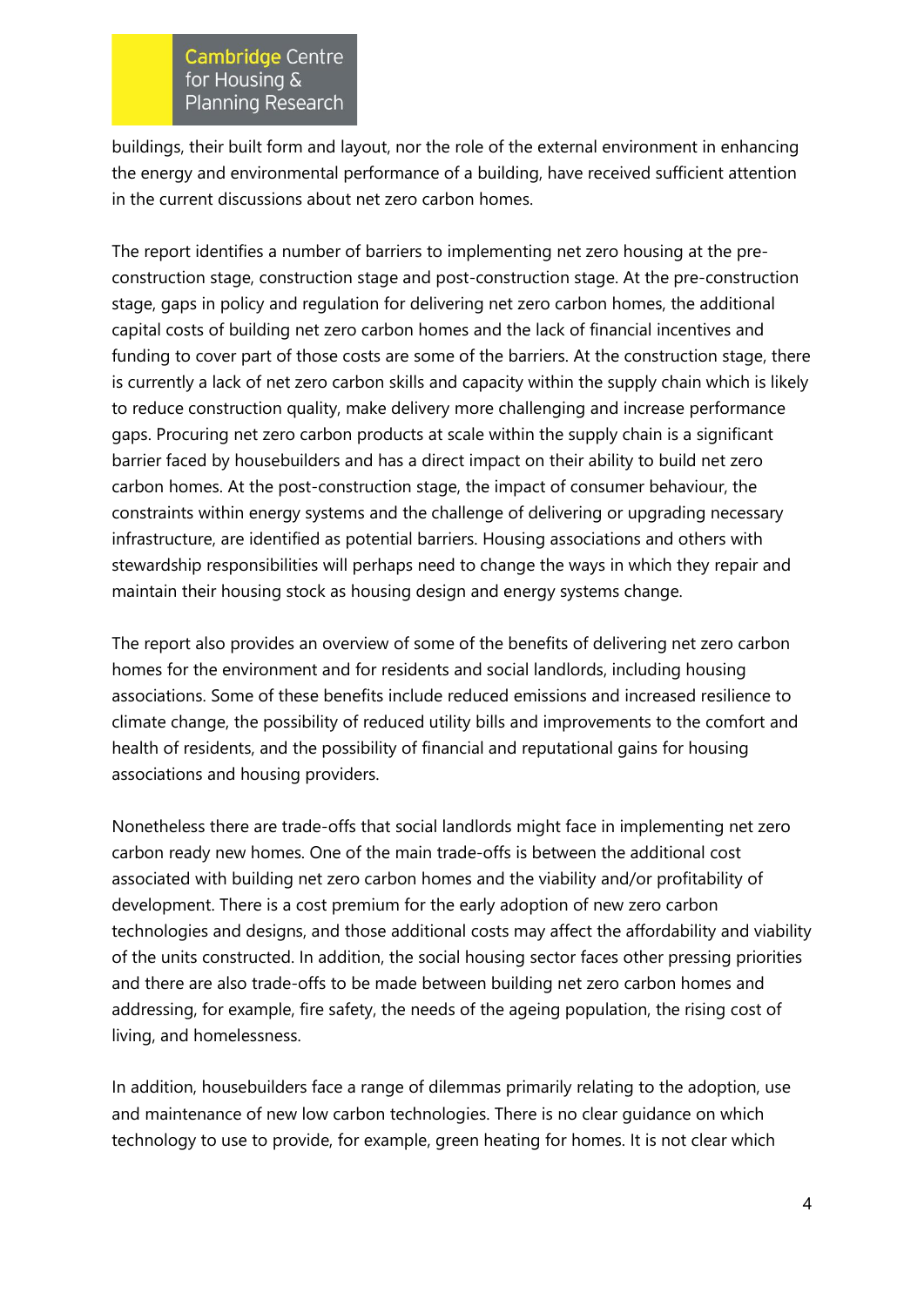technology is cheaper, greener and more customer friendly. It is challenging to know which of these products to adopt and how their use can be brought into the mainstream and used consistently across the design and delivery of new build homes.

Finally, the report sets out a series of recommendations to address some of the barriers in delivering net zero carbon new homes. These are summarised here, and explained in more detail in section 7 of this report:

- The necessity of providing greater clarity over the policy, regulations and standards that housebuilders should comply with and the expected timeframes, clarity on the role of planning, and clarity on the definitions commonly used by the government.
- Incorporating sustainability objectives into the design of not only the buildings but the site and its surroundings in order to achieve net zero carbon targets and improve the quality of life for residents. Gains will be lost if homes are designed to net zero standards but developments are not well connected to sustainable transport networks and do not promote sustainable lifestyles.
- To mitigate risks for the pioneers of building net zero carbon ready new homes, the formation of strong collaborations and partnerships within the sector, between the housing sector and other related sectors (e.g., suppliers, skills bodies, and planners), and between the housing sector and the government is recommended.
- There is a need for more research to develop a robust evidence base to support the development of more net zero carbon homes. The housing sector and the research community need to work together to create an evidence base of what works, to share best practice, and the learning from what does not work.
- We recommend engaging with residents of new net zero carbon homes postoccupancy to inform them about how the new homes work. Post occupancy evaluation to collect robust data on net zero carbon homes can help to better understand how the adopted technologies and designs perform in practice and how they can be improved. In addition, exploring the greater use of sensors and digital technologies may help to collect data to improve designs and develop an evidence base about the performance and use of new homes.
- Financial incentives including the allocation of upfront grants, removal or reduction of VAT for all low regret technologies options and for the labour cost associated with their installation. Further research and evidence on how other countries' financial and policy incentives have facilitated their transition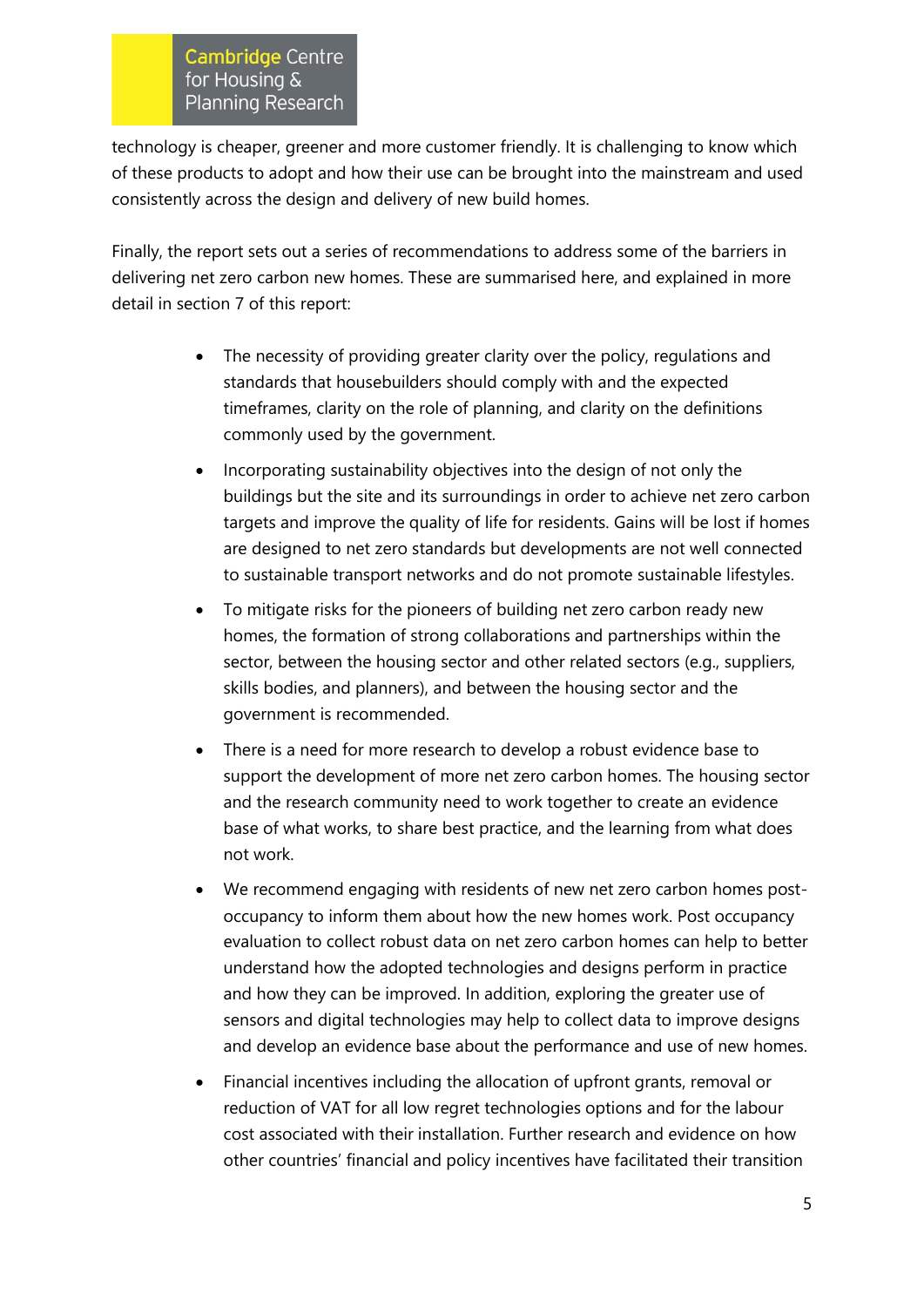to greater use of net zero carbon home technologies would be beneficial to inform the development of incentives in the UK.

- Providing training and upskilling for the workforce across the supply chain to support the transition to a net zero carbon future is very important. Instead of demand-led skills development in the construction sector, we suggest that training provision is planned and actively managed in advance as the current levels of demand-led training will not be sufficient.
- The transition to electric heating and increased use of electric vehicles will increase the UK's reliance on electricity. There is a need for OFGEM, BEIS and network operators to work together to identify solutions that will avoid intermittent and erratic supply by the national electricity grid.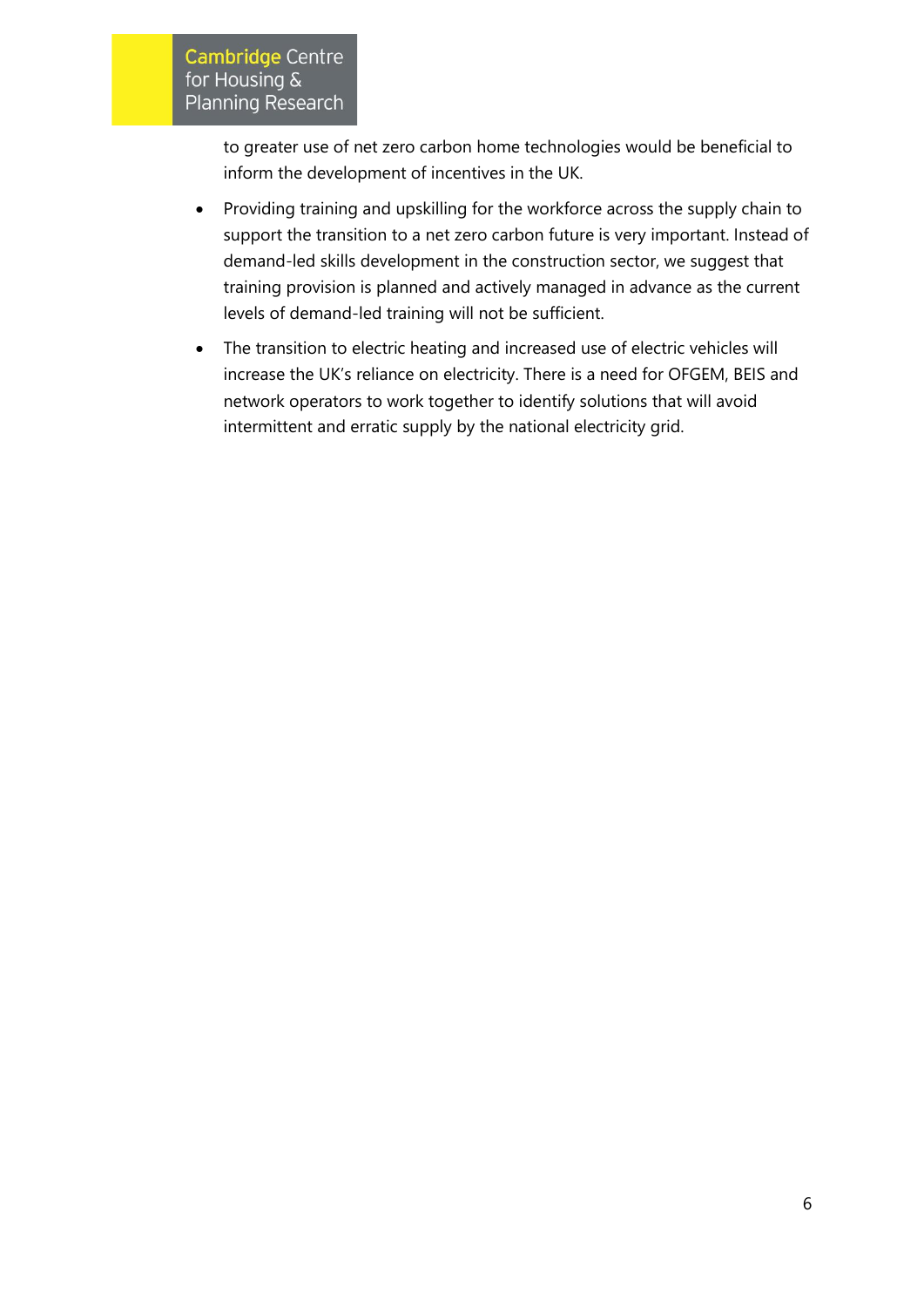#### <span id="page-7-0"></span> $2.$ Introduction and context

## 2.1. Background

In June 2019, the UK Parliament passed legislation requiring the government to reduce the UK's net emissions of greenhouse gases by 100% relative to 1990 levels by 2050 (HM Government, 2021a). To achieve this, cutting carbon emissions from the built environment, and in particular from residential buildings, is a key priority as the built environment in the UK is responsible for approximately 40% of all greenhouse gas emissions (UKGBC, n.d.).

Most of the emissions in buildings are direct greenhouse gas emissions resulting primarily from the use of fossil fuels, mainly gas, for heating. In the UK, 85% of domestic heating systems run on gas because of the access to the relatively cheap gas from North Sea gas fields (Eunomia & CITB, 2021, p.5). The Climate Change Committee (CCC), the UK government's adviser on emissions targets, warns that the UK's legally-binding climate change targets will not be met without the near-complete elimination of greenhouse gas emissions from UK buildings (CCC, 2019).

The Climate Change Committee (2019) and the Sixth Carbon Budget (2020) both propose that, for the UK to reach net zero carbon emissions by 2050, all direct, regulated emissions from buildings must be eliminated by 2048. To achieve this, they propose that all new residential buildings should be zero carbon-ready from 2025. The government has announced that by 2025, all new homes will be banned from installing gas boilers and will instead be heated by low-carbon alternatives.

The government has amended the Building Regulations to ensure that new homes built in England will emit around 30% less carbon, when the requirements come into effect from 15 June 2022. The introduction of the Future Homes Standard in 2025 will ensure that an average home will produce at least  $75\%$  lower  $CO<sub>2</sub>$  emissions than one built to current energy efficiency requirements (MHCLG 2021).

Building the zero carbon ready homes required by the Future Homes Standard means fundamentally changing the way that we design and build homes in the UK. Given the aim of building 300,000 homes per year and the currently low number of new build net zero carbon developments, there are concerns and uncertainties about how the industry is going to achieve this target and what the implications will be for the industry and for home occupants.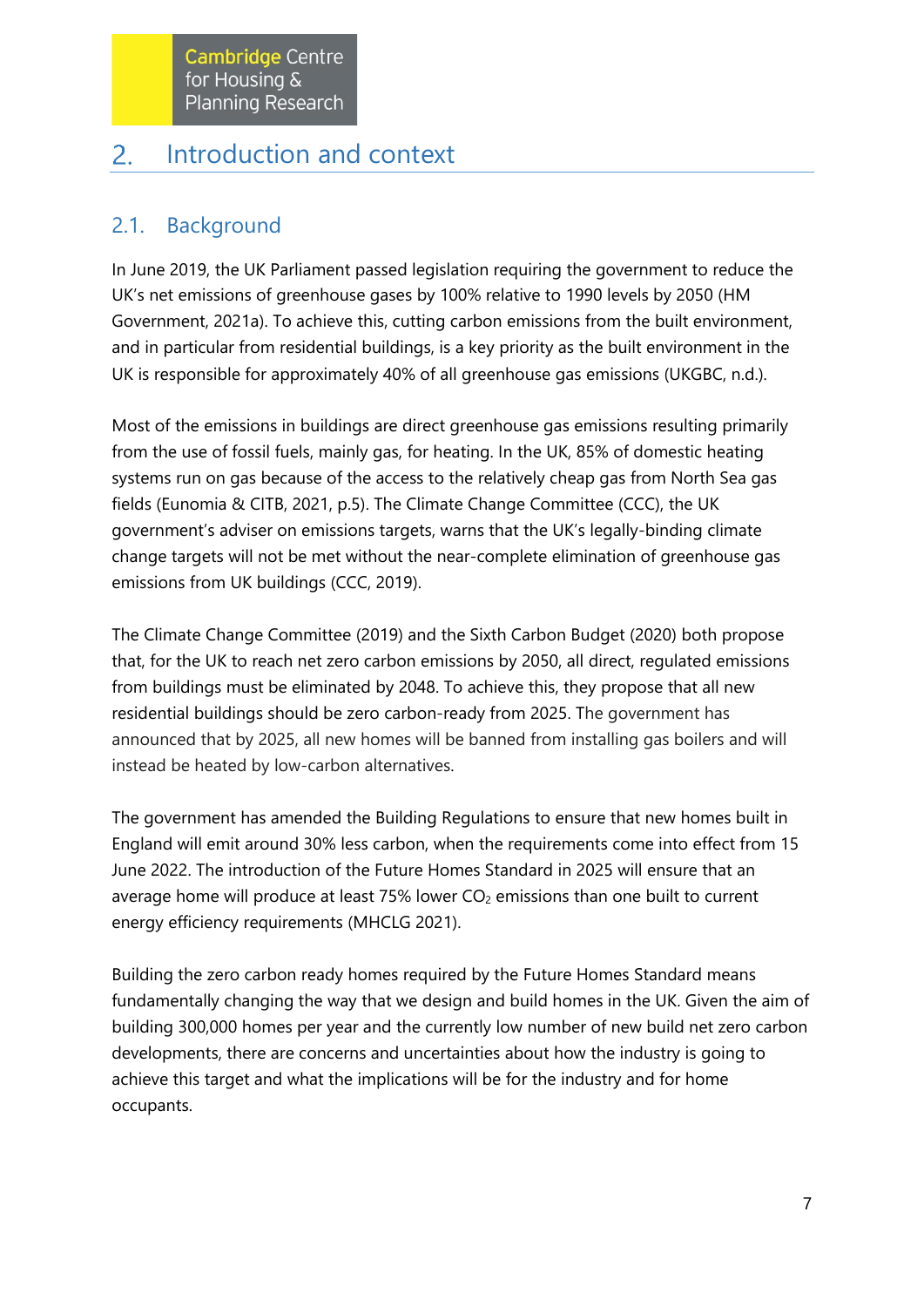## 2.2. Research aim

The aim of this research is to investigate how Places for People and other large-scale property owners and developers in the affordable housing sector can plan effectively for a zero carbon future. In this research, we explore the main challenges and opportunities in delivering 'net zero carbon ready' new build housing in the affordable housing sector, whilst putting the needs and aspirations of the residents of affordable housing at the centre of changes.

This research is intended to inform Places for People's net zero strategy for the delivery of net zero ready new homes, as a leading developer in the social housing sector, as well as providing evidence for the wider industry on how to plan effectively for a zero carbon future by delivering net zero carbon ready new build developments.

Whilst only new build housing is within the scope of this research, we note that there are cross overs between building net zero new build and retrofitting the existing housing stock. However, the attention of this report is on new build.

## 2.3. Research methods

The primary research method was a desk-based internet search for existing evidence and publications about the construction of net zero ready new homes in the UK. The main sources of data were published government regulations and policies, reports, and industry guidelines (for example, UKGBC's Net Zero Carbon Buildings: A Framework Definition, RIBA's 2030 Climate Challenge, LETI's Climate Emergency Design Guide).

In order to develop a better understanding of and insights into the challenges that the industry faces in achieving a net zero future, we discussed some of the operational challenges with Places for People.

# 2.4. About this report

This report presents the findings of our analysis in the following sections:

## *Section 3: What is net zero and how will it be achieved?*

This section sets out some of the net zero carbon definitions, discusses how net zero carbon is expected to be achieved, provides an overview of some of the low carbon technologies, and explores the gaps identified in the approaches to achieving net zero.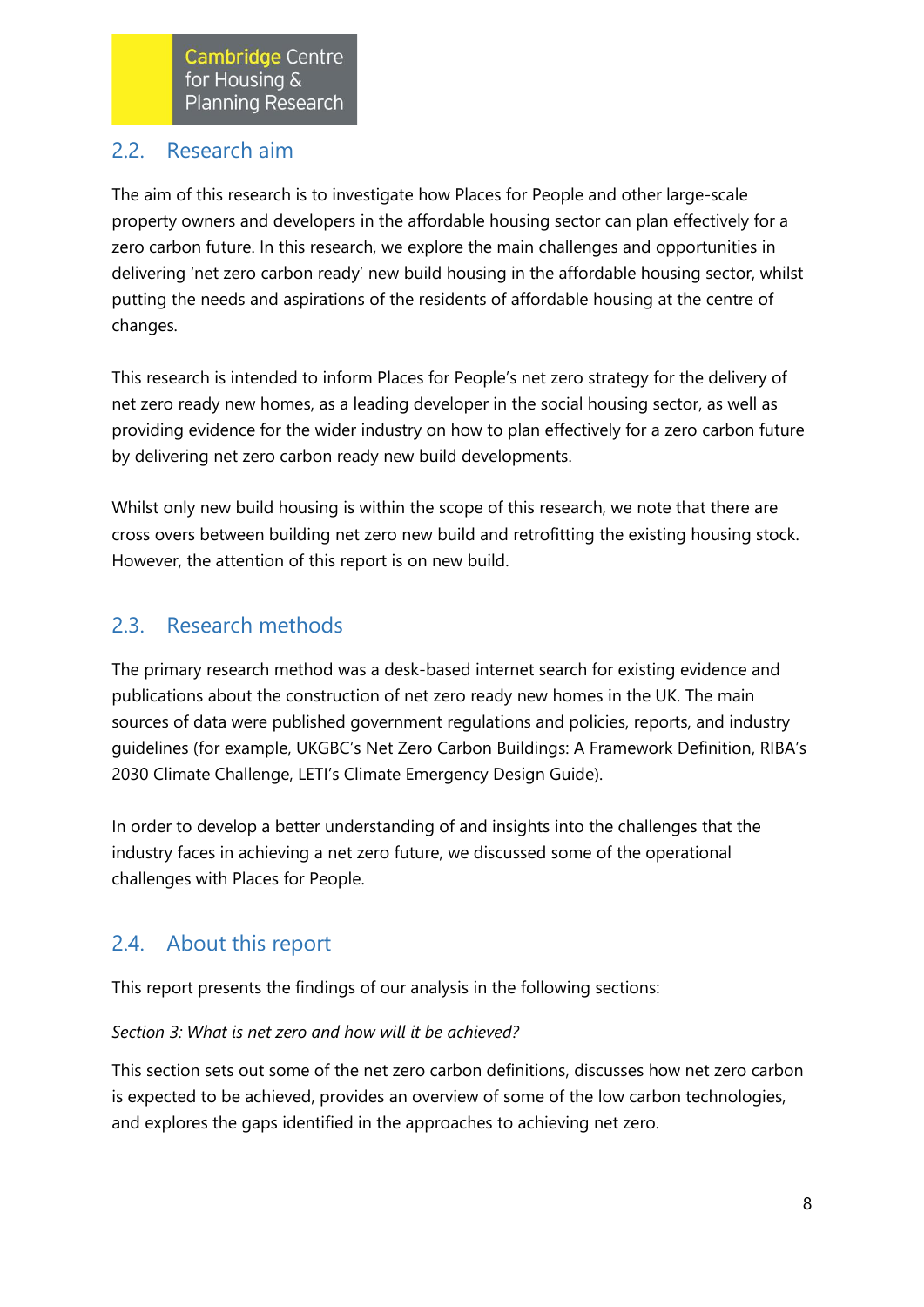#### *Section 4: Barriers to the building of net zero carbon homes*

This section discusses potential barriers to the implementation of net zero carbon ready new homes at the pre-construction, construction and post-construction stages.

## *Section 5: Benefits of implementing net zero carbon homes*

This section provides an overview of some of the benefits of delivering net zero carbon homes for the environment, residents, and social landlords, including housing associations.

## *Section 6: Trade-offs*

This section looks at some of the trade-offs and dilemmas that social landlords might face in implementing net zero carbon ready new homes.

#### *Section 7: Recommendations*

This section sets out the recommendations of this report to overcome the barriers in delivering net zero carbon new homes.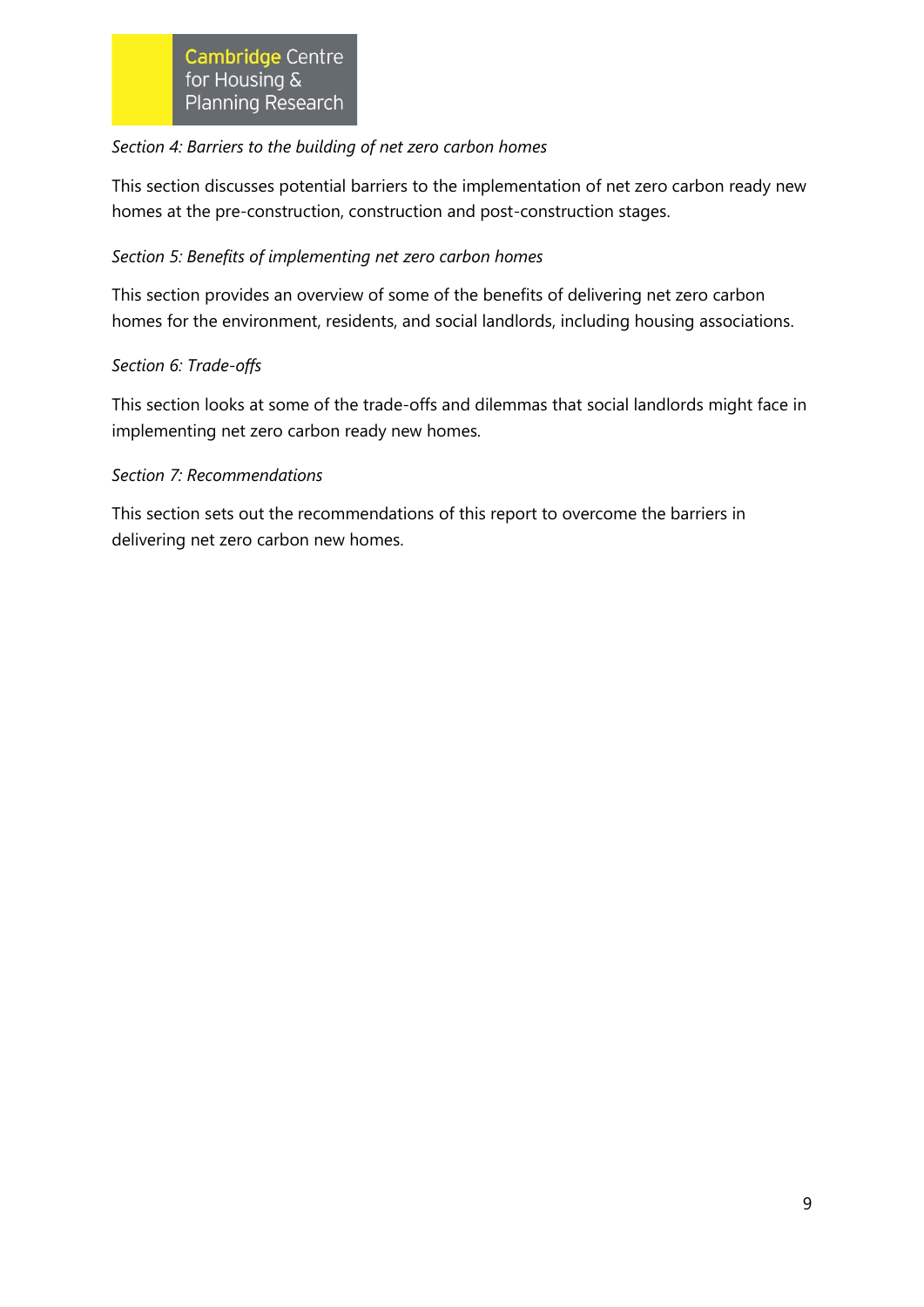#### <span id="page-10-0"></span> $3.$ What is net zero and how will it be achieved?

## 3.1. Definitions

## 3.1.1. What does 'net zero carbon' mean?

Net zero carbon (or net zero, as commonly used) refers to achieving a balance between the amount of greenhouse gas emissions produced and the amount removed from the atmosphere. There are two different routes to achieving net zero carbon which work in tandem: reducing existing emissions and actively removing greenhouse gases from the atmosphere (Institute for Government, 2020).

A *gross* zero target means reducing all emissions to zero. As this is not possible, the *net* zero target recognises that there will be some emissions which will need to be fully offset, predominantly through natural carbon sinks (e.g., trees) (Institute for Government, 2020). Where the amount of carbon emissions produced are cancelled out by the amount removed or offset, it can be said that a net zero emission is achieved. The lower the emissions, the easier this becomes.

## 3.1.2. Net zero carbon homes

The UK Green Building Council (UKGBC, 2019) sets out its net zero carbon framework for buildings around two approaches:

- Net zero carbon construction: the amount of carbon emissions associated with a building's production and construction stages up to practical completion is zero or negative, through the use of offsets or the net export of on-site renewable energy (UKGBC, 2019, p.6);
- Net zero carbon operational energy: the amount of carbon emissions associated with a building's operational energy on an annual basis is zero or negative. A net zero carbon building is highly energy efficient and powered from on-site and/or off-site renewable energy sources, with any remaining carbon balance being offset (UKGBC, 2019, p.6).

To go one step beyond net zero carbon in the construction and operation of a building, the UKGBC proposes a whole life net zero carbon assessment which calculates whether the amount of carbon emissions associated with a building's embodied and operational impacts over the life of the building, including its disposal, are zero or negative (UKGBC, 2019, p.12). However, net zero whole life carbon is not proposed as an approach at present due to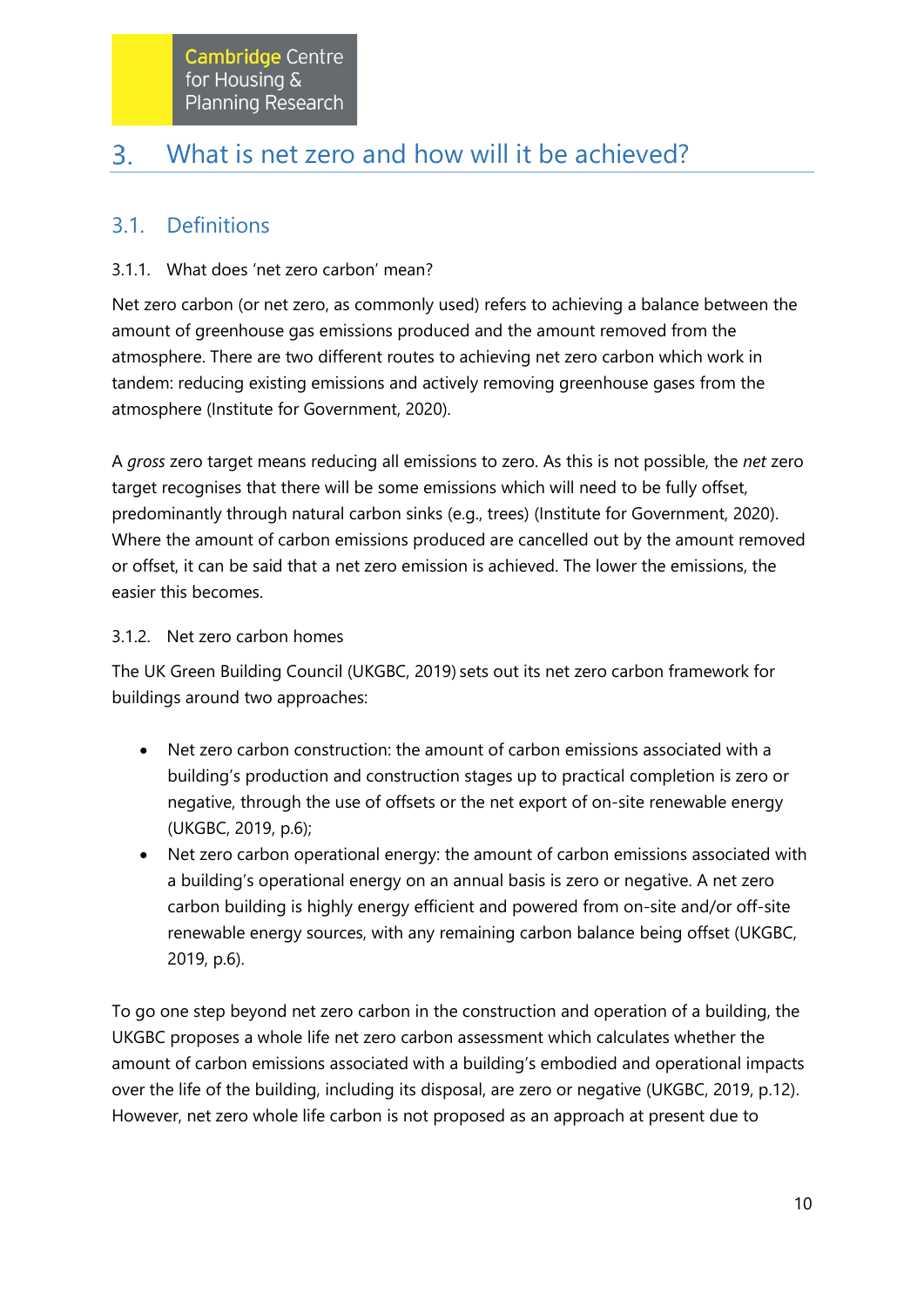current limitations in the reporting of carbon emissions from the maintenance, repair, refurbishment and end-of-life stages of a building's lifecycle (UKGBC, 2019, p.12).

A net zero carbon new home has net zero carbon emissions in both the construction process and its in-use operational energy.

Net zero carbon ready homes are those homes that are built with high energy efficiency and using low carbon technologies (e.g., heat pumps or other forms of electric heating instead of gas boilers) that will become net zero carbon when the national electricity grid is decarbonised (CIH, 2021). These homes will not need retrofitting in the future in order to have net zero carbon emissions from their regulated operational energy.

#### 3.1.3. Glossary of commonly used terminologies

- Greenhouse gases (GHG): the gases in the Earth's atmosphere, including carbon dioxide and methane, which have a heating effect when released into the atmosphere. GHG is often simplified to 'carbon'.
- Upfront carbon: the total GHG emissions associated with materials and construction of a home up to practical completion.
- Embodied carbon: the total GHG emissions and removals associated with the materials and construction processes throughout the whole lifecycle of a home.
- Operational energy: the GHG emissions arising from all energy consumed by a home, in use, over its lifecycle. The operational energy comprises of regulated and unregulated energy consumption. The regulated energy is building energy consumption resulting from the specification of controlled, fixed building services and fittings, including space heating and cooling, hot water, and ventilation while the unregulated energy is the energy consumption that is not controlled by Building Regulations, including, but not limited to, energy consumption from IT equipment, lifts, and appliances (BRE, 2018).
- Whole life carbon: the total of all the GHG emissions and removals in the construction, operation and demolition of buildings and infrastructure.
- Sequestered carbon: carbon dioxide removed from the atmosphere and incorporated in biomass such as timber.
- Circular economy: a non-linear model of economic development based upon elimination of waste and pollution, keeping products and materials in use and regenerating natural systems.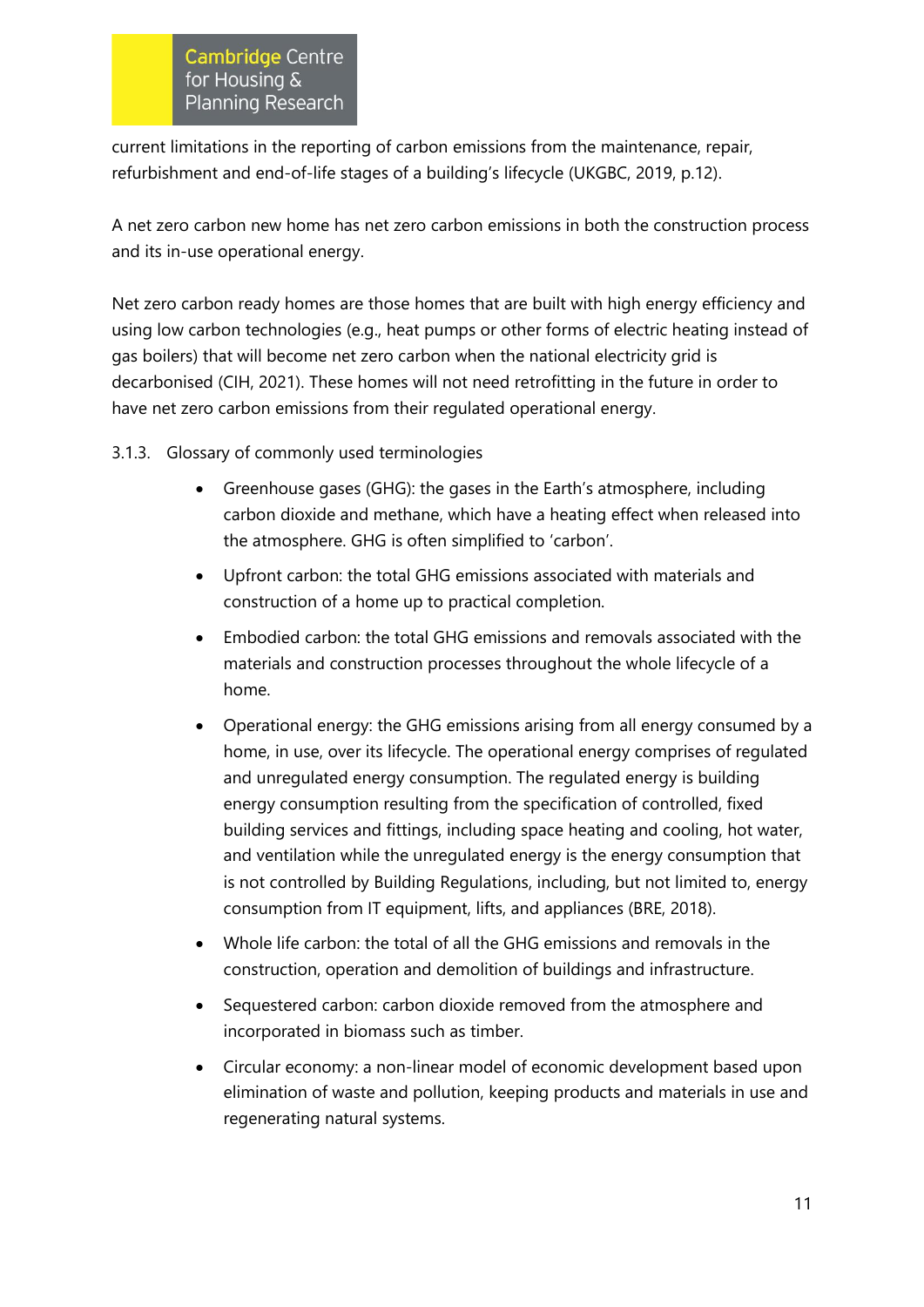- Net biodiversity gain: weaving nature more effectively in and around developments, not only to improve quality of life but also to reverse wider biodiversity loss.
- Performance gap: a performance gap is a disparity that is found between the regulated energy use predicted and carbon emissions in the design stage of buildings and the energy use of those buildings in operation.

# 3.2. Policy and regulation

Several strategy and policy documents have been recently released by the government and these set out a general plan for achieving the UK's net zero agenda. These include, but are not limited to:

## *Energy White Paper: Powering Our Net Zero Future (HM Government, 2020a)*

Chapter 4 of the White Paper concerns buildings and sets out the key commitments of the government in facilitating the growth in new green technologies. These include increasing the installation of electric heat pumps, working with industry to evaluate hydrogen as an option for heating, increasing the proportion of biomethane in the national gas grid, consulting on the role of hydrogen as a source of energy, and the commitment to fund a new Heat Network Transformation Programme.

#### *Net Zero Strategy: Build Back Greener (HM Government, 2021a)*

The Net Zero Strategy sets out policies and proposals for decarbonising all sectors of the UK economy in order to meet the net zero target by 2050.

## *Heat and Buildings Strategy (HM Government, 2021b)*

The Heat and Buildings Strategy sets out how the UK will decarbonise homes, and commercial, industrial and public sector buildings, as part of setting a path to net zero by 2050.

For new-build homes, the government previously introduced the Zero Carbon Homes Standard and the Code for Sustainable Homes to help assess and certify the sustainable design and construction of new homes. However, the Zero Carbon Homes Standard was scrapped in 2015 and the Code for Sustainable Homes was relaxed in 2015, becoming voluntary. This has created a lack of long-term policy certainty for the development of sustainable new homes.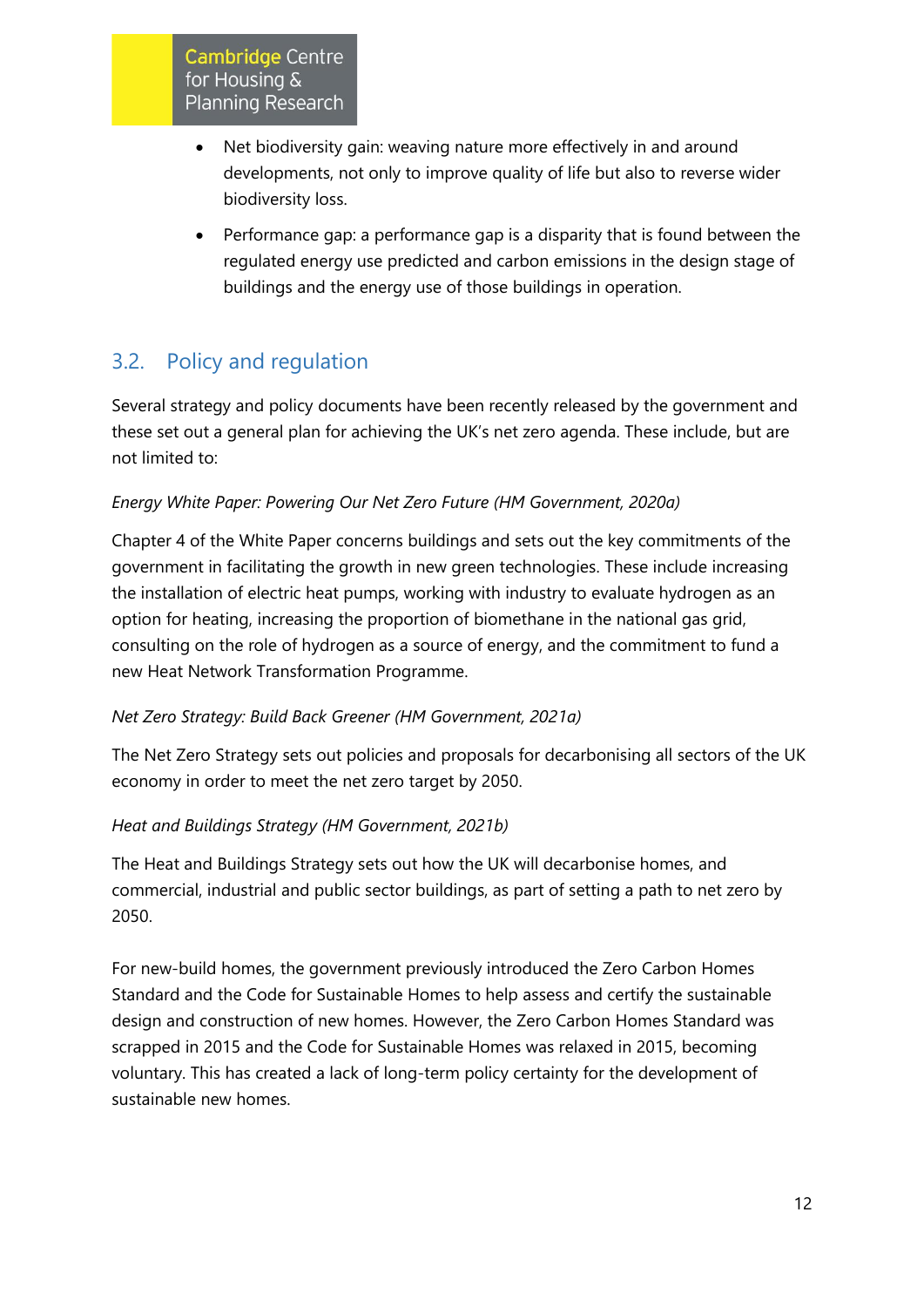Building Regulations 2010, first introduced in 1965, is a suite of building standards which set the standards in England for the design, construction and alteration of buildings. On 15 December 2021, the Department for Levelling Up, Housing and Communities (DLUHC) announced further changes to the Building Regulations which will come into effect on 15 June 2022. To pave the way for the Future Homes Standard in 2025, the changes to the Building Regulations provide for a new way of measuring energy efficiency, change the way on-site electricity generation systems are regulated, introduce regulations for overheating mitigation, and make provision for ventilation standards (DLUHC, 2021b).

Alongside amendments to the Building Regulations, DLUHC has published Approved Document L: Conservation of fuel and power, of which Volume 1 covers dwellings; Approved Document F: Ventilation, of which Volume 1 covers dwellings; and an entirely new Approved Document O covering overheating, which applies to new residential buildings.

As well as setting out measures for the 2021 uplift to the Building Regulations, the government response to the Future Homes Standard consultation also sets out plans for the implementation of the Future Homes Standard from 2025. The Future Homes Standard intends to ensure that all future homes are net zero carbon ready and will not need retrofitting. However, the Future Homes Standard is concerned only with emissions from regulated operational energy and does not regulate the embodied carbon associated with the materials and construction processes.

# 3.3. How to achieve net zero carbon in housing?

The UK's government's approach to net zero carbon homes is three-fold:

- adopting a 'fabric first' approach to achieve a minimum Fabric Energy Efficiency Standard;
- then adopting on-site zero carbon technologies and ceasing the installation of gas boilers in new homes;
- and finally, using off-site measures to deal with any remaining emissions.

## 3.3.1. Fabric first approach

A 'fabric first' approach to building design involves maximising the performance of the components and materials that make up the building fabric itself, before considering the use of mechanical or electrical building systems. Buildings designed and constructed using a fabric first approach aim to minimise the need for energy consumption through methods such as:

• maximising air-tightness;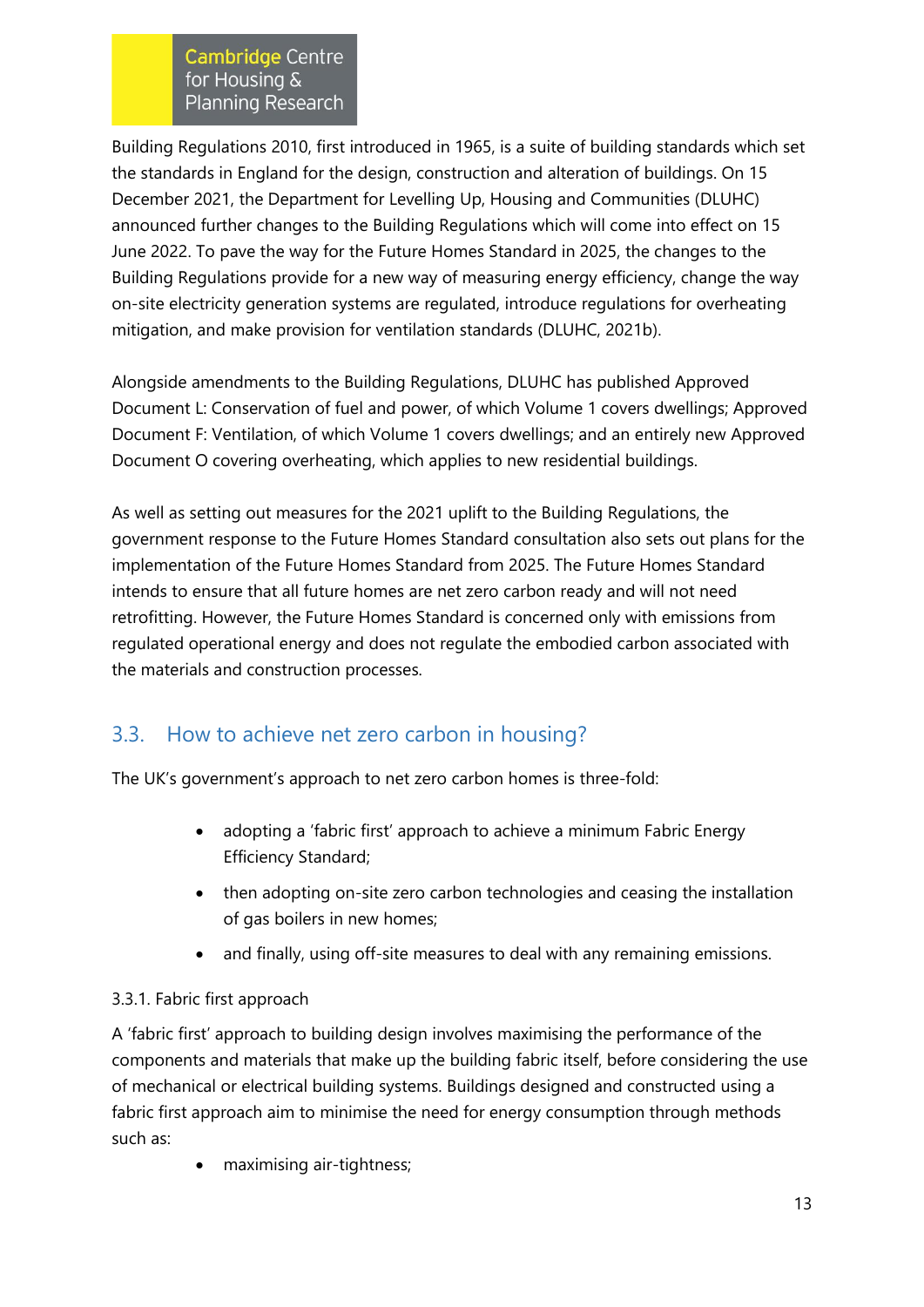- increasing the levels of insulation;
- optimising solar gain through the provision of openings and shading;
- optimising natural ventilation;
- using the thermal mass of the building fabric.

Reducing the energy demand through a fabric first approach results in reducing the need for on-site and off-site renewable energy. Without improving building fabric, the amount of renewable energy that will be needed to supply all the homes will be enormous and the amount of renewable energy generated on-site will be limited (Designing Buildings Wiki, 2021).

Homes built to the Passivhaus Standard are examples of adopting a fabric first approach to energy efficiency. They are designed to use very little energy for heating and cooling, with a design characterised by high levels of fabric efficiency and airtightness as well as measures to address overheating risks.

#### 3.3.2. Zero carbon technologies and innovations

Decarbonising buildings requires the adoption of new technologies and practices to provide heat and energy for new build housing. Using a combination of energy efficient, low carbon technologies to minimise carbon emissions and maximise the energy performance of a building, thereby achieving the best environmental impact rating possible for that building, will help the UK to achieve the net zero carbon homes target.

The Heat and Buildings Strategy (HM Government, 2021b, pp. 59- 75) sets out some of the key technologies, highlighting some of their benefits and opportunities, risks and barriers. Chapter 4 of the Energy White Paper, Powering our Net Zero Future (HM Government, 2020a), also provides an overview of some of the currently available clean heat technologies as well as the government's transition plans.

This section sets out an overview of some of the technologies available to heat homes from 2025, when gas boilers will no longer be installed in new homes; alternative fuels to gas include on site renewable electricity, ventilation and smart home control systems.

#### *Heating homes: heat pumps*

Heat pumps are considered as one of the established forms of heating technology that is able to immediately deliver zero emissions from homes (Greenpeace UK, 2021). A heat pump is a system designed to heat an enclosed space by transferring thermal energy from the outside environment (air, ground, or a water source) to the inside space. Heat pumps use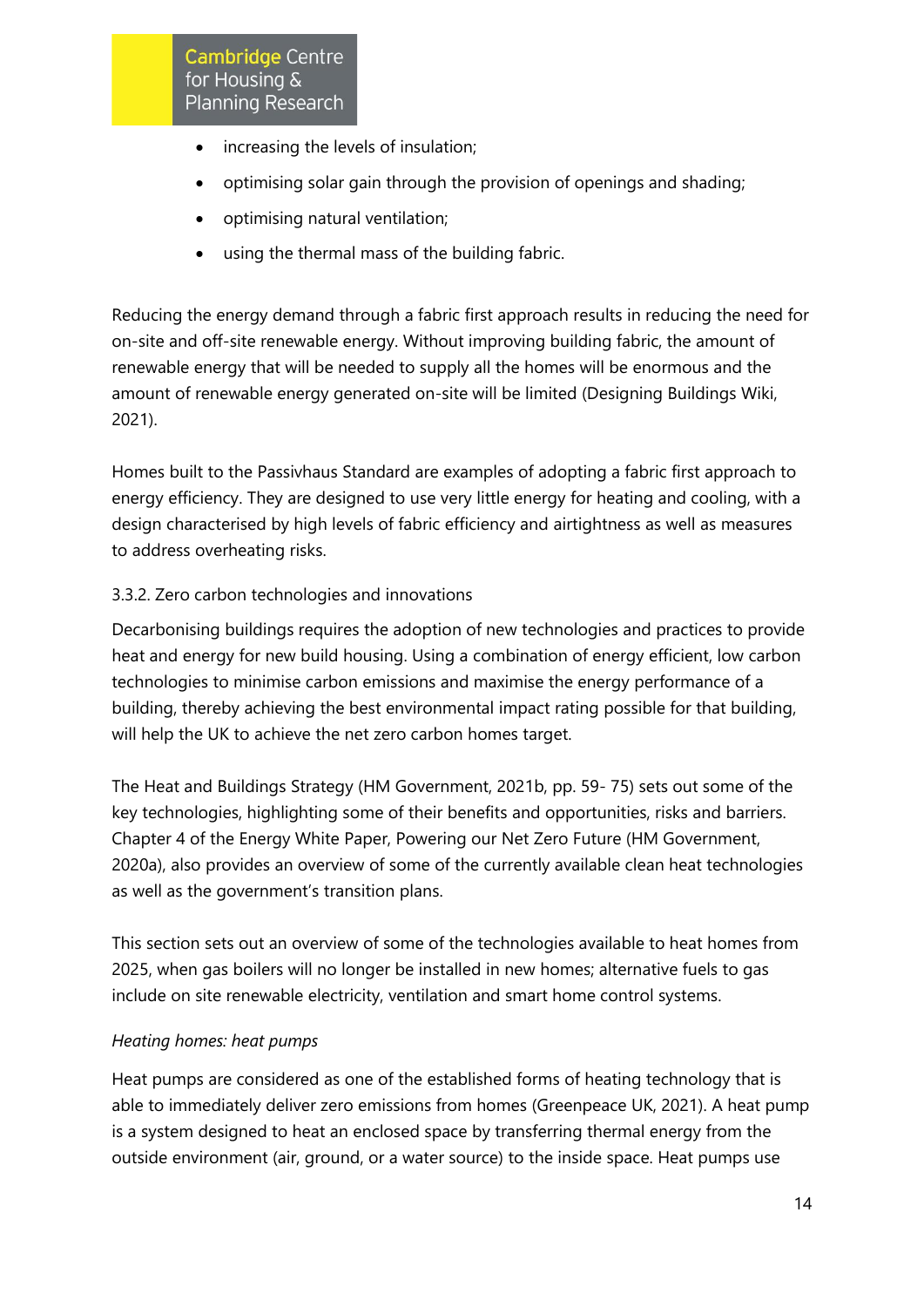electricity rather than fossil fuels for power, thus they do not produce carbon emissions at the point of use. In time, as the national electricity grid decarbonises further, the delivered electricity used to power heat pumps will be net zero carbon.

Common heat pump types are air source heat pumps and ground source heat pumps. An air source heat pump (ASHP) absorbs heat energy from air blown across a heat exchanger by fans (Energy Saving Trust, n.d.). A ground source heat pump (GSHP) gathers heat energy from water circulating in underground pipes, which is pumped to a heat exchanger inside the house (Energy Saving Trust, n.d.).

The Climate Change Committee expects that the vast majority of homes will need to be heated by pumps in the future (CCC, 2020, p.42). However, in the UK, heat pumps have a relatively small share of the market, especially when compared to the rest of Europe and the USA. According to Greenpeace UK (2021), the rate of heat pump units sold in the UK in 2020 was 1.3 heat pumps per 1,000 households, far behind the rate in other European countries, particularly Scandinavian countries and Estonia (Greenpeace UK, 2021).

In general, heat pumps have a higher upfront cost compared to gas boilers and, as heat pumps rely on electricity, the cost of running them might be higher than gas heating. In addition, with the inevitable higher pressure on the national grid, it is possible that the electricity supply could be more intermittent and expensive in future (BEIS, 2020).

#### *Heating homes: heat networks (district heating)*

After heat pumps, the Climate Change Committee (CCC, 2020, p.42) considers district heating to be the next low carbon heating option for UK homes. Heat networks use piped hot water to deliver heating (and in some cases cold water for cooling) from a centralised heat source. Low carbon heat sources for heat networks can include waste heat sources, low carbon fuels (e.g., biomass boilers and hydrogen boilers), combined heat and power systems, and low carbon nuclear reactors.

District heat networks, which connect multiple buildings in a local area, can be complex and expensive to build. They typically require an organisation to promote and install them and are not normally initiated by individual building owners (HM Government, 2021b, p.67).

These systems lend themselves particularly well to densely populated towns and cities. Around half a million households in the UK take heat and hot water from shared heat networks (BEIS, 2020, p. 114).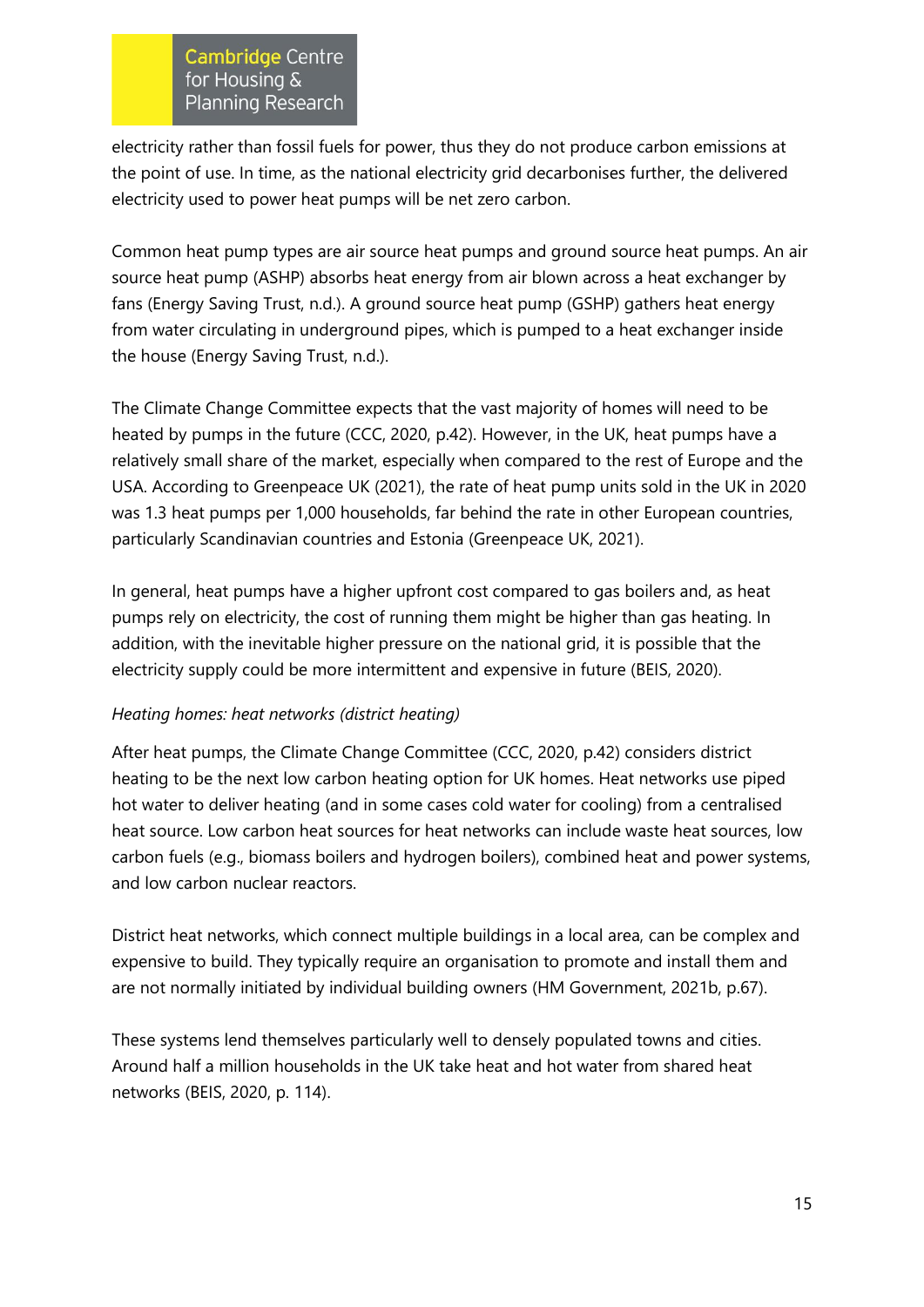#### *Alternative fuels: hydrogen*

Hydrogen is being explored as a low carbon alternative to natural gas as it does not release CO<sup>2</sup> when burned and can be produced through a range of low carbon methods (HM Government, 2021b, p.68). The government's analysis suggests that 20-35% of the UK's energy consumption by 2050 could be hydrogen-based (BEIS, 2021). However, a significant programme of work is needed to ensure that hydrogen is cost-effective, safe, feasible, and compatible with net zero carbon strategies (HM Government, 2021b, p.68).

Low carbon hydrogen boilers are likely to display similar variation to natural gas boilers; they could be standalone or combined with a hot water tank, they could differ in size to supply a range of heat demands, they could be combined with heat pumps to create a hybrid system (HM Government, 2021b, p.68).

## *Alternative fuels: bioenergy*

Bioenergy refers to electricity and gas generated from organic matter, known as biomass. This can be anything from plants and timber to agricultural and food waste. The Heat and Building Strategy (HM Government, 2021b, pp.69-70) identifies three types of bioenergy:

- Biogas and biomethane (produced through gasification or anaerobic digestion);
- Bioliquids (such as BioLPG, an ecopropane);
- Solid biomass (such as wood chippings).

Biomass systems burn wood pellets, chips or logs to heat a room or to power central heating and hot water boilers. Burning the wood does emit carbon dioxide, but at a lower level than coal or oil, provided the fuel is sourced locally (Energy Saving Trust, 2021). Although biomass is considered as a sustainable fuel option by the UK government, there are concerns about the sourcing of large quantities from distant locations (e.g., Canada) and the emissions associated with its transport (ONS, 2019), as well as the adverse air quality impacts of biomass burning (Air Quality Expert Group, 2017).

## *Onsite renewable electricity: photovoltaic (PV) panels*

Solar, or photovoltaic (PV), cells convert sunlight directly into electricity. PV panels generate renewable electricity onsite, reducing demand on the electricity grid. The latitude of the site, the direction that the panels face, and the tilt angle of the panels play a part in the amount of energy that the panels can produce. If a power system is grid-connected, the electricity grid can provide a normal supply to the premise when there is insufficient photovoltaic generation, and electricity not used on site can be exported back to the national grid and sold to the energy supply company.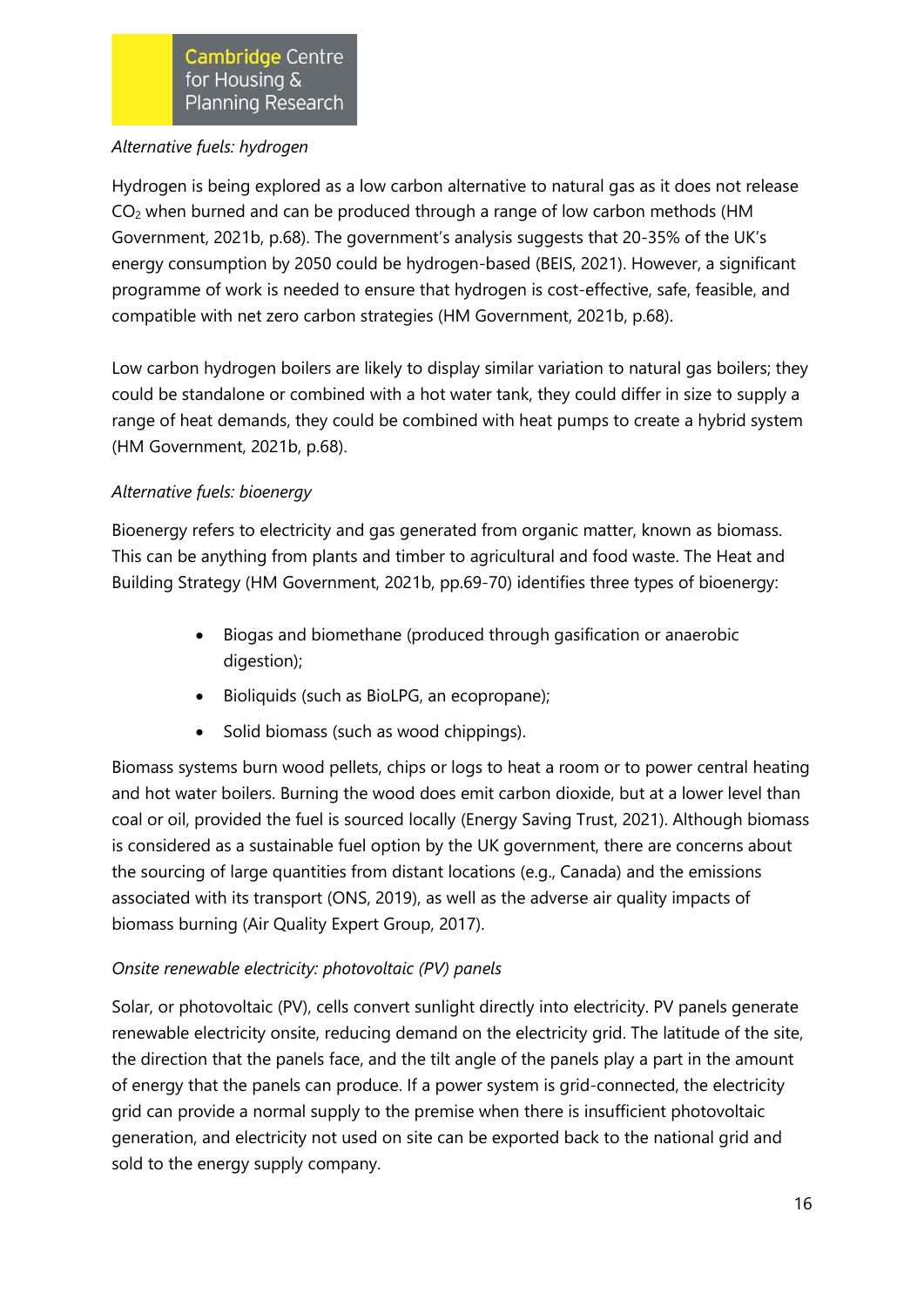#### *Ventilation: mechanical ventilation with heat recovery (MVHR)*

MVHR systems are used to remove stale air from a building and replace it with fresh air. Traditionally buildings were ventilated largely by natural ventilation, with fresh air entering through windows, doors or gaps in the fabric of the building. However, as buildings become more air-tight, ventilation is increasingly provided mechanically. To reduce the heat lost to the outside as a result of mechanical ventilation, mechanical ventilation with heat recovery (MVHR) systems are used.

With an MVHR, air is continually extracted from rooms that might be warm and humid, such as bathrooms and kitchens, passing through a heat exchanger in the heat recovery unit, where waste heat is recovered from the air before it is returned to the outside. The heat exchanger uses the recovered heat to temper incoming fresh air that is used to supply the non-humid habitable rooms, such as bedrooms and living rooms. Tempering the incoming air reduces the need for heating and so reduces energy use. The heat exchanger can be bypassed in warmer conditions so that the fresh supply air remains cool (Designing Buildings Wiki, 2020).

Having MVHR in the building involves installing ductwork to each room, typically in ceiling voids, and running these ducts to a heat recovery unit, something which needs to be considered in building design. Typically, filters will be included in the system to remove potential pollutants such as pollen and dust from the supply air. Regular maintenance is required to ensure that fans are operating correctly and filters remain clean.

## *Smart home control systems*

Smart gas and electricity meters help to deliver accurate bills and enable pre-paying customers to track and top-up their credit. The consumption and price data recorded by smart electricity meters enables innovative smart tariffs which can vary the cost of electricity – rewarding consumers with a cheaper rate if they use electricity at off-peak times or when there is excess clean electricity available (HM Government, 2021b, p.72-73).

Home energy management systems can be controlled remotely or automatically to optimise energy use and to minimise costs to consumers (HM Government, 2021b, p.73). Smart appliances, including heating appliances, are able to respond to price signals such as those from smart tariffs, or from national or local flexibility markets (HM Government, 2021b, p.73).

## 3.4. Gaps in approaches to achieving net zero carbon in housing

To reach net zero carbon in new homes, using the fabric first approach to maximise the performance of the components and materials that make up the building fabric itself appears to be key to reducing the initial need for energy consumption. The incorporation of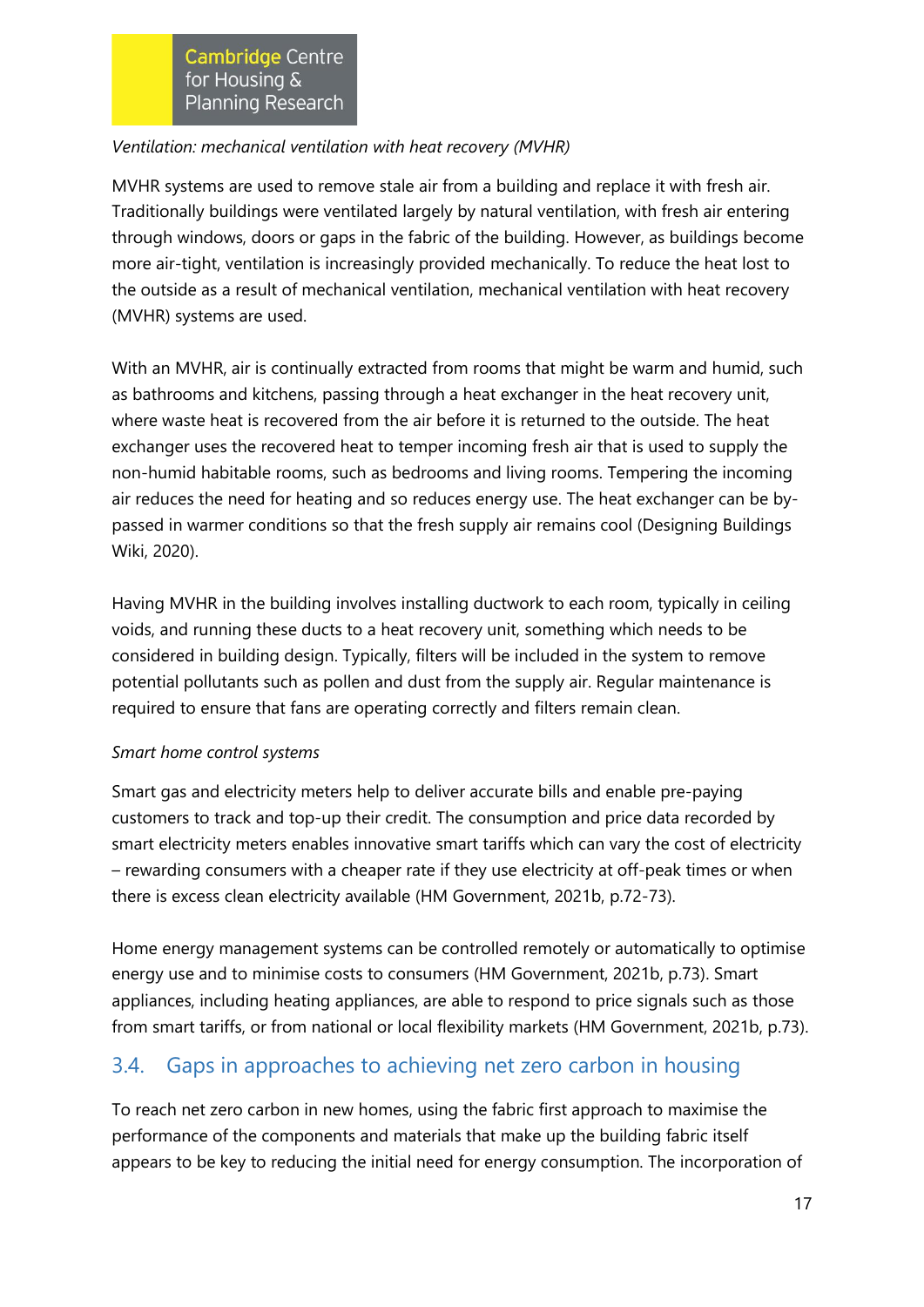renewable technologies can further help to provide clean heat and energy for the new homes. However, there are some gaps and areas of confusion in the current approaches. This section identifies some of the gaps in the take up of the technologies and also discusses some of the implications of not having a holistic approach in designing net zero carbon new homes.

#### 3.4.1. Gaps in technologies

Some of the new technologies lack a robust evidence base, and it is therefore challenging to make investment decisions about their use. From 2025 gas boilers will not permitted to be installed in new build homes and new technologies are required to be adopted in the next few years. Some of the available technologies for net zero carbon homes have been used in residential buildings for a while now and are perceived as being successful and effective but their take up is still low in the UK. For example, heat pumps, despite the availability of the technology and its high uptake in other countries, are not widely installed in UK homes. In 2020, around 32,000 heat pumps were installed in the UK, while France saw the installation of 394,000 heat pumps and Italy the installation of 233,000 (European Heat Pump Association, 2020).

BEIS (2021b) cites six barriers to the widespread adoption of heat pumps in the UK, including cost (the higher cost of buying a heat pump compared to a boiler and a higher fuel bill), disruption (linked to installation), noise (as generated by air-source heat pumps), thermal comfort (heat pumps are slower to reach room temperature than traditional gas boilers), space constraints, and aesthetics (BEIS, 2021, cited in MCS, 2021). CCC (2019, p.11) perceived that the low uptake in the UK is symptomatic of low awareness of the technology, financial constraints, concerns around disruption, and difficulty in finding trusted installers with the right skills.

There are concerns about the uptake of other technologies in the UK. For example, PV panels have been steadily adopted in the UK. In 2018, the UK was the third highest adopter of solar capacity in Europe, after Germany and Italy, increasing its solar capacity through PV systems (Green Match, 2021a). However, there are concerns around the environmental impact of the panels, their capacity to generate energy, their life expectancy, and the environmental impact of their disposal (Maani et al., 2020; Centre for Alternative Technology, n.d.; Green Match, 2021a and 2021b).

There are some harmful chemicals involved in the production of PV panels, including cadmium and lead-based solder (Maani et al., 2020). Cadmium is an extremely toxic metal, and the use of lead-based solder leads to pollution if landfilled or incinerated (ibid). Given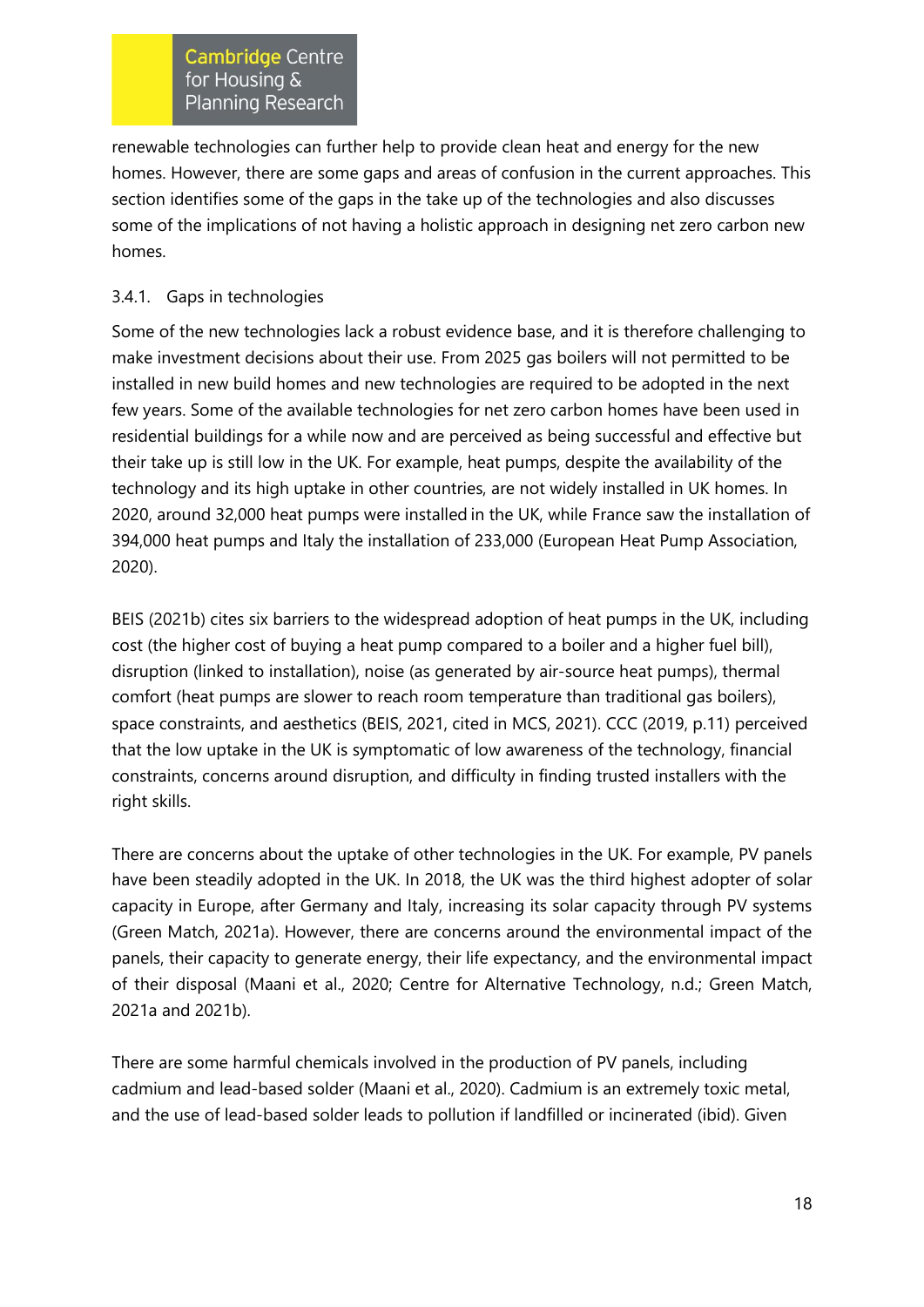that the life expectancy of PV panels is 25 years (ibid), making good collection and recycling plans for the redundant PVs is important.

In addition, it is understood that PVs have a limited capacity to produce electricity. If the goal is to reduce home energy bills, installing solar panels can be an option. In general, an average UK home consumes between 3kWh and 6kWh of energy daily. To provide this level of energy through PV panels, 12 (to produce 3kWh) to 24 (to produce 6kW) solar panels are required for each home, which will need an estimated surface area of  $19.2m^2$  to 38.4 m<sup>2</sup> (Green Match, 2021b). This means that to be able to rely on the energy generated from PV panels, a large surface area will be required for each home.

Solar battery storage is required to store the generated energy; this is still expensive and has environmental impacts in its manufacture and disposal (Centre for Alternative Technology, n.d.). Households who install solar panels with battery storage use about 80% of the energy they generate, while households without battery storage use only 40% of energy they generate (Green Match, 2021b).

In addition, PV panels need a site that is largely free of shade, particularly between spring and autumn. They perform well if facing anywhere between south-east and south-west, at an angle of 20 to 50 degrees. A PV array that faces due east or west will give about 20% less energy than one facing due south (Centre for Alternative Technology, n.d.).

## 3.4.2. Gaps in approaches

In addition to gaps in the technologies, there are gaps in the current approaches to achieving net zero. As discussed before, UK policies and regulations have a stronger focus on achieving zero carbon targets for buildings and are less concerned with the design of the wider site or the environment. Neither the siting and orientation of buildings, their built form and layout, nor the role of the external environment in enhancing the energy and environmental performance of a building have received sufficient attention in the current discussions about net zero carbon homes.

In terms of building orientation, a building needs to be within 30° of south to maximise its access to solar radiation and daylight. Thus, roads should ideally run east-west to facilitate south-facing front or rear housing layouts (Green Spec, n.d.). However, if a home is oriented with its main windows facing west, it will experience more unwanted solar gains from lowlevel sun in the evenings and is more prone to overheating (NHBC Foundation, 2012). Some building typologies such as terrace housing and blocks provide more efficient envelopes than semi-detached and detached houses.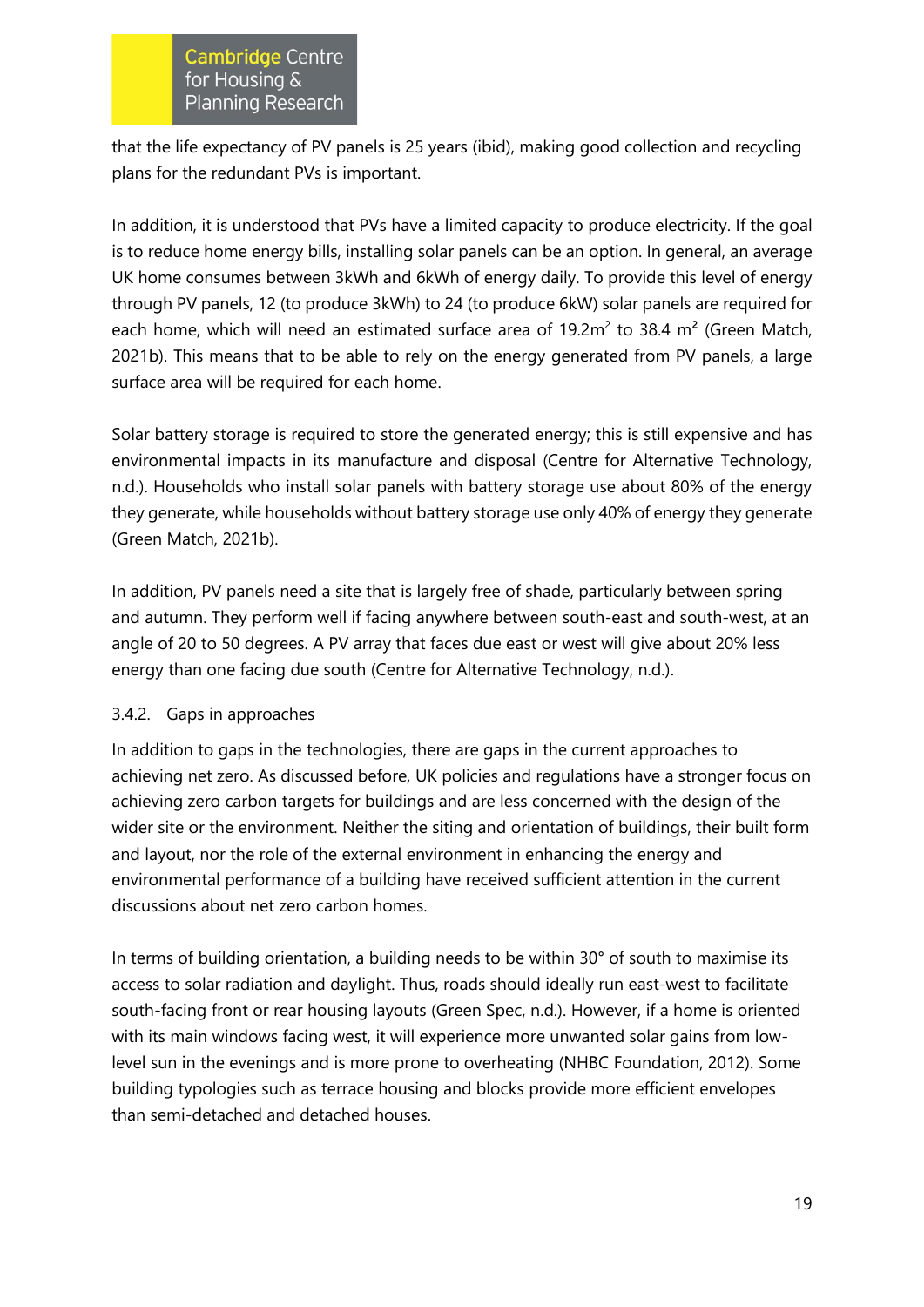The landscaping of trees plays an important role in optimising solar gain and reducing the impact of cold winds: south-facing windows should not be overshadowed by trees, and trees should be planted in such a way as to provide shelter from cold winter winds and mitigate excessive summer heat (Green Spec, n.d.). However, attention should be paid to the risk of overheating whilst thinking about the building's fabric, insulation, and orientation to optimising solar gains. NHBC Foundation (2012) highlights some strategies for managing this and references ventilation strategies, window design and shading devices as useful features for avoiding overheating in new build homes.

Paying attention to the site design at the masterplan level can make a substantial contribution to delivering low carbon residential developments. UKGBC's (2022) report presents the findings of reducing embodied carbon of a residential development - Trumpington South in Cambridgeshire - by undertaking a range of masterplan-level design interventions. Their findings show that design interventions at masterplan level can reduce the embodied carbon by 20.3% by reducing grey infrastructure on site (e.g., roads and hard surfaces), and the number of homes can be increased by 5.3% if parking provision per home is reduced, as this frees up land.

## 3.5. Net zero new build pilots

There is no robust data source about the number of net zero homes or developments. According to the Guardian (2021) currently there are about 30,000 net zero carbon housing development projects in the pipeline. This section summarises some of these housing projects to highlight examples of net zero carbon ready new homes. The examples are chosen to showcase the diversity of approaches used but do not represent all the approaches and techniques currently being used. As these projects are new, there is little evaluation available about their performance and the examples below are descriptive and based on the information available about them on the internet. Further in-depth evaluation of these or similar projects would provide a much needed evidence base to inform the scaling up of net zero carbon home construction.

## 3.5.1. Solar Avenue, Leeds

Solar Avenue in Leeds consists of 60 low-energy homes. The developer behind this project is Citu, based in Leeds. The homes in Solar Avenue are made from super-airtight timber panels built in a local factory (Citu Works). The intention of using Citu Works was to maintain more control of quality and the supply chain while minimising transport, wastage and ultimately cost (Wilson, 2019).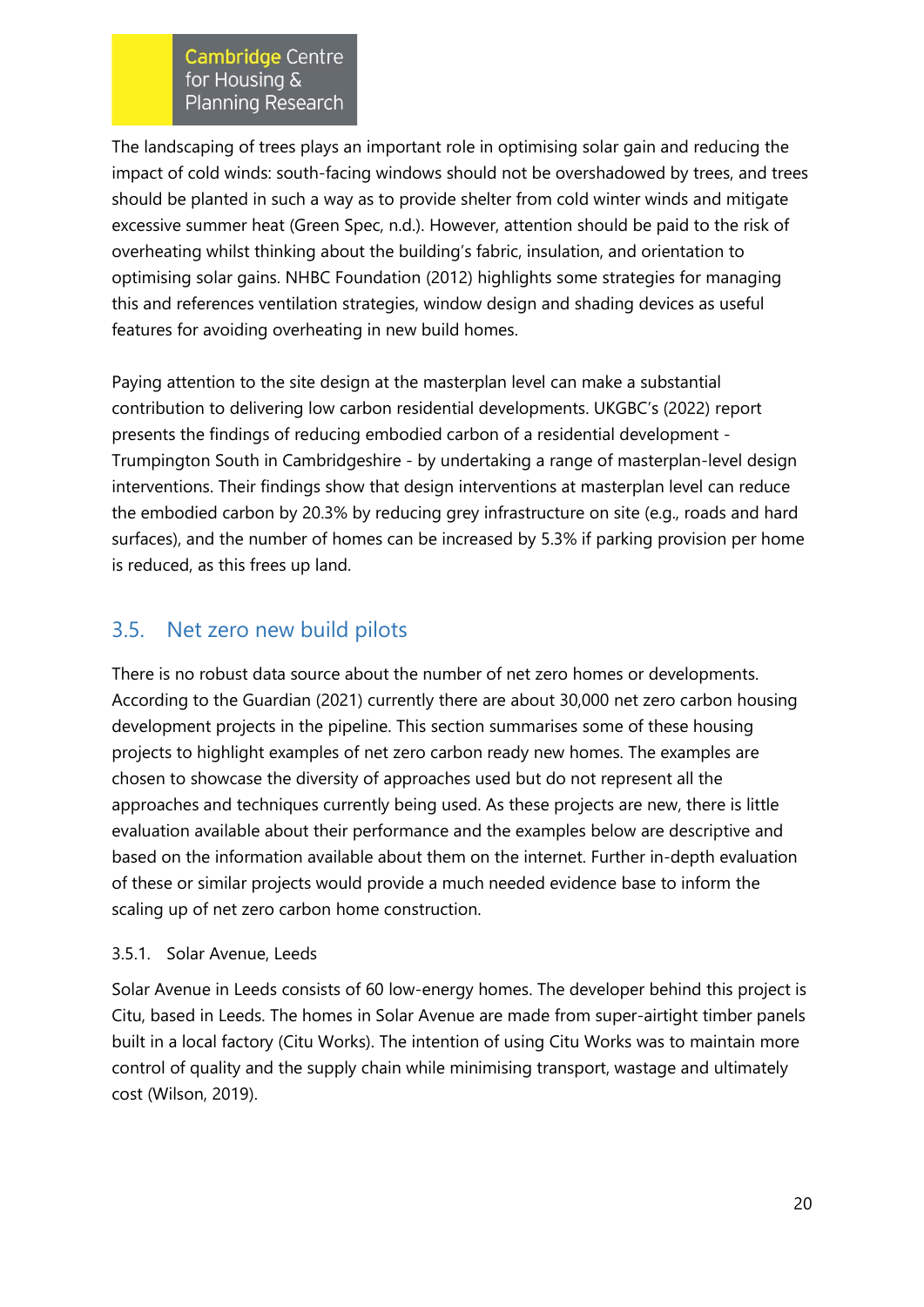The airtight timber panels are filled with wood-fibre insulation. The windows are tripleglazed, and solar panels are installed on the roof. The heating demand of the houses is so low that they create excess electricity that is fed into a community grid and used to charge shared electric cars. Each home was erected in less than a week (The Guardian, 2021).

The development is car-free and is located close to the city centre. It has a green landscape with planted trees and herb gardens. All the houses own their own rain gardens to store rainwater running off the roof terrace.

The Solar Avenue project is part of a larger development called the Climate Innovation District with 1000 homes, combined with facilities such a primary school, a care home, an office building, as well as other facilities. The architect behind this project is White Arkitekter with experience of delivering sustainable urban developments in Scandinavia and knowledge of off-site timber-framed construction.<sup>1</sup>

## 3.5.2. Fen Road and Ditton Fields, Cambridge

Fen Road and Ditton Fields homes are a pilot of Passivhaus social housing in Cambridge. They are 18 homes designed by Pollard Thomas Edwards architect practice for the Cambridge Investment Partnership and will be 100% affordable rent. For these homes, in addition to adopting a fabric first approach, air source heat pumps, PV solar panels with additional thermal storage and wastewater heat recovery technologies are used. Prefabricated timber panels are used for construction. The project retains existing mature trees and will provide a biodiversity uplift of 20%.

These homes are planned to be completed in 2022 and the lessons learned will help the council to build up confidence in delivering Passivhaus, which has now become a city-wide commitment for all new council housing in Cambridge.<sup>2</sup>

There are other net zero carbon projects underway in Cambridge, including: the Knights Park neighbourhood, providing 249 homes by housebuilder Hill and architects at Pollard Thomas Edwards and Alison Brooks Architects<sup>3</sup>; Marleigh Active Homes, providing 1300 homes of which 5 prototype houses are active homes by housebuilders Hill and Marshall and architects

<sup>&</sup>lt;sup>1</sup> For more information about Solar Avenue project see:

<https://citu.co.uk/citu-places/solar-avenue>

https://www.architectsjournal.co.uk/buildings/leeds-green-blueprint-climate-innovation-district-by-whitearkitekter

<sup>2</sup> For more information about Fen Road and Ditton Fields project see: https://kb.goodhomes.org.uk/casestudy/fen-road-and-ditton-fields/

<sup>3</sup> For more information about Knights Park project see: https://kb.goodhomes.org.uk/case-study/knights-park/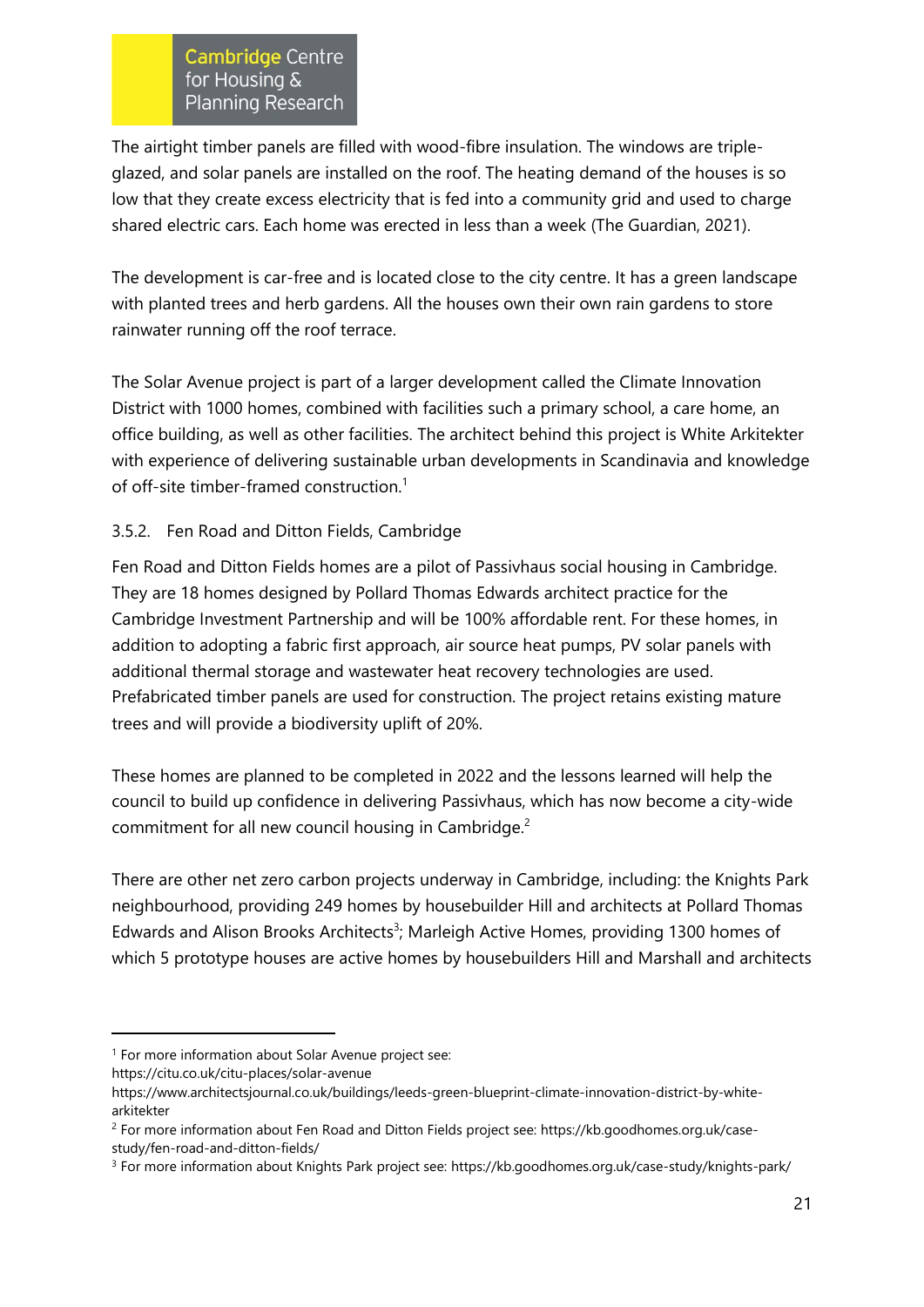at Pollard Thomas Edwards<sup>4</sup>; and Juniper Place in East Cambridge, providing 30 net zero modular homes developed by Etopia<sup>5</sup>.

#### 3.5.3. Gascoigne Estate, London

The third phase of the Gascoigne Estate project is part of a larger project to regenerate the 1960s Gascoigne Estate in Barking. Providing 226 new homes, this development will be the first net zero carbon development to be delivered by Be First, Barking and Dagenham's development company. 55 percent of these homes are affordable homes.

Pitman Tozer Architects is the architect of the project and Turkington Martin designed the public realm. These homes have a high performing building fabric, minimising both heat loss and heat gain; green roofs and rain gardens as part of the Sustainable Urban Drainage Strategy; connection to an existing local heat network; and PV panels on roofs.<sup>6</sup>

#### 3.5.4. Various sites, Exeter

Exeter City Council has been building zero carbon homes for [the last decade,](https://news.exeter.gov.uk/why-exeter-is-a-leading-uk-city-for-building-design/) with more than 200 council houses built so far to the Passivhaus Standard, and 1,000 more in the pipeline (The Guardian, 2021). The initial intention of the council was to address fuel poverty and they built their first three Passivhaus homes in 2009 (ibid). The council is now on the seventh generation of its low-energy house design (ibid).

Silverberry Close, Barberry Close and Reed Walk are three sites with 20 social housing homes designed by Gale & Snowden architects for the city council. These houses were completed in 2015. These homes are built with dense concrete blockwork walls, wrapped with high levels of external wall insulation and colourful render. The combination of high internal thermal mass, insulation, thermal-bridge-free design, and exceptional airtightness results in very low energy bills for occupiers. Mechanical ventilation with heat recovery (MVHR) is also used in these homes to maintain the air quality.<sup>7</sup>

#### 3.5.5. Additional examples

In addition to the above examples, there are others to note:

<sup>4</sup> For more information about Marleigh project: https://www.hill.co.uk/partnerships/joint-venturepartnerships/new-town-marshall

<sup>5</sup> For more information about Juniper Place project see: https://www.pbctoday.co.uk/news/mmc-news/zerocarbon-housing/91644/

<sup>6</sup> For more information about Gascoigne project see[: https://befirst.london/east-london-estate-sets-new-green](https://befirst.london/east-london-estate-sets-new-green-standards/)[standards/](https://befirst.london/east-london-estate-sets-new-green-standards/) and https://nla.london/projects/gascoigne-east-plot-j

<sup>7</sup> For more information about Exeter examples see:

<https://www.ecodesign.co.uk/project/tempor-incididunt-5/>

https://news.exeter.gov.uk/why-exeter-is-a-leading-uk-city-for-building-design/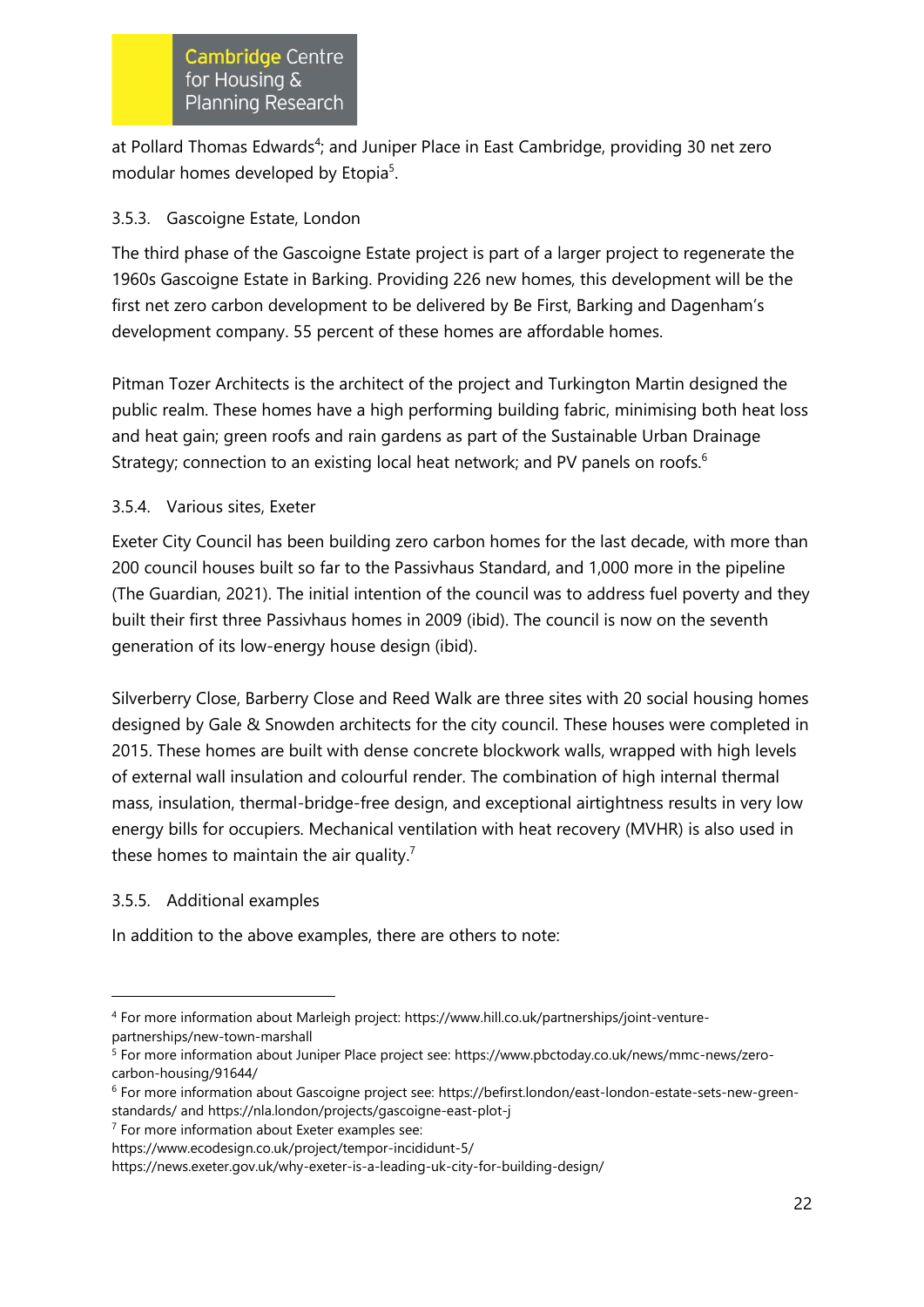- Norwich City Council's 100 Passivhaus homes designed by Mikhail Riches Architects, awarded the RIBA Stirling prize $8$ ;
- York City Council's seven sites to provide 600 zero carbon homes, designed by Mikhail Riches Architects<sup>9</sup>;
- Milton Keynes Council's 115 zero carbon dwellings to be constructed between 2022-2024, designed by Mikhail Riches Architects and Mole and landscape architects URBED<sup>10</sup>:
- Somerset West and Taunton Council's 54 new zero carbon in operation homes, designed by Mitchells/APG Architecture<sup>11</sup>.

As mentioned before, this section presented some of the net zero carbon new home examples. More examples are available<sup>12</sup> and the number of case studies is growing fast. However, evidence-based research to evaluate the achievements and outcomes of these projects is not yet available.

http://www.mikhailriches.com/project/city-of-york/#text

<sup>8</sup> For more information about Norwich City Council's zero carbon homes see:

<http://www.mikhailriches.com/project/goldsmith-street/#slide-1>

https://www.theguardian.com/artanddesign/2019/jul/16/norwich-goldsmith-street-social-housing-green-design <sup>9</sup> For more information about York City Council's zero carbon homes see:

<sup>10</sup> For more information about Milton Keynes project see: https://kb.goodhomes.org.uk/case-study/lovewolverton/

<sup>11</sup> For more information about Somerset West & Taunton Council project see: https://kb.goodhomes.org.uk/casestudy/seaward-way/

<sup>12</sup> For more examples see Good Homes Alliance website: https://kb.goodhomes.org.uk/case-studies/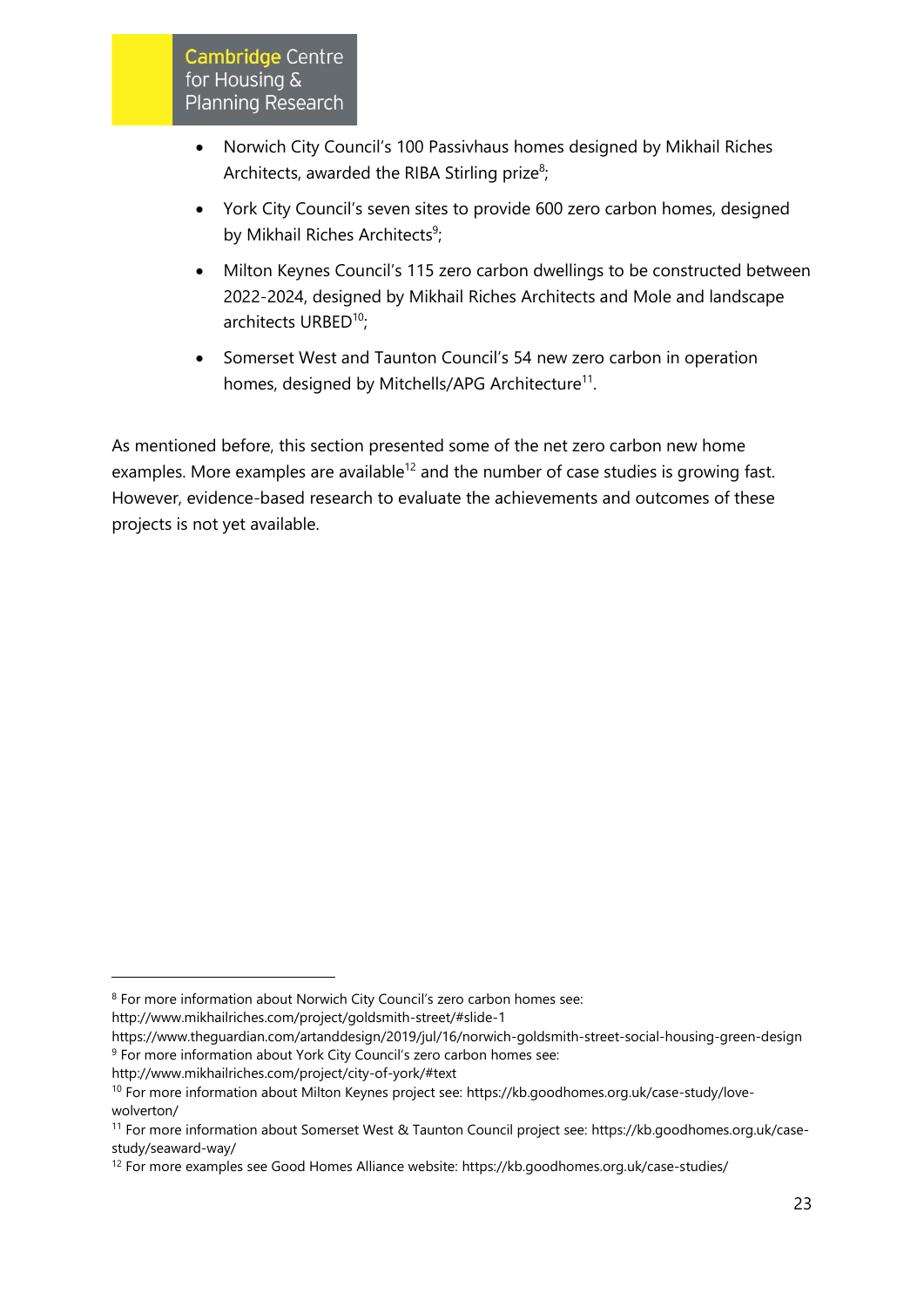#### <span id="page-24-0"></span>Barriers to the building of net zero carbon homes 4.

This section discusses the identified potential barriers to the implementation of net zero carbon ready new homes. A survey undertaken by LETI (2021, p.17) indicates that the biggest barriers to achieving net zero carbon projects are:

- a lack of knowledge and awareness
- high construction costs
- insufficient built precedents/benchmarks
- insufficient technology
- high design costs
- a lack of industry commitment and focus
- net zero carbon criteria are not included in project briefs, and net zero carbon performance is not set as a target for projects.

In this report we identify a number of barriers to implementing net zero housing at the preconstruction stage, construction stage and post-construction stage.

## 4.1. Barriers at the pre-construction stage

At the pre-construction, or planning, stage, there are a number of barriers to the realisation of a net zero new housing project, including gaps in policy and regulation, additional costs and lack of funding, and viability and affordability.

4.1.1. Gaps in policy and regulation

In order to achieve net zero ready new homes by 2025, having policies and standards that are adequate, clear and enforceable is key. The Climate Change Committee, in their 'UK housing: Fit for Future?' report (CCC, 2019), is of the opinion that the technology and knowledge to create high quality low carbon homes exists, but that current policies and standards are not sufficient or ambitious enough to encourage and enforce the implementation of net zero carbon homes.

CCC believes that weakening or withdrawing key policies like the Zero Carbon Homes Standard and the Code for Sustainable Homes has led to many new homes only being built to minimum standards for water and energy efficiency, and to a low uptake of heat pumps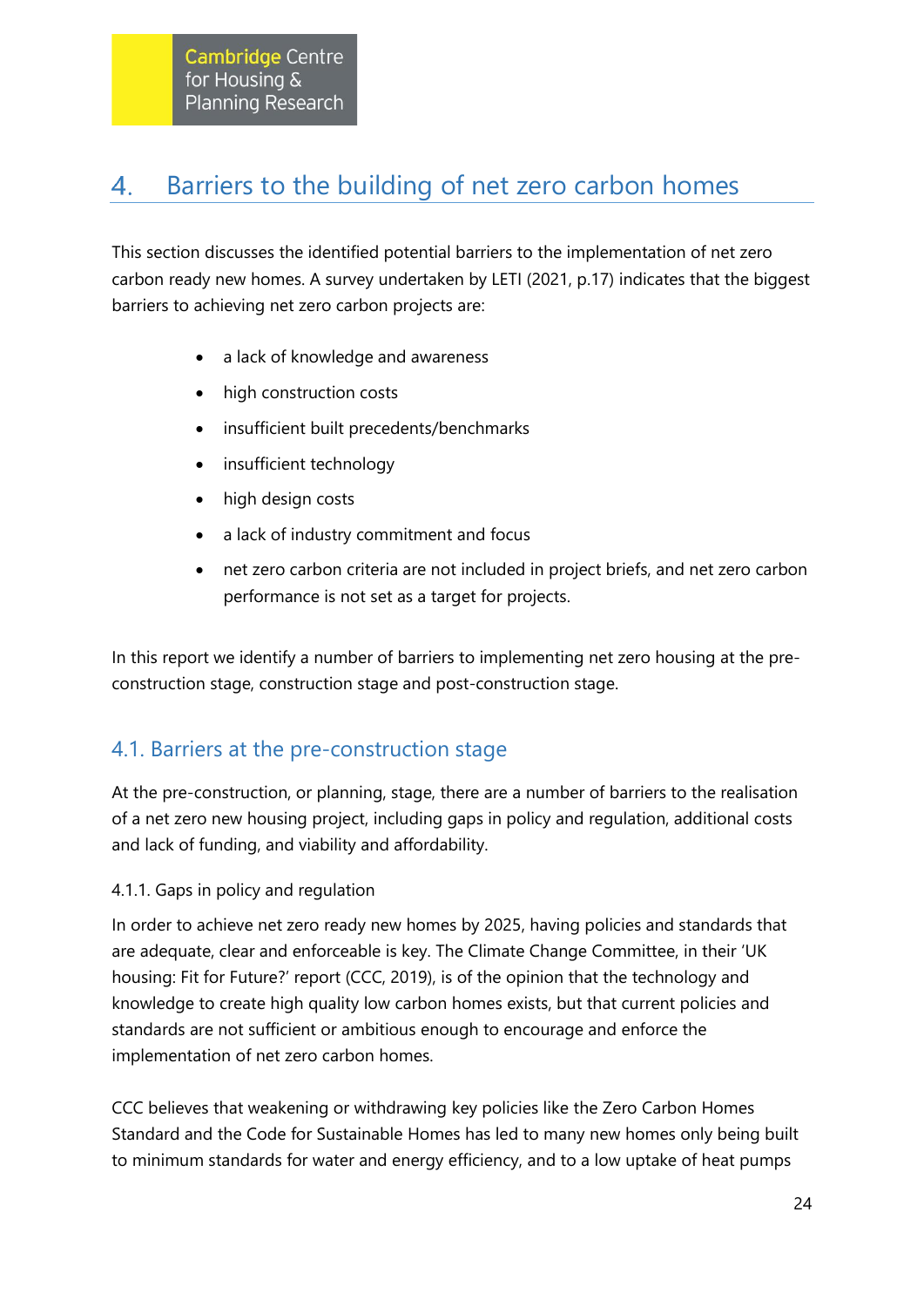and other low carbon heating systems (CCC, 2019, p.11). Furthermore, the CCC (2019, p.11) believes that building regulations are not sufficiently ambitious, are overly complex, and that compliance is poor.

The role of the planning system in facilitating the delivery of net zero carbon developments is not yet fully clear, but it is possible that the issue will be addressed as part of wider planning reforms (First Plan, 2021). According to the Town and Country Planning Act 1990, in some circumstances, homes can be built subject only to the standards in place at the date at which planning permission was granted, even though this may be a number of years ago. This means that new homes are being built which do not meet the *current* minimum standards (CCC, 2019, p.12).

The National Planning Policy Framework (2021) provides some positive clarifications on how to address overheating and flooding. However, subsequent revisions have removed the requirement for local authorities to give active support in favour of energy efficiency improvements to existing buildings, and have failed to clarify how far local and regional authorities are permitted to go in setting their own tighter standards for new build homes (CCC, 2019, p.12).

The National Audit Office's report, 'Local government and net zero in England', suggests that there is considerably more work to do to further align the planning system with net zero carbon in the forthcoming planning reforms (NAO, 2020). There is a need for practical advice and support for local authorities on how to reduce carbon emissions through planning, both strategically, to consider spatial patterns of development and associated infrastructure requirements, and at the site level, to provide sustainable flood management, green infrastructure and nature recovery (LUC, 2021).

## 4.1.2. Additional costs and lack of funding

In their Building the Case for Net Zero Carbon report, the UKGBC (2020) presents the findings of a feasibility study that shines a light on the implications for achieving new net zero carbon buildings. They calculated the capital cost for two net zero design scenarios based on future net zero performance targets<sup>13</sup>. In an 'intermediate scenario', which uses net zero targets for 2025 to represent residential buildings that are in, or will soon be in, design, the cost uplift is calculated as 3.5% when compared to a baseline scenario which represents business as usual. The cost uplift for a 'stretch scenario', which uses net zero targets for 2030, is calculated to be 5.3% for residential buildings as the net zero targets for 2030 are

<sup>&</sup>lt;sup>13</sup> Based on targets for embodied carbon and operational energy published (UKGBC, 2020), Climate Emergency Design Guide (LETI, 2020) and 2030 Climate Challenge (RIBA, 2019).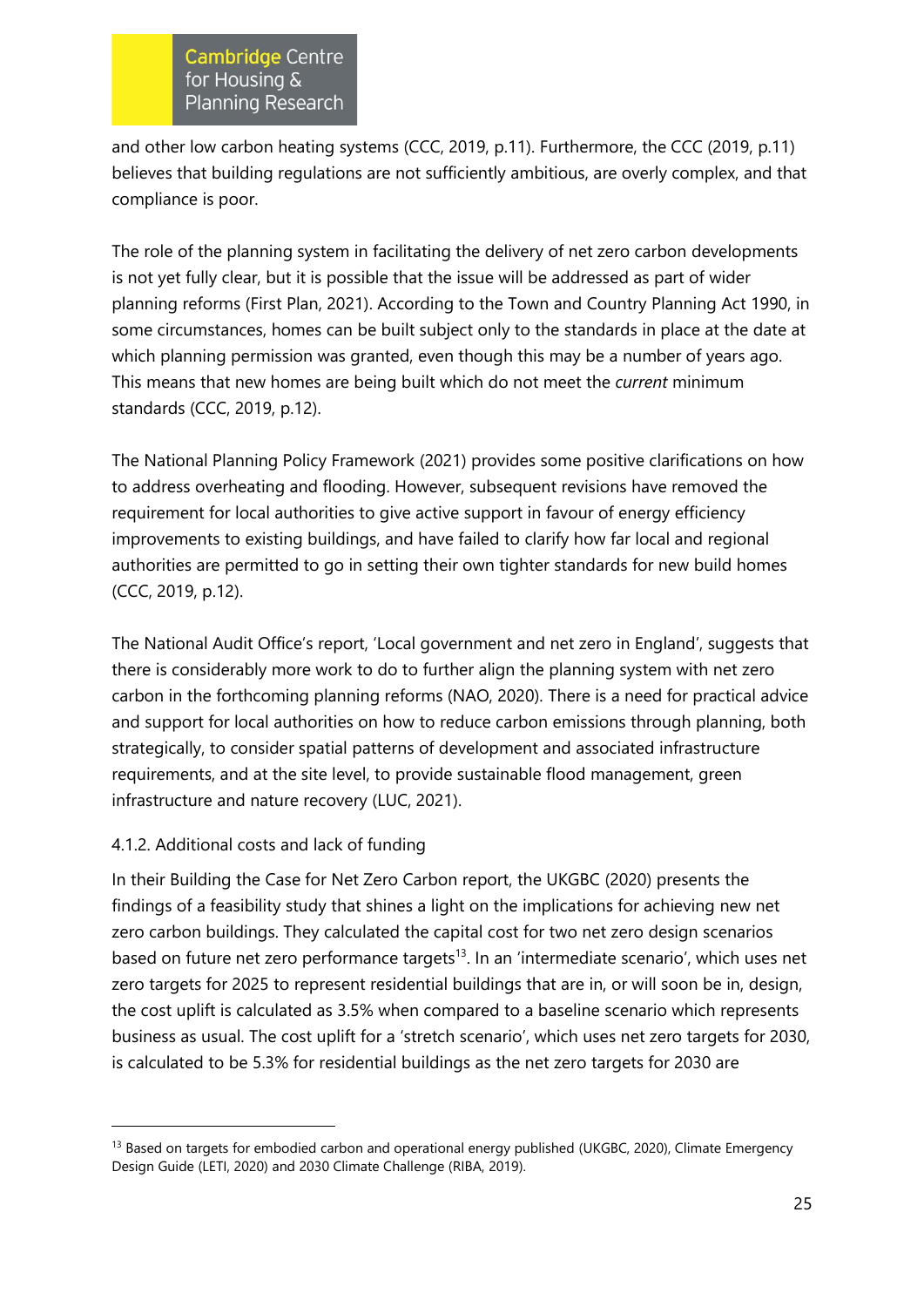substantially more demanding and the marketplace is not yet geared up to delivering them at scale (UKGBC, 2020).

Given the lack of financial assistance for new build homes from the government to cover some or all of these additional costs, the land buying and development processes may be affected which can, in turn, affect the viability of a development. Financial incentives for new build homes - such as grants, the removal of VAT on net zero technologies, interest-free or low-cost loans for installation - are some of the reasons why other European countries have a higher uptake of some zero carbon technologies, e.g., heat pumps (Greenpeace UK, 2021).

#### 4.1.3. Viability and affordability

Industry research shows that 145,000 affordable homes - including 90,000 for social rent should be built each year for at least the next 10 years to address the acute need for affordable homes (NHF, 2021). One of the potential barriers of constructing net zero carbon homes is the effect that this transition to net zero carbon might have on the affordability of affordable housing schemes.

In addition to the cost uplift in achieving the net zero targets set out by UKGBC (2020), LETI (2020), and RIBA (2019), which can in turn affect the feasibility of the project, there are other considerations to bear in mind when thinking about a project's viability. There are no conclusive studies available to determine the full implications that building a net zero carbon project has on cost or affordability. However, it has been argued that adopting a fabric first approach and including different or new technologies can affect the design and footprint of a building which will determine the number of units on a site, affecting its capacity (Baily Garner, 2021). Baily Garner's (2021) report discusses the need for more space for MVHR units and associated ducting, the installation of heat pump condensing units, and the thicker external walls required to achieve the new net zero building standards. It concludes that all these technologies impact the number of units which can be planned on a given site area (Baily Garner, 2021).

Figure 1 shows the potential effect of improving the U-values<sup>14</sup> of external walls on site capacity. Improving the U-values of the external walls means that both the overall wall thickness and building footprint will become larger and the internal ground floor area is reduced when compared to sites designed to 2013 U-values. This may decrease the buildability (the total area that can be built up and used) of the site and is likely to reduce the number of units built, particularly where the homes to be built are semi-detached or in terraces.

 $14$  A U-value is a sum of the thermal resistances of the layers that make up an entire building element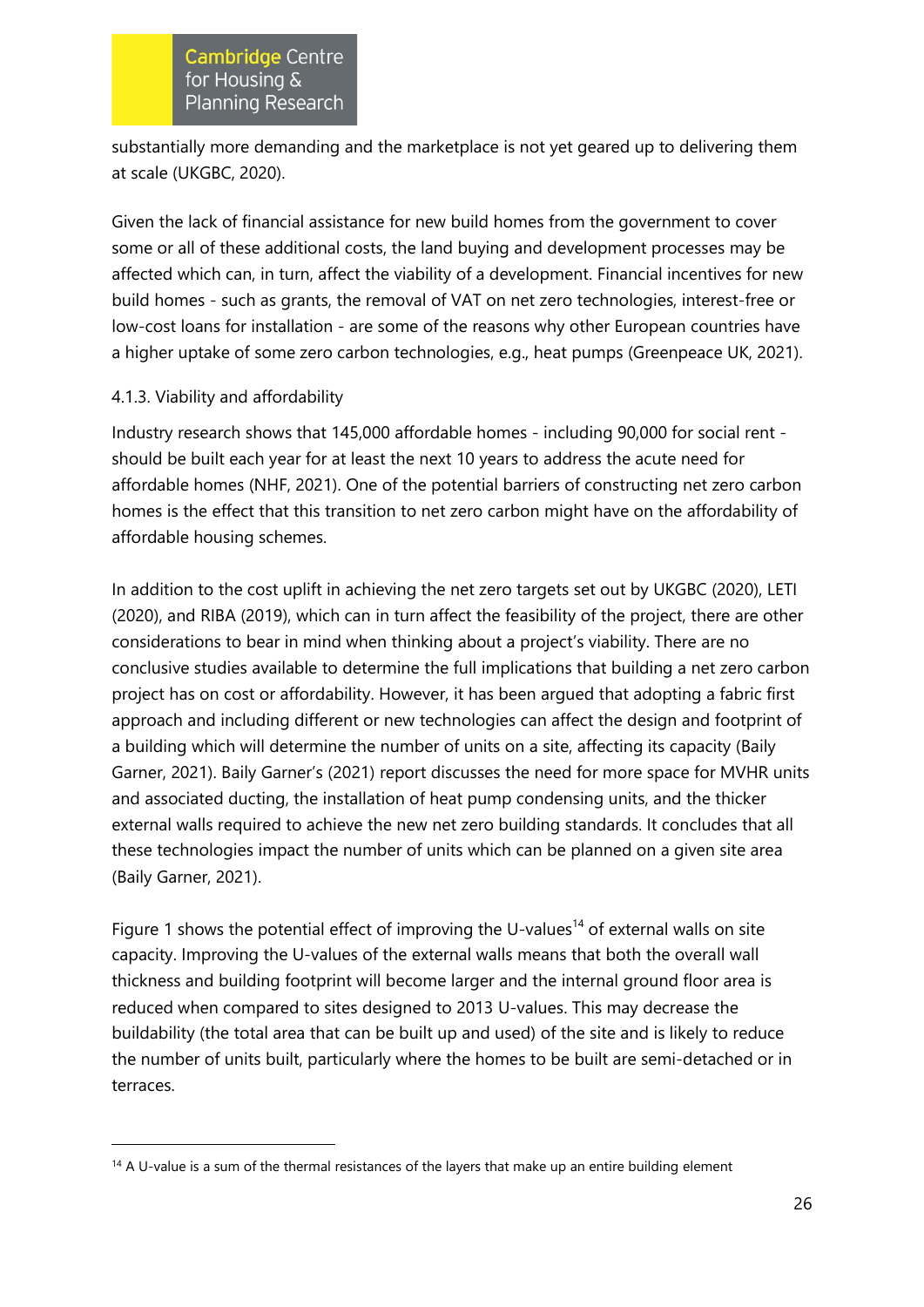



The potential decrease in the area that can be built-up and used in the site and reduction on the number of units may affect the affordability of units in two ways: fewer units will be delivered on a site, and the delivered units may be more expensive.

## 4.2. Barriers at the construction stage

#### 4.2.1. Skills gap

The delivery of net zero carbon new homes requires a highly skilled workforce, with project managers, engineers, technicians and builders all with experience of, and a willingness to use, net zero carbon building construction skills. At present, there is a significant lack of net zero carbon skills, and this is likely to reduce construction quality and increase performance gaps between how homes are designed and how they perform (LETI, 2021, p.23).

According to a survey for the Construction Industry Training Board (Eunomia & CITB, 2021), the construction sector recognises that there is a decarbonisation skills gap: 78% of surveyed participants believed that there is a skills gap in their occupation/profession for decarbonisation work (Eunomia & CITB, 2021, p.126). The most significant reasons for this gap in the construction industry were listed as a lack of training, a lack of funding for training, regulation changes and a lack of standards (ibid). Although the survey demonstrates that there is an appetite for retraining and upskilling in the industry (approximately 90% of the participants surveyed by Eunomia & CITB (2021) stated they would be willing to re-train), the industry suffers from an insufficient skilled net zero carbon workforce.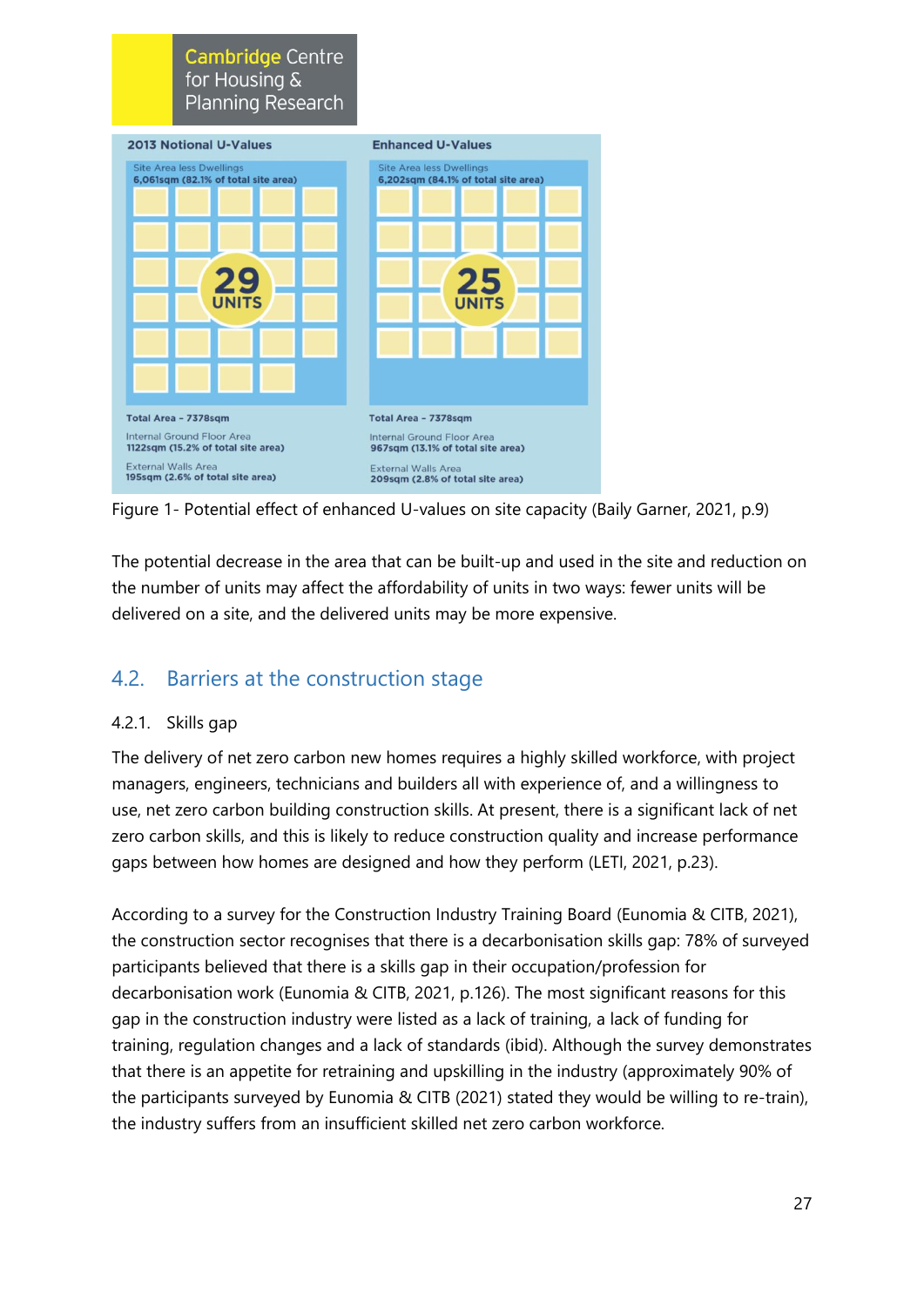#### 4.2.2. Supply chain issues

The net zero technologies and methods in use today are being used in discrete pockets and these technologies and methods are not yet being used in combination or at scale (Future Homes Task Force, 2021, p.21). Shortages in materials to build net zero carbon homes leads to delay in construction on site, and delays in the construction stage and slippage in the critical path programme can lead to increased cost and affect project viability (LETI, 2021, p.23).

Procuring a provider who can produce net zero carbon products at scale is one of the most significant barriers faced by housebuilders and has a direct impact on their ability to build net zero carbon homes.

## 4.3. Barriers at the post-construction (operational) stage

#### 4.3.1. Consumer behaviour

The Committee for Climate Change (2020) estimates that 62% of the actions required to achieve net zero carbon targets will involve some element of societal or behavioural change. According to Ofgem (2020), there are a host of actual and perceived barriers that may impede the pace of behavioural change. As new low carbon technologies are in their infancy, many consumers are unaware of their options or, even when they know the options available to them, prefer to stick to what they are familiar with (Ofgem, 2020). One of the reasons that the take-up of heat pumps and other low carbon technologies has been slow is that householders prefer familiar gas heating (Carmichael, 2019).

In addition to this, consumers have different and evolving needs and capabilities. New technologies require occupiers to consider how they operate their home heating systems and perhaps adapt their behaviours to maximise the potential of a new approach. However, not all consumers will be equally capable of contributing towards reducing the carbon intensity of their energy usage (Ofgem, 2020) or of behaving in the way that the designers and providers of buildings and technologies had in mind at the point of design and construction. It is argued that providing information to consumers can support decisionmaking and behavioural change, but information alone is rarely sufficient to change behaviour as human decision-making processes are very complex (Ofgem, 2020).

## 4.3.2. Energy systems and infrastructure

The core element of the net zero carbon strategy for homes is switching their energy supply from gas to electricity. In time, when the electricity grid is decarbonised and fuelled by renewable sources, the UK's energy supply will be net zero carbon (Future Homes Task Force, 2021). However, there will be a number of issues to navigate on the way.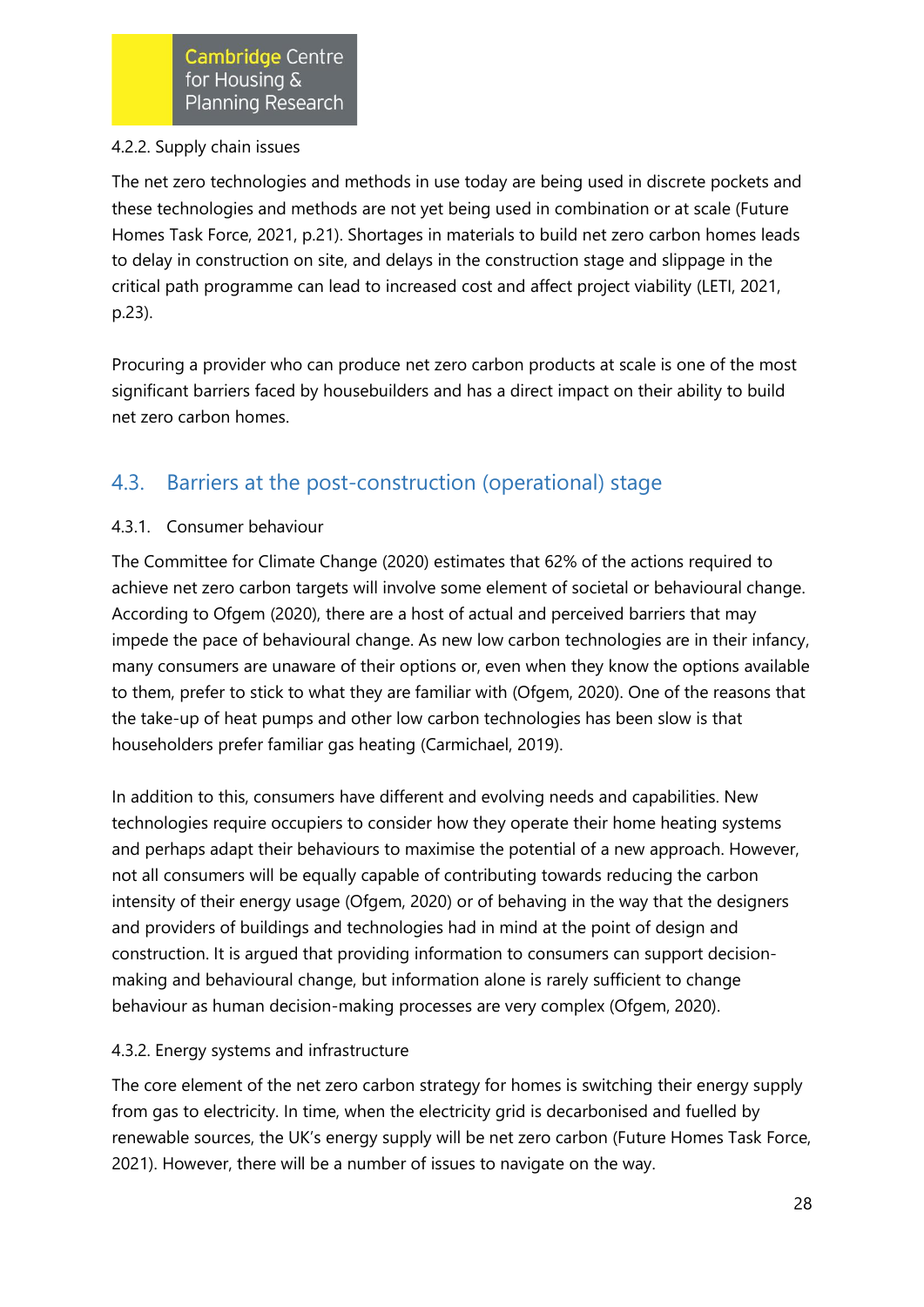Widespread electric heating, electric vehicles and on-site renewables will all put additional pressure on the electricity grid, which may result in more intermittent and inconsistent generation and supply (Future Homes Task Force, 2021). In addition to this, the current cost of electricity is five times higher than that of gas<sup>15</sup> and the price difference presents a significant barrier to the UK's decarbonisation via electrification (Eunomia & CITB, 2021, p.5).

It is believed that diversification of supply through site renewable generation, bioenergy and hydrogen can alleviate some of the pressure on the grid. The role of hydrogen and other energy sources in providing electricity is still uncertain (Future Homes Task Force, 2021).

#### 4.3.3. Maintenance

Using new technologies, materials and designs may mean that housing associations and other housing providers with long term stewardship responsibilities need to change the way they repair and maintain their housing stock. They will need an appropriately trained workforce for the repair and maintenance of their net zero carbon stock and a new schedule for maintenance work. For heat pumps and other similar technologies (Renewable Energy Hub UK, 2021), the maintenance procedure might be similar and require a yearly service, but for others like MVHR (Paul Ventilation Services, n.d.), more frequent and different service plans may be required.

<sup>15</sup> According to Eunomia & CITB (2021) each kWh of energy supplied in the UK will cost 14-15p if delivered through electricity and less than 3p by gas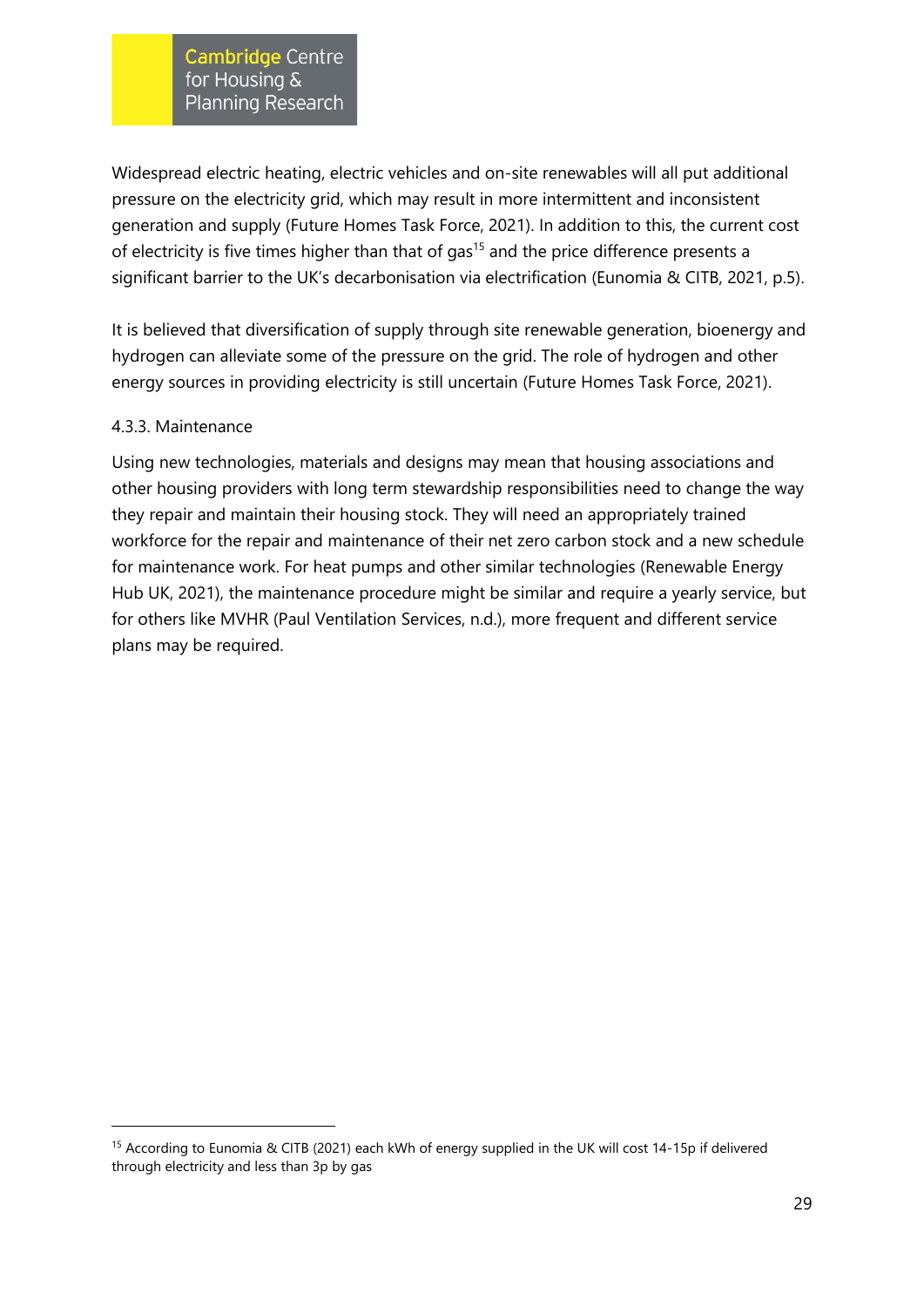#### <span id="page-30-0"></span>Benefits of building net zero carbon homes 5.

It is argued that there are multiple benefits in building net zero carbon ready new homes, which include reduced emissions and increased resilience to climate change, the possibility of reduced utility bills, and improvements to comfort, health and the natural environment (CCC, 2019, p.16). According to the CCC (2019, p.16), when properly planned and used, net zero homes can lower carbon emissions, be more comfortable to live in and be better for occupants' health; they may also be more affordable to run.

This section provides an overview of the benefits of implementing net zero carbon homes for the environment, the users and occupants of the buildings, and social landlords, including housing associations.

## 5.1. Environmental benefits

Net zero carbon new homes, if planned and used properly, will produce significantly lower levels of  $CO<sub>2</sub>$ . In the UK, heating and hot water for homes make up 25% of total energy use and 15% of greenhouse gas emissions (CCC, 2019). A further 4% of greenhouse gas emissions are the result of electricity used in the home for appliances and lighting (ibid). As announced by the government in the UK's Sixth Carbon Budget, the target is to reduce emissions by 78% by 2035 compared to 1990 levels (CCC, 2020). The housing industry has a significant role to play in achieving this target and in reducing the adverse impacts of climate change, by reducing the risk of flooding, heat-related health impacts and cold-related deaths (CCC, 2019).

## 5.2. User benefits

As discussed in the previous chapter, there are ambiguities around how consumer behaviour can impact upon the effectiveness of the benefits of net zero carbon homes. The most readily promised benefits of net zero ready new homes for their future occupants are the reduction of operational running costs and improvements to health and wellbeing, but they can only be achieved with the right policy interventions and approach. Although fuel poverty among social housing residents almost halved from 2010 to 2019, 18.4% of housing association residents still live in fuel poverty (NHF, 2021, p.9). Decarbonisation has the potential to be an opportunity to eliminate fuel poverty by delivering lower bills alongside more comfortable homes (NHF, 2021, pp. 8,9).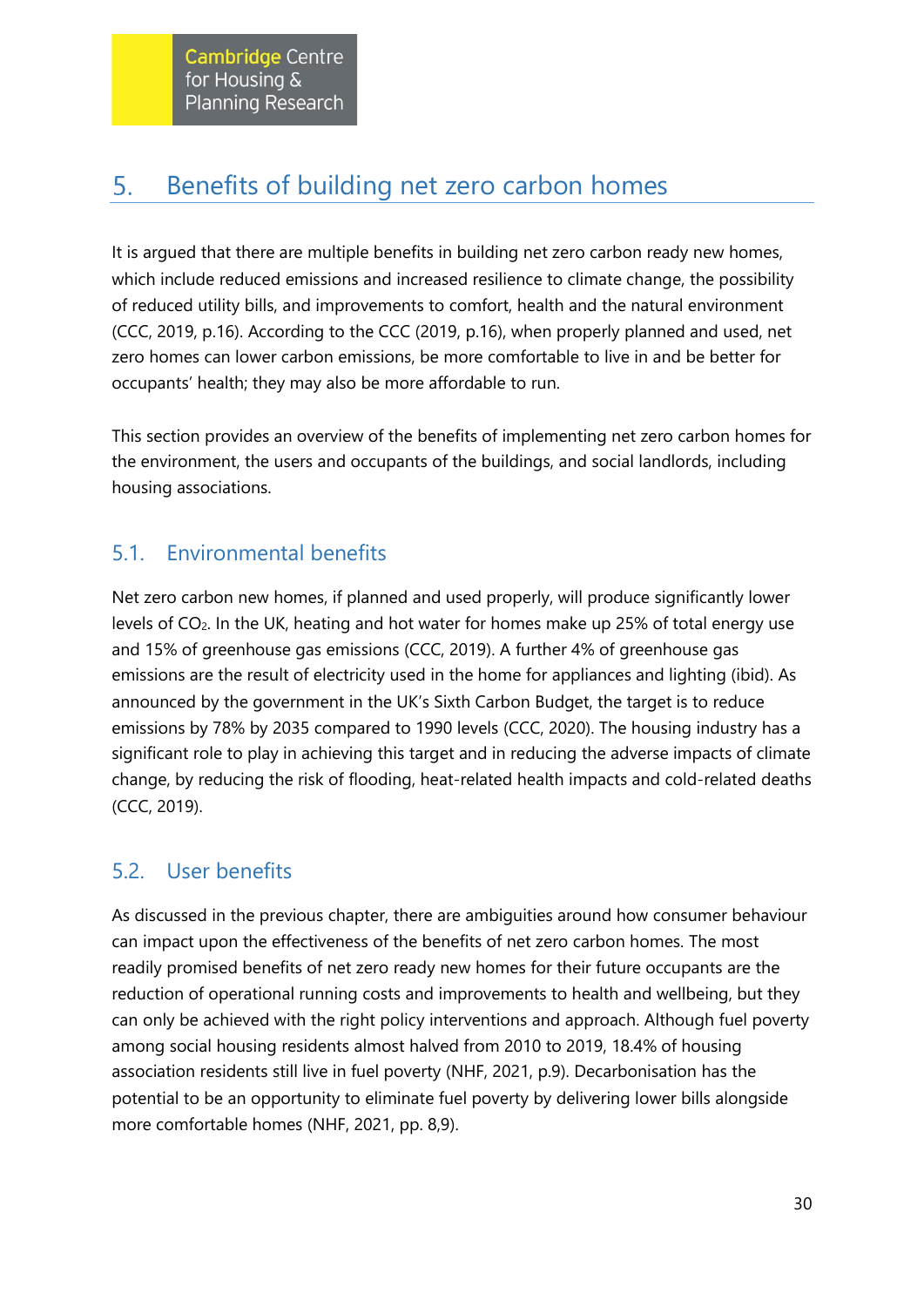It is argued that net zero ready homes will have a higher building performance if a fabric first approach is properly adopted and used. Closing the performance gap between how homes are designed and how they perform when built can generate savings for annual bills. Depending on the type of house, closing the performance gap could deliver annual energy bill savings of £70-£260 for households (CCC, 2019, p.12). If new technology is used effectively, it will be possible to deliver homes with a high level of thermal efficiency which stay warm in winter and cool in summer, and are moisture-safe, with healthy indoor air quality (CCC, 2019, p.47).

However, it is not necessarily appropriate to expect to see some of these benefits across all households. For example, a study (Savage et al., 2022) on the impact of heat pumps on social inequality shows that in the UK, whilst heat pumps would reduce carbon emissions, it is predicted that they would increase fuel costs. The study argues that by transitioning to using heat pumps instead of gas boilers, both local and regional areas of high fuel poverty would experience the largest increase in fuel costs, increasing existing regional inequalities (Savage et al., 2022).

# 5.3. Benefits for registered providers of social housing

The construction of net zero ready homes can bring long term benefits, despite the need for extensive changes in the way that housing associations build and manage their housing stock. Legislative compliance, reputation and legacy, as well as long term financial benefits can all be gained by future proofing new housing stock and negating the need to retrofit new build homes in the near future.

Constructing net zero ready new homes may add to the capital cost of a building. However, it is arqued that, if life cycle costing<sup>16</sup> is used instead of one-dimensional capital cost metrics, the long-term financial savings of building net zero carbon homes can be considerable (LETI, 2021, p.22). The additional upfront cost of building net zero carbon ready homes is likely to be offset by other benefits, including lower offset costs, and lower operating and life cycle costs (LETI, 2021, p.20). Additionally, getting the design right from the outset is vastly cheaper than retrofitting later (CCC, 2019).

In the UK government's Net Zero Strategy, no-regret actions are introduced which are costeffective now and will continue to prove beneficial in the future (HM Government, 2021a). For new home construction, fabric-first approaches are recognised as no-regret options for improving building thermal efficiency through insulation and draught-proofing, as well as

 $16$  This method reviews costs during the development, construction, and operational phases of a project.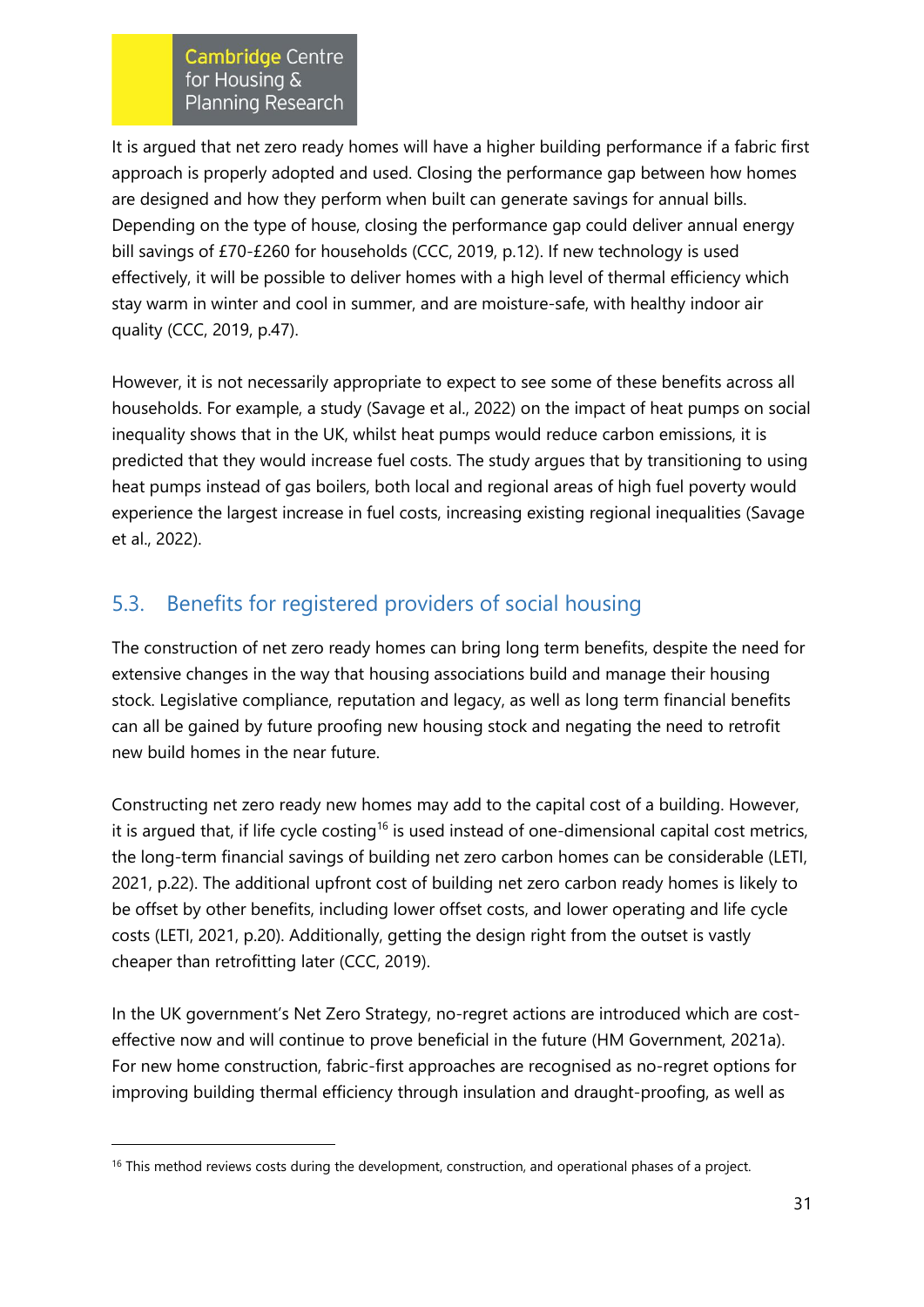increasing the energy performance and capability of products and appliances (HM Government, 2021a).

In addition, it is likely that the early adoption of net zero approaches for building new homes can bring reputational benefits for those housebuilders who wish to be industry leaders. People are concerned about the future of the environment. In October 2021, ahead of the COP26 UN Climate conference in Glasgow, three-quarters (75%) of adults in Great Britain said they were worried about the impact of climate change (ONS, 2021). It is inevitable that housebuilders are going to have to adapt housing designs, energy systems and construction approaches in light of the realities of climate change, it is a strategic organisational decision as to how fast they do so.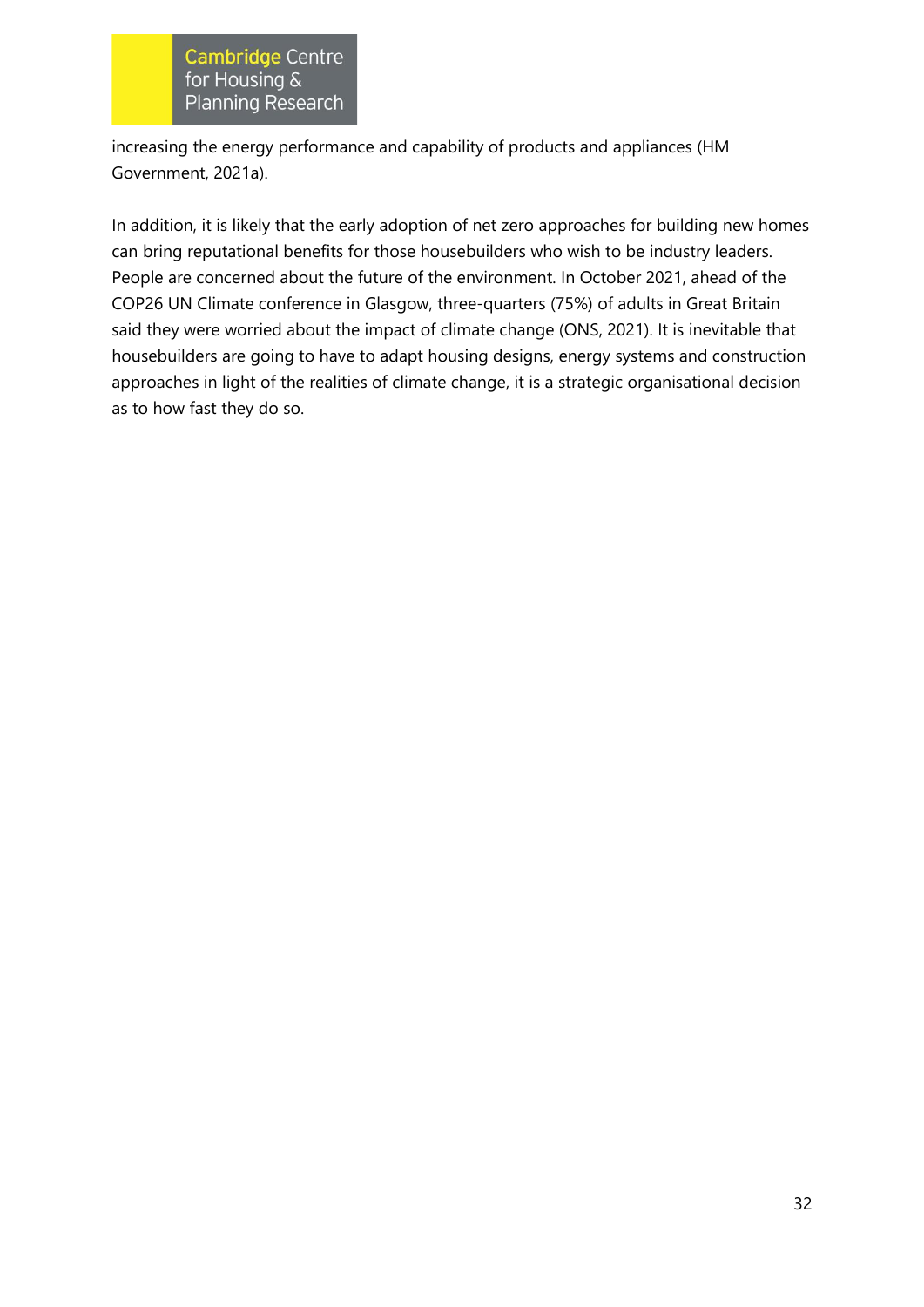#### <span id="page-33-0"></span>Trade-offs 6.

In building net zero carbon ready homes, there are trade-offs to be recognised and considered. The main trade-off is that between the additional cost associated with building net zero carbon homes and the viability and/or profitability of development and possibly the affordability of those homes. There is a cost premium for early adoption of new zero carbon technologies and designs, and how the additional cost will affect the affordability and viability of the units constructed should be considered in the early stages of planning. It is important to establish who will pay for the additional cost and whether there are any financial mechanisms available to cover that additional cost, other than charging a higher rent or a premium to live in a net zero carbon home.

The number of housing units delivered may be another trade-off when building net zero carbon homes. As discussed in chapter 4, site capacity might be affected if the new build homes are built with an enhanced u-value, and additional on-site space could be required to accommodate the adoption of low zero carbon technologies (e.g., space for MVHR ducts). Creating scenarios will enable stakeholders to consider to what extent the number of units on a given site will be affected and how the number of units can be recovered through changes to the layout, density and type of the buildings on site.

The social housing sector faces other pressing priorities and there are also trade-offs to be made between building net zero carbon homes or addressing, for example, fire safety, the needs of the ageing population, housing need or homelessness.

In addition to the trade-offs mentioned above, housebuilders face a range of dilemmas primarily relating to the adoption, use and maintenance of new low carbon technologies. There is no clear guidance on which technology to use to provide, for example, green heating for homes. It is not clear which technology is cheaper, greener and more costumer friendly: air source heat pumps, ground source heat pumps or hydrogen boilers? It is challenging to know which of these products to adopt and how their use can be brought into the mainstream and used consistently across the design and delivery of new build homes.

All of these trade-offs and dilemmas will lead to discussions that influence a series of critical decisions that housebuilders will need to make which will form, or be informed by, the overall organisational strategy. Some of the questions that organisations will need to consider in building net zero carbon ready new homes will be as follows: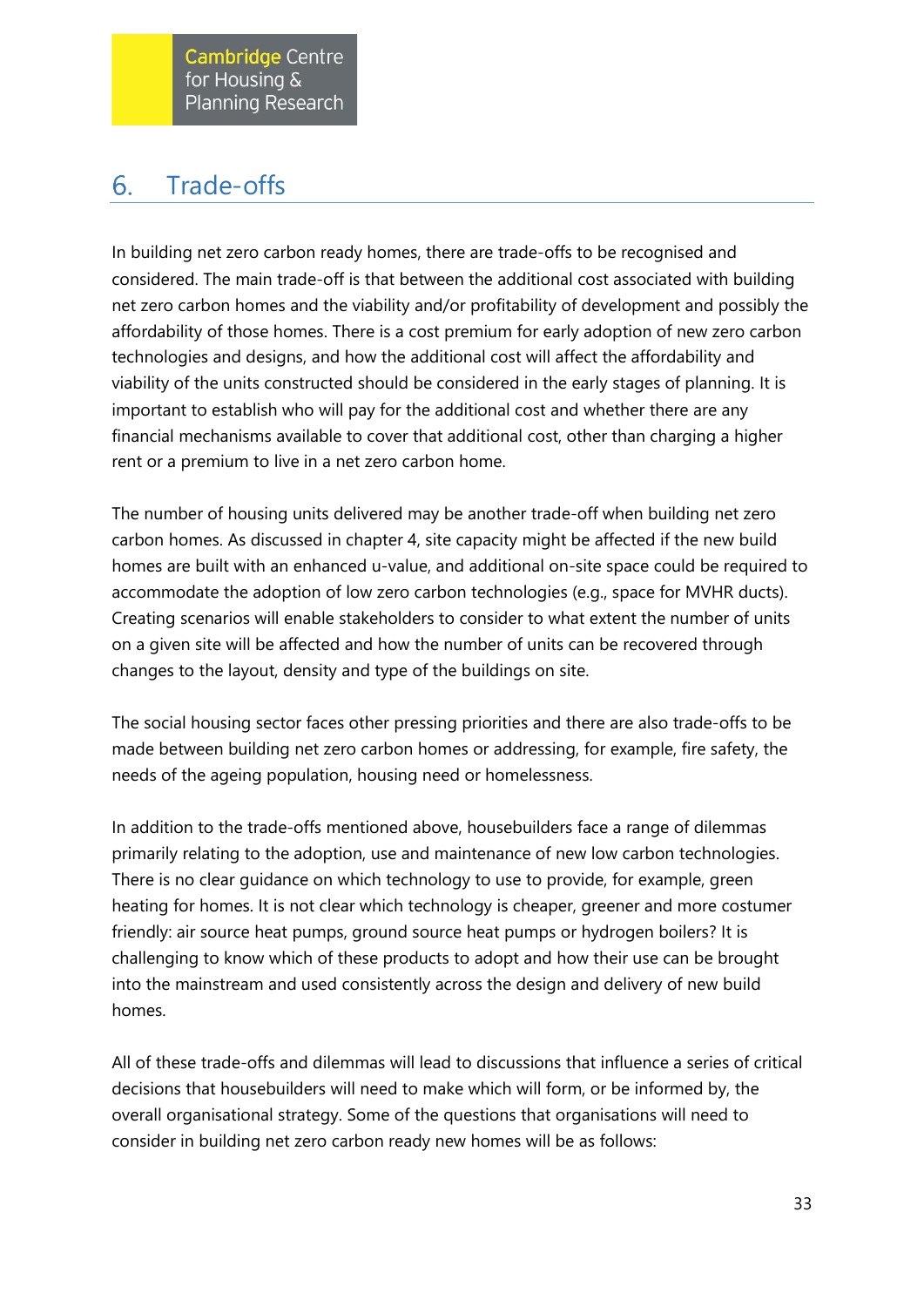- Does the organisation wish to deliver net zero carbon ready homes ahead of the legislative timetable to avoid future new build retrofit and other costs?
- How can the organisation cover the additional construction costs so the projects will be viable but the additional costs are not passed on to the occupants?
- Can the organisation accommodate the current cost premium of early adoption?
- Is the organisation ready and able to maintain these types of properties and energy systems?
- Which technologies are the organisation and its residents likely to accept, and how much risk in terms of adoption or non-adoption is the organisation willing to accept?
- Will the homes produced be affordable to heat and cool for residents?
- Will the homes produced be used in the way intended by residents to prevent performance gaps? Will they be acceptable to and desirable for residents? What role do housebuilders and housing associations have in shaping consumer and resident behaviour?
- What role can housebuilders and housing associations play in creating a stronger evidence base about new designs and technologies, for example, how can post occupancy evaluation be successfully implemented and the data usefully shared?

The strategic choices that housebuilders (especially in the social housing sector) make will have an impact on all stages of construction and management of housing units, and will require revisions to design briefs, procurement strategies, development pipeline activities, asset management and maintenance.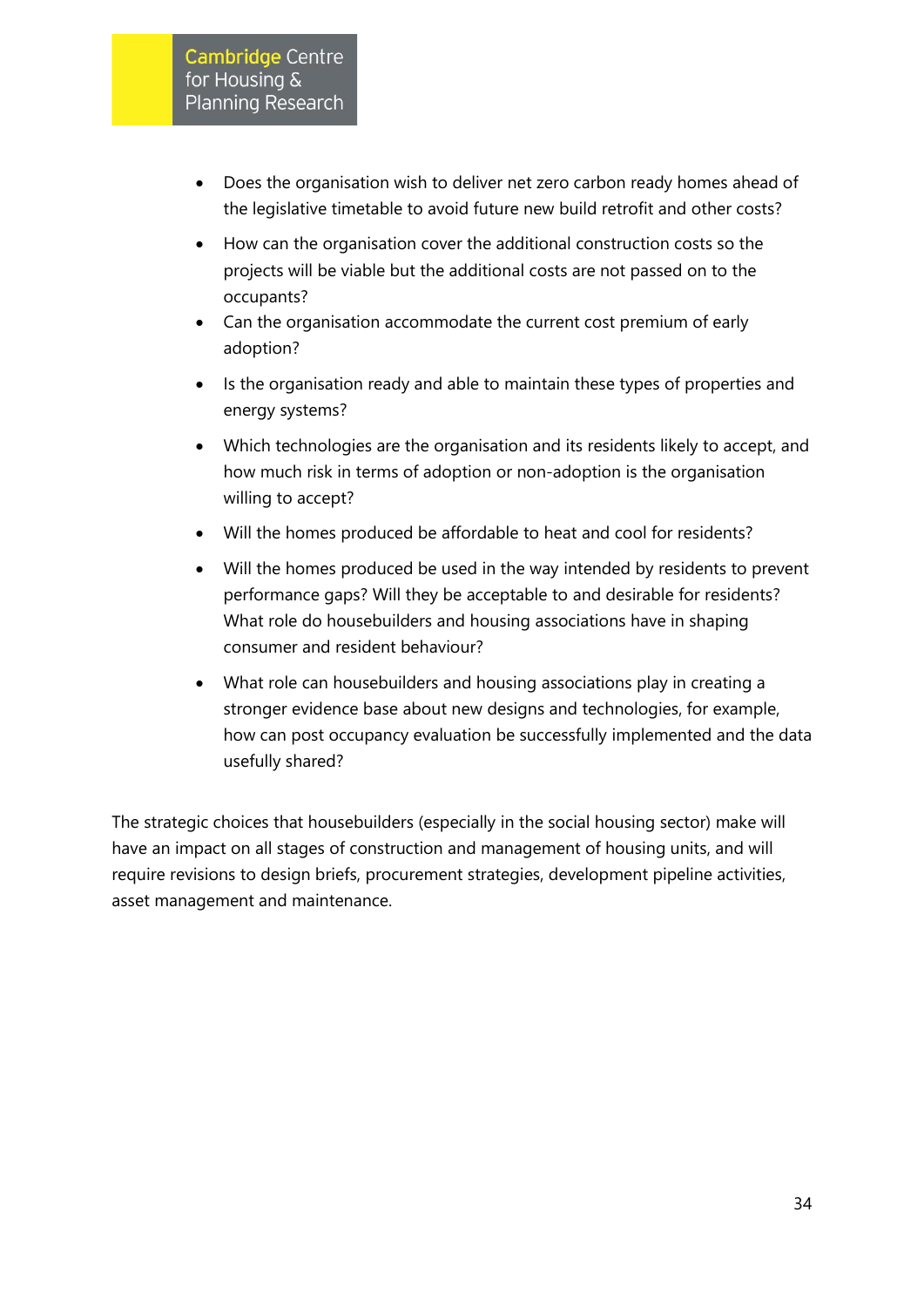#### <span id="page-35-0"></span>Recommendations  $7<sub>1</sub>$

This report presented some of the key discussions around the delivery of net zero carbon new homes. First, it set out some of the net zero carbon definitions, discussed how net zero carbon is expected to be achieved, overviewed some of the low carbon technologies, and explored gaps in the current approaches. Then the report identified the potential barriers to the construction of net zero carbon new homes at the pre-construction, construction, and post-construction stages. The benefits of delivering net zero carbon homes for the environment, residents, and social landlords were also discussed.

This report also discussed that in building net zero carbon new homes, there are trade-offs to be recognised and considered by housebuilders. These trade-offs include viability and affordability of net zero carbon projects, decisions on what low carbon technologies and approaches to use and how to adapt to new regulations to future proof what is in the development pipeline now or in the near future.

This section sets out a number of recommendations to overcome the barriers to delivering net zero carbon new homes. There is a vast array of recommendations provided by various stakeholders on how to facilitate decarbonisation of buildings in the UK (e.g., NHF, 2021; Cambridgeshire & Peterborough ICC, 2021; CCC, 2019; CITB & Eunomia, 2021; Future Homes Task Force, 2020; Greenpeace, 2021); the following points derive from this project and, wherever possible, integrate suggestions from existing reports in order to substantiate our recommendations.

# 7.1. Recommendation 1: greater clarity from national government

Our first recommendation is about the necessity of providing greater clarity over the regulations and standards that housebuilders should comply with and the expected timeframes, clarity on the role of planning, and clarity on the commonly used definitions by the government.

## 7.1.1. Clarity on regulations and policies

The government has set targets and deadlines for the housing industry to decarbonise and adapt to new regulations. However, in some cases the details of the proposed regulation are not fully clear which makes it difficult for housebuilders to adjust to new rules. Changes to the Standard Assessment Procedure (SAP) is an example of a change which needs further clarity from the government, as recommended by Etude (2021). We recommend that the government provides clear roadmaps and supplementary documents to clarify what the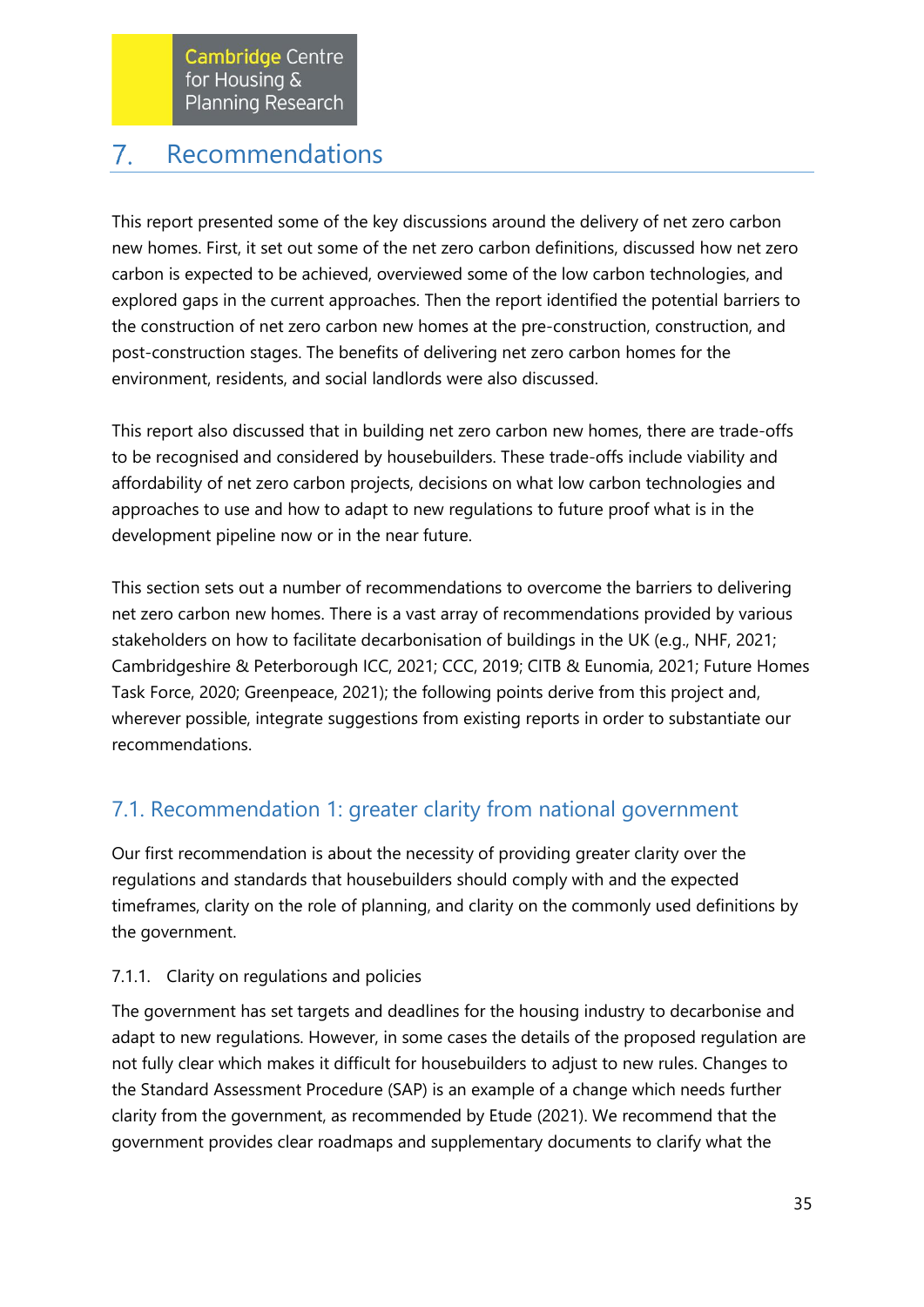expectations are and how they expect the housing industry to respond to those expectations. These clarifications, we recommend, need to be published in a timely manner so that the industry will have sufficient time to adapt.

## 7.1.2. Clarity on the role of planning

The planning system should reflect the government's climate targets and ambitions but there are some conflicts between the government's approach in its Environmental Bill and in its Planning Bill. At present, the NPPF (2021) has no specific mention of net zero carbon requirements. However, some local authorities or combined authorities have set their own targets and strategies. For example, the Greater London Authority (GLA) in the London Plan (2021) imposes more rigorous low carbon policies, with major developments expected to achieve net zero carbon, as displayed through a detailed energy strategy.

For housing associations and other housebuilders who operate in various local authorities, a greater consistency and clarity is needed to reduce the risk of the planning application process being delayed which can affect the speed of the housing delivery.

We recommend that the government clarifies the role of planning in the transition towards the net zero carbon future and ensures some level of consistency across the country. The government's planning reforms should lead to an overarching national system which facilitates the delivery of sustainable, well connected, and attractive housing developments. The high-level national policies then will need to be considered in local plans to connect the national sustainability policies to local circumstances.

## 7.1.3. Clarity on definitions

In addition, we recommend that the government releases an agreed set of definitions for the industry to set out the meaning of the frequently used terms. For example, it is expected that all new homes should be net zero carbon ready by 2025. However, there is a lack of consensus over what net zero carbon ready means in practice and what it entails.

# 7.2. Recommendation 2: well-designed net zero carbon new developments and homes

Incorporating sustainability objectives into the design of not only the buildings but the site and its surroundings is recommended in order to achieve net zero carbon targets and improve the quality of life for residents.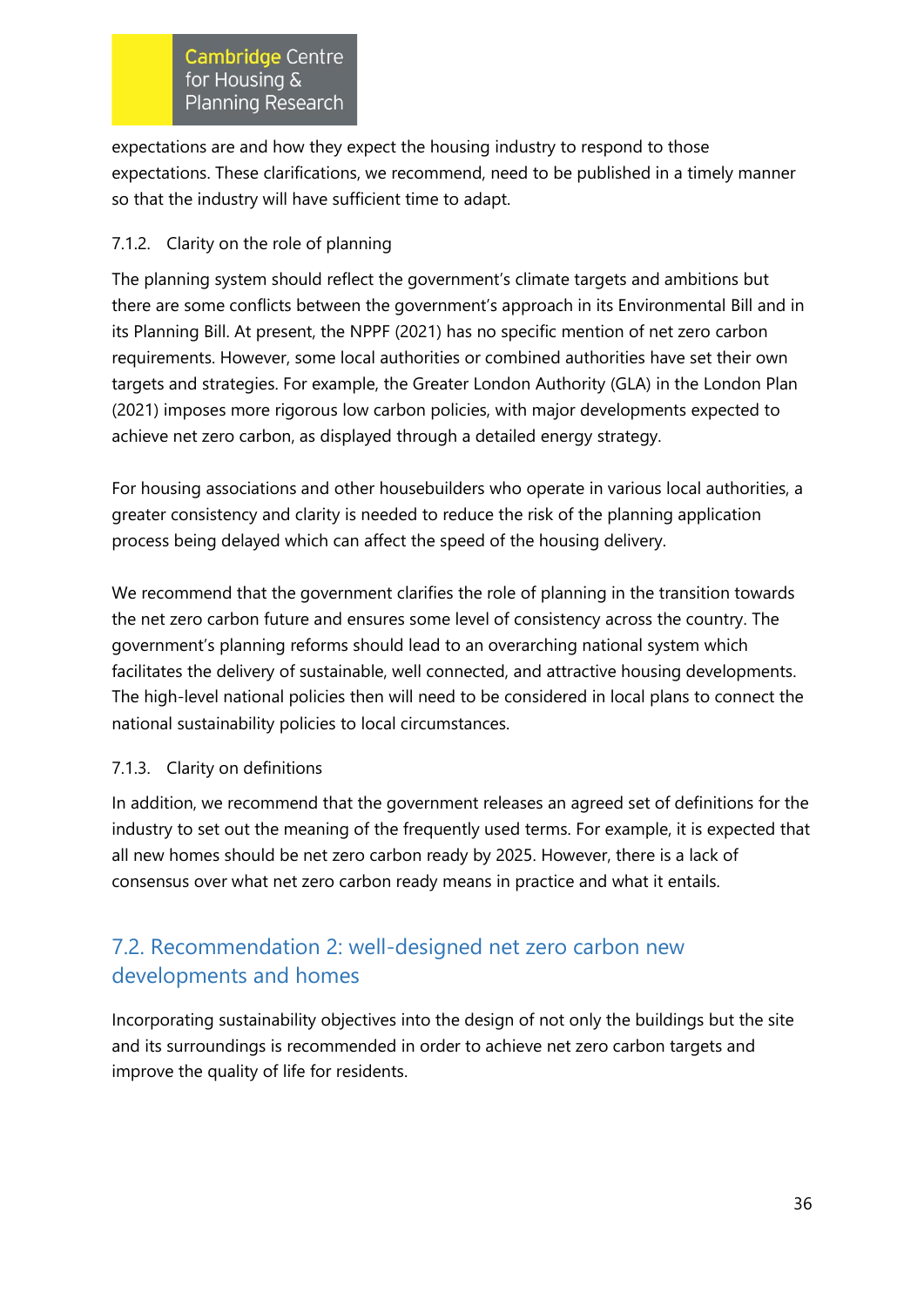## 7.2.1. Site design

The UK's policies and regulations have a strong focus on buildings in achieving zero carbon targets with less attention being paid to the design of the wider site and environment. Gains will be lost if homes are designed to net zero standards but developments are not well connected to sustainable transport networks and do not promote sustainable lifestyles.

We recommend the adoption of a comprehensive approach to the design of new developments by incorporating site design and the wider natural and built environment into the planning and design stages.

To achieve this, we recommend that new developments are sited in locations where infrastructure is sufficient and low carbon transport is available. This should incorporate both walking and cycling infrastructure to promote active modes of transport, and access to wider public transport infrastructure.

We recommended that all new residential developments have access to green space and nature, and that developers identify biodiversity assets and enhance these where possible.

## 7.2.2. Building layout, density and type

We recommend that the layout, density and type of homes are designed to maximise energy and environmental performance. The orientation and layout of the buildings should maximise access to solar radiation and daylight in winter and mitigate excessive summer heat. Measures should be in place (e.g., tree planting) to provide proper shelter for the buildings from cold winter winds. Consideration should be given to the performance of different building typologies when designing the project as some typologies like terraces provide more efficient envelopes than, for example, detached houses.

We recommend the development of scenario modelling for different housing types and layouts using the standard assessment procedure (SAP). Adding different technologies and levels of air tightness will help to understand the implications of each scenario (see for example: Baily Garner's 'A Practical Toolkit Towards Net Zero'). This will help an organisation to make an informed decision about what scenario to follow.

#### 7.2.3. Design of the homes

The transition to a net zero carbon future needs to be as seamless as possible for the occupants. We recommend that the homes are designed to be desirable, affordable to run, and not challenging and daunting to 'use' for tenants.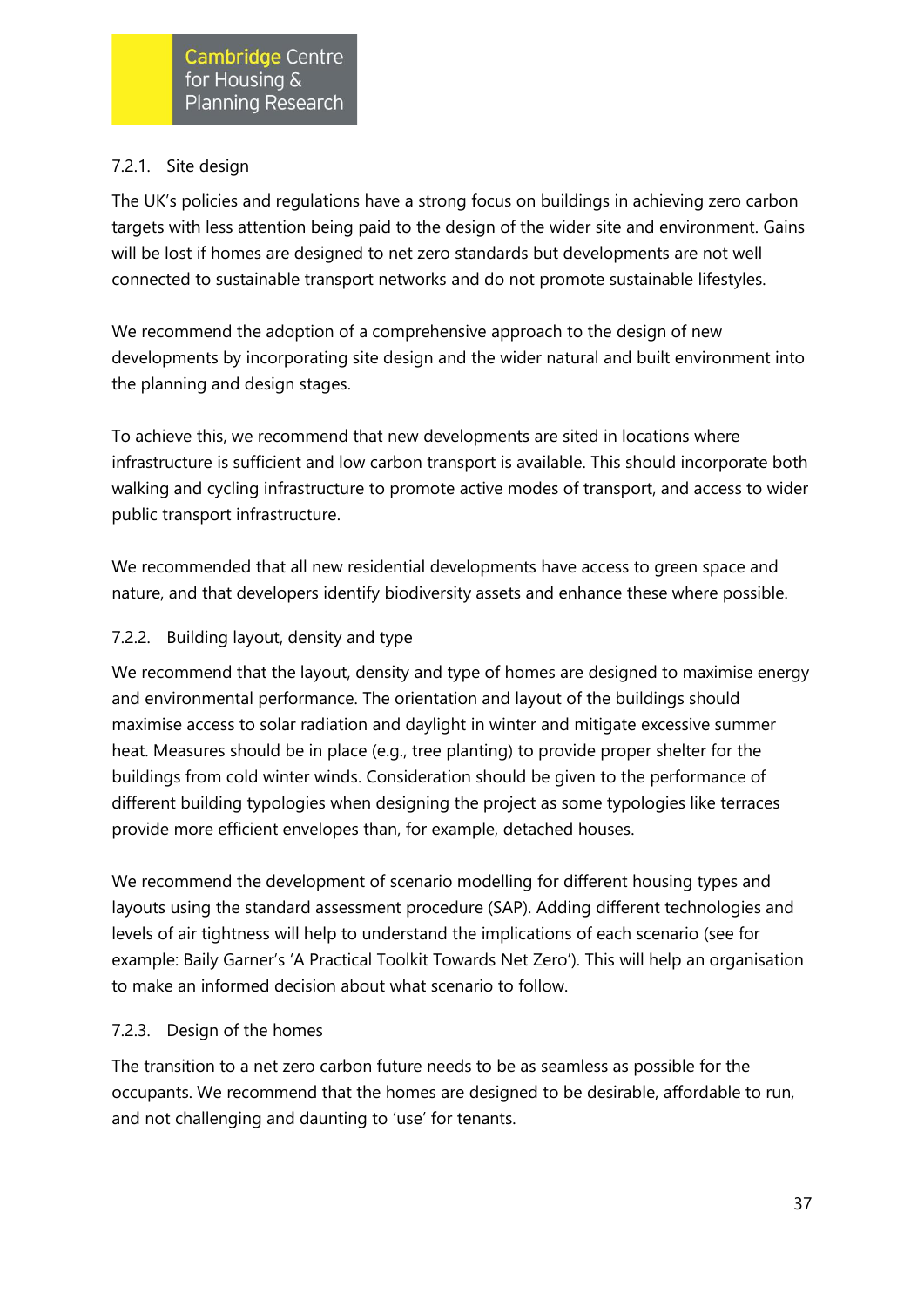#### 7.2.4. Building standards

We recommend that all new buildings be net zero ready as soon as possible, and before the implementation of the Future Homes Standard to avoid the need for expensive retrofitting at a future date.

We recommend that no regret actions are prioritised in the construction of new homes now. These actions include the adoption of a fabric first approach to increase the energy efficiency of the building's envelope, including the proper insulation of walls and ceilings, and triple glazed windows, all of which are well known and available.

# 7.3. Recommendation 3: collaboration and evidence base

The pioneers in building net zero carbon ready new homes in the housing industry are inevitably exposed to risk. To mitigate those risks, we recommend the formation of strong collaborations and partnerships within the sector, between the housing sector and other related sectors (e.g., suppliers, skills bodies, and planners), and between the housing sector and the government.

We recommend collaboration across the housing industry in order to share data, experience of successes and failures, evidence from pilot projects and case studies through various industry publications, workshops and working groups. Collaboration will allow pioneers to share some of the risks they face. The Future Homes Consortium<sup>17</sup> and the Future Homes Hub<sup>18</sup> are two examples of existing collaborations within the industry and between the industry and other related sectors, central government and other agencies.

The Future Homes Consortium, established in 2021 by David Cowans, Places for People's former chief executive, is an example of collaboration between housing associations who are members of the consortium. The consortium focuses on sharing practical ideas and initiatives on sustainability and building safety in new build and in retrofitting existing stock. It looks at best practice to create synergies in resources that each organisation is already deploying on studying challenges in sustainability and building safety in their existing stock.

We recommend further collaboration within the housing sector to reduce the risks associated with adopting new technology. Ordering products at scale should lead to lower unit costs, with the added benefit of inducing the market to meet increased demand. Pooling

<sup>17</sup> https://placesforpeople.co.uk/news/all-news/2021/05/the-group-joins-industry-leaders-to-create-the-futurehomes-consortium

<sup>18</sup> https://www.futurehomes.org.uk/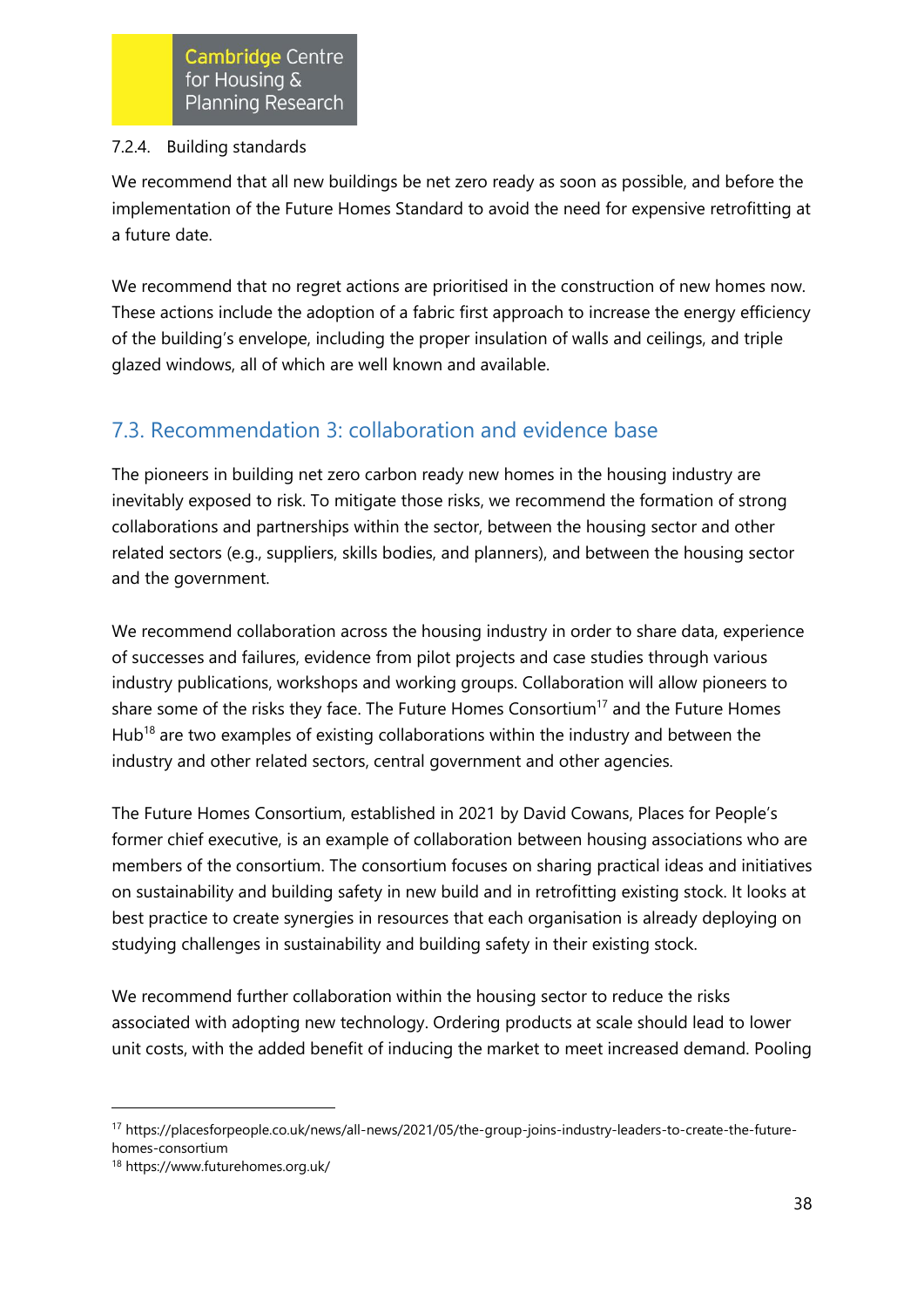technical capacity can also support smaller businesses to develop innovations and find solutions to industry-wide problems.

There is a need for more research to develop a robust evidence base to support the development of more net zero carbon homes. The housing sector and the research community need to work together to create an evidence base of what works, to share best practice, and the learning from what does not work. Systematic data capture and evidence collection of new ways of designing, building and heating homes, are needed to create a strong evidence base of the benefits of such a shift.

# 7.4. Recommendation 4: engaging residents

We recommend engaging with residents of new net zero carbon homes post-occupancy to inform them about how the new technologies and unfamiliar features of their homes work. This is important and will reduce the performance gap (the gap between design and operational performance).

We also recommend that mechanisms are put in place for post occupancy evaluation to collect robust data on net zero carbon homes. This can help to better understand how the adopted technologies and design perform in practice and how they can be improved. The collected data can help to show the impacts on emissions and energy savings to make a stronger business case and make the homes attractive for residents.

To monitor the ongoing performance of new housing stock, we recommend exploring the greater use of sensors and digital technologies, including digital twin technology. Sensors and digital technologies can help to collect data to improve designs and develop an evidence base about the performance and use of new homes.

# 7.5. Recommendation 5: incentives, subsidies and funding

We recommend that the government plays an active role in financing zero carbon new homes through the allocation of upfront grants to pioneering housebuilders who are taking the risk of transiting to build net zero carbon ready new homes ahead of the deadline. It is understood that financial support from the government may be relatively modest given the scale of change needed, but additional funding may incentivise those housebuilders who are inclined to transform their development pipeline.

There are existing examples of successful funding schemes for the retrofitting of housing stock, including the Social Housing Decarbonisation Fund, which is available to social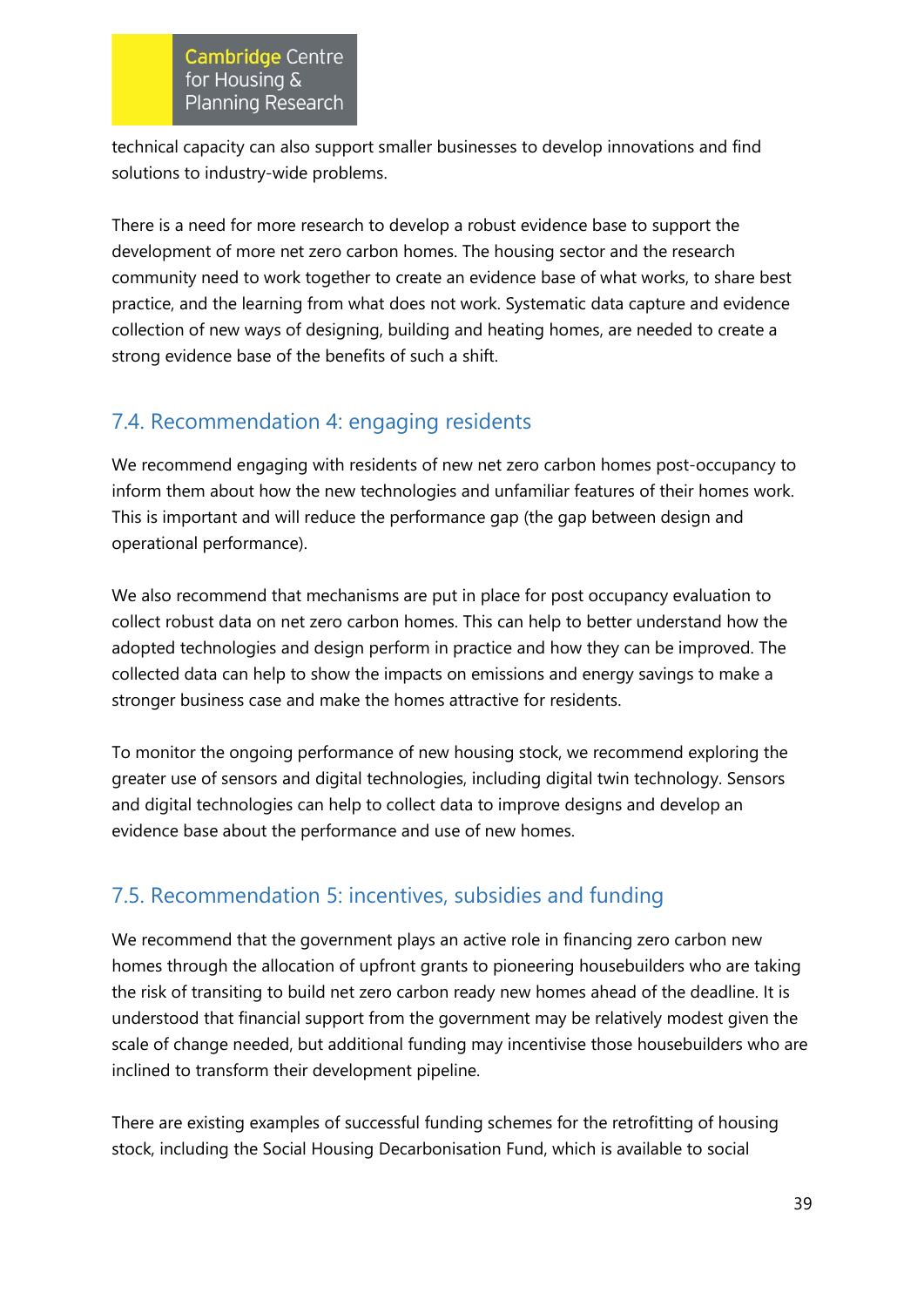landlords carrying out energy efficiency upgrades, and the Home Upgrade Grant scheme which is available to local authorities supporting low-income households to carry out property upgrades. More schemes are underway to encourage energy efficient retrofits (e.g., the Boiler Upgrade Scheme). We further recommend that the government expands its funding schemes to new build homes.

Italy and Germany have a range of tax incentives and loan mechanisms to facilitate the uptake of low carbon technologies (Green Finance Institute, 2020). We call for further research and evidence on how other countries' financial incentives have facilitated their transition to the net zero carbon future. This research can help us to learn about the approaches taken in other countries to drive the greater provision of net zero homes and technologies and whether they can be adopted in the UK.

# 7.6. Recommendation 6: training and upskilling for a resilient supply chain

It is recommended to provide training and upskilling for the workforce to support the transition to a net zero carbon future. Currently, skills development in the construction sector is demand-led (CITB & Eunomia, 2021), however, we suggest that training provision is planned and actively managed as the current levels of demand-led training will not be sufficient.

If the provision of training is not supported in advance, the demand for skilled workers will increase as the deadlines for decarbonisation get closer, and there will be a lag in the supply of skilled workers, causing a delay to the net zero carbon implementation plan. It is recommended to forecast what skills will be required in order to ensure that resources are in place ahead of demand (CITB & Eunomia, 2021). It is recommended that a working group of stakeholders (including, government, CITB, training providers) is convened to revise existing training course content and propose new courses (CITB & Eunomia, 2021).

In addition to developing skills training programmes, we recommend that some or all of the cost of the training be covered to incentivise workers to participate, and that attendees receive an accredited qualification at the end of the course. We recommend that the costs of training should be met by large organisations across their supply chains where possible. This will benefit those organisations by building supply chain resilience and will support smaller suppliers.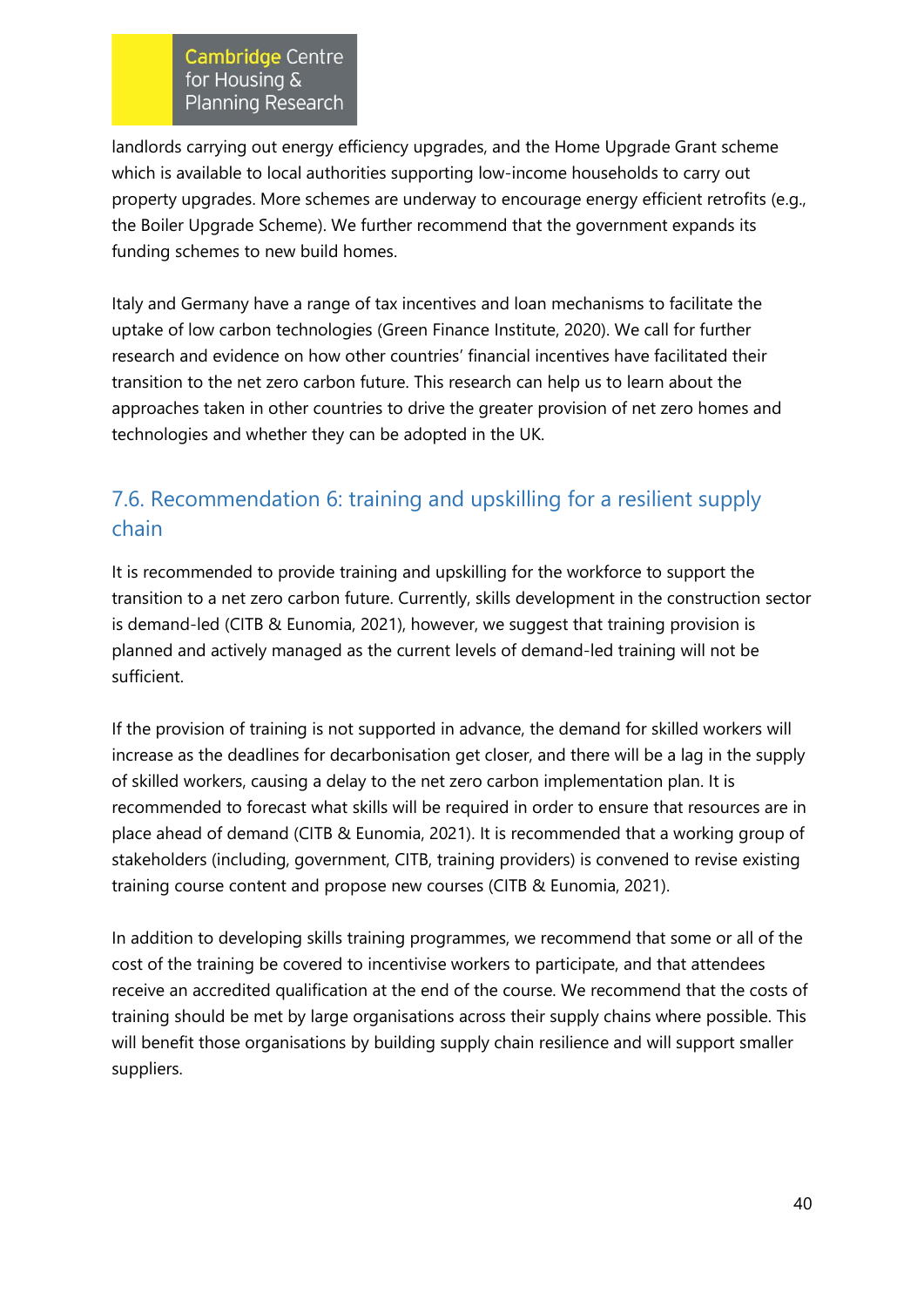## 7.7. Recommendation 7: improving energy systems and infrastructure

As highlighted by the government's Energy White Paper, to deliver energy reliably, while ensuring fair and affordable costs and accelerating the transition to clean energy, the government need to create investment opportunities across the UK to enable a smarter, more flexible energy system, which harnesses the power of competition and innovation to the full (HM Government, 2020a, p.64).

The transition to electric heating and increased use of electric vehicles will increase the UK's reliance on electricity. We recommend that Ofgem, BEIS and network operators work together to identify solutions that will avoid intermittent and erratic supply by the national electricity grid.

It is also recommended that the regulations around electricity pricing are reformed in order to ensure that using electric heating systems such as heat pumps does not lead to higher bills for consumers (NHF, 2021). This may be achievable by promoting greater innovation and competition in networks, and in national and local energy markets (HM Government, 2020a, p.64).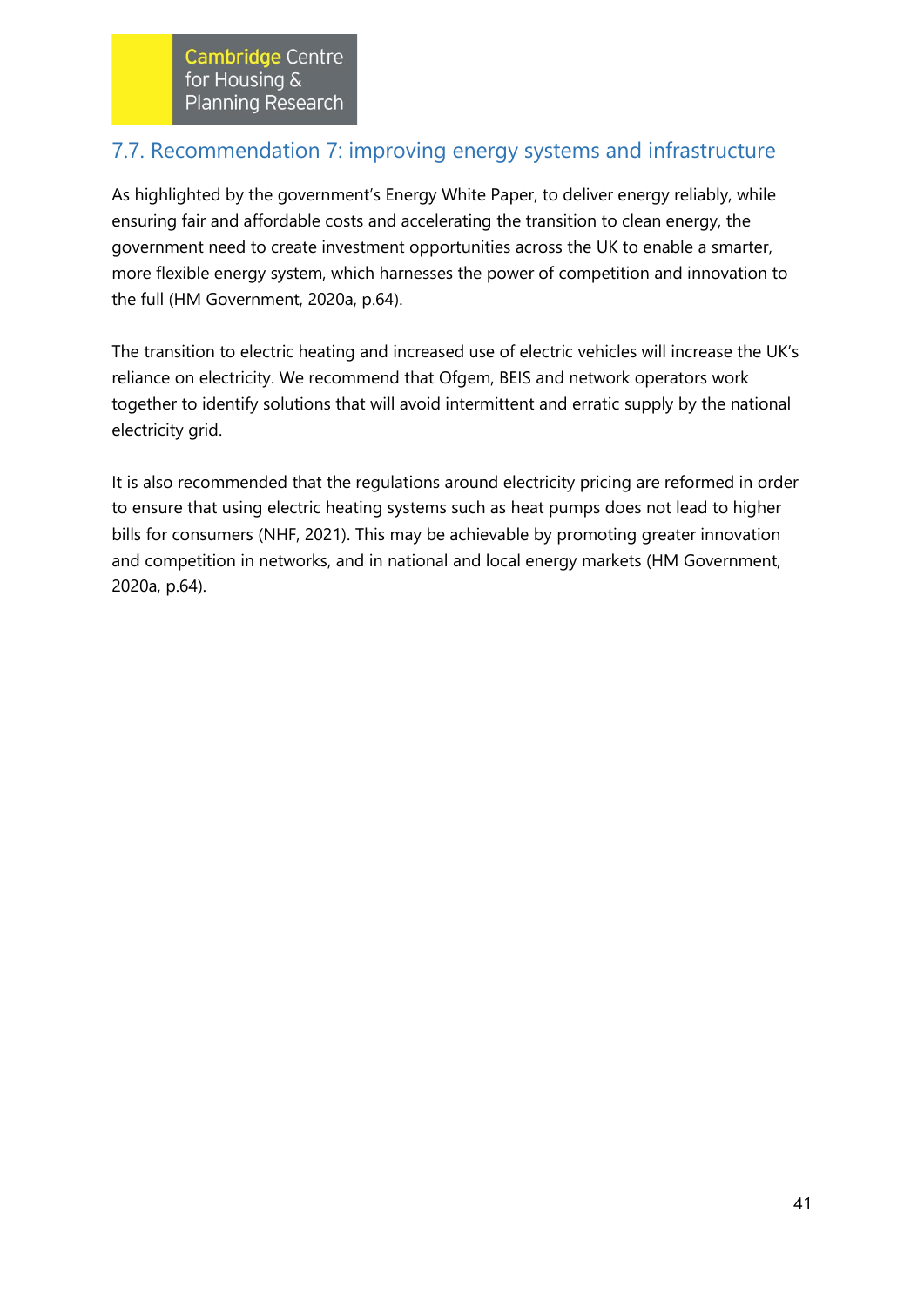#### <span id="page-42-0"></span>**Conclusions** 8.

This report presented some of the key discussions around the delivery of net zero carbon new homes. It set out some of the net zero carbon definitions and discussed how net zero carbon is expected to be achieved. It also reviewed some of the low carbon technologies available and explored gaps in the current approaches. The report identified the potential barriers and benefits of delivering net zero carbon homes. The report also discussed that, in building net zero carbon new homes, there are trade-offs to be recognised and considered by housebuilders. Finally, a number of recommendations to overcome the barriers to delivering net zero carbon new homes were discussed.

To conclude the report, this section offers some brief reflections on the net zero carbon discussion. The first reflection is the need for a systems-based approach to achieve net zero carbon in the housing sector. Housing is a complicated and inter-connected system and net zero is unlikely to be achieved if the focus is on individual components within the system, on specific targets, on particular technologies, or in isolated silos.

The UK's policies lack system thinking in achieving net zero targets as the focus is on the carbon emissions of operational energy use of individual buildings rather than thinking about the buildings as part of their wider environment, their location, the availability of infrastructure to support sustainable travel such as public transportation, and broader water management and waste collection. The Future Homes Standard does not regulate the embodied carbon associated with construction and does not take a whole lifecycle approach.

The second reflection is on the multiple pressures that housing associations and other actors in the housing industry face. As discussed, housing associations face several urgent and competing priorities, and there are trade-offs to be made between building net zero carbon homes and addressing other significant issues, for example, fire safety, the needs of the ageing population, the rising cost of living, or homelessness. Achieving net zero is an additional delivery challenge for housing associations and housebuilders, and there are no simple solutions.

The third reflection is the ambiguity of current policy. Without knowing clearly what is expected from housing associations and housebuilders, it is difficult to adjust business models and strategies to respond effectively.

However, as we acknowledge the urgency of the climate emergency, the transition has to begin despite the lack of certainty around policy or technologies. The pioneers in building net zero carbon ready new homes are inevitably exposed to risk, and more could be done to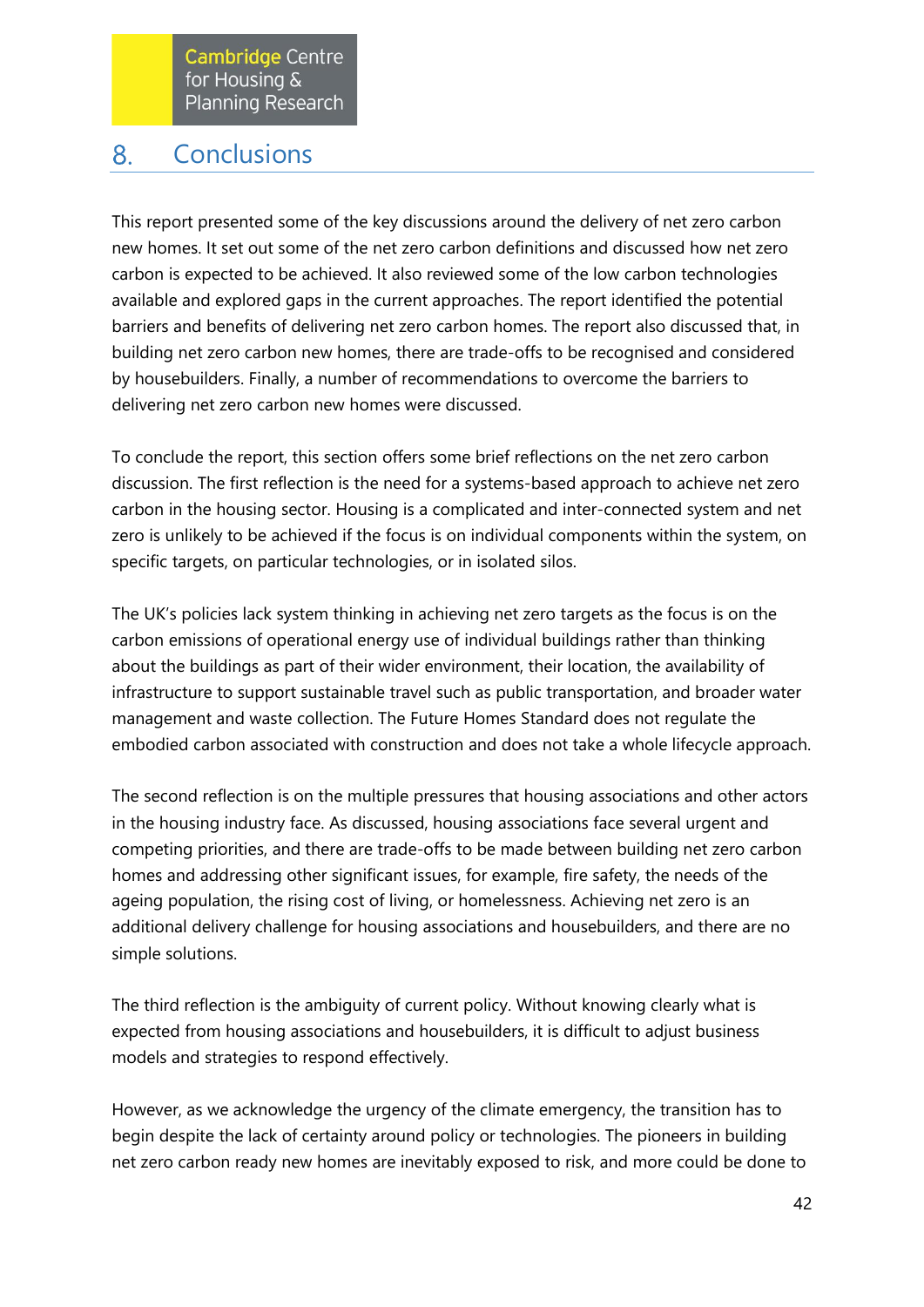help mitigate those risks. As pilots of new home designs and energy systems emerge in greater number, we must do more to work together to collect the evidence about what works, and just as importantly, about what does not work. Greater collaboration between organisations, including with research organisations, will help us to provide the evidence base needed to show how the housing sector can respond to the climate change emergency in the most effective ways.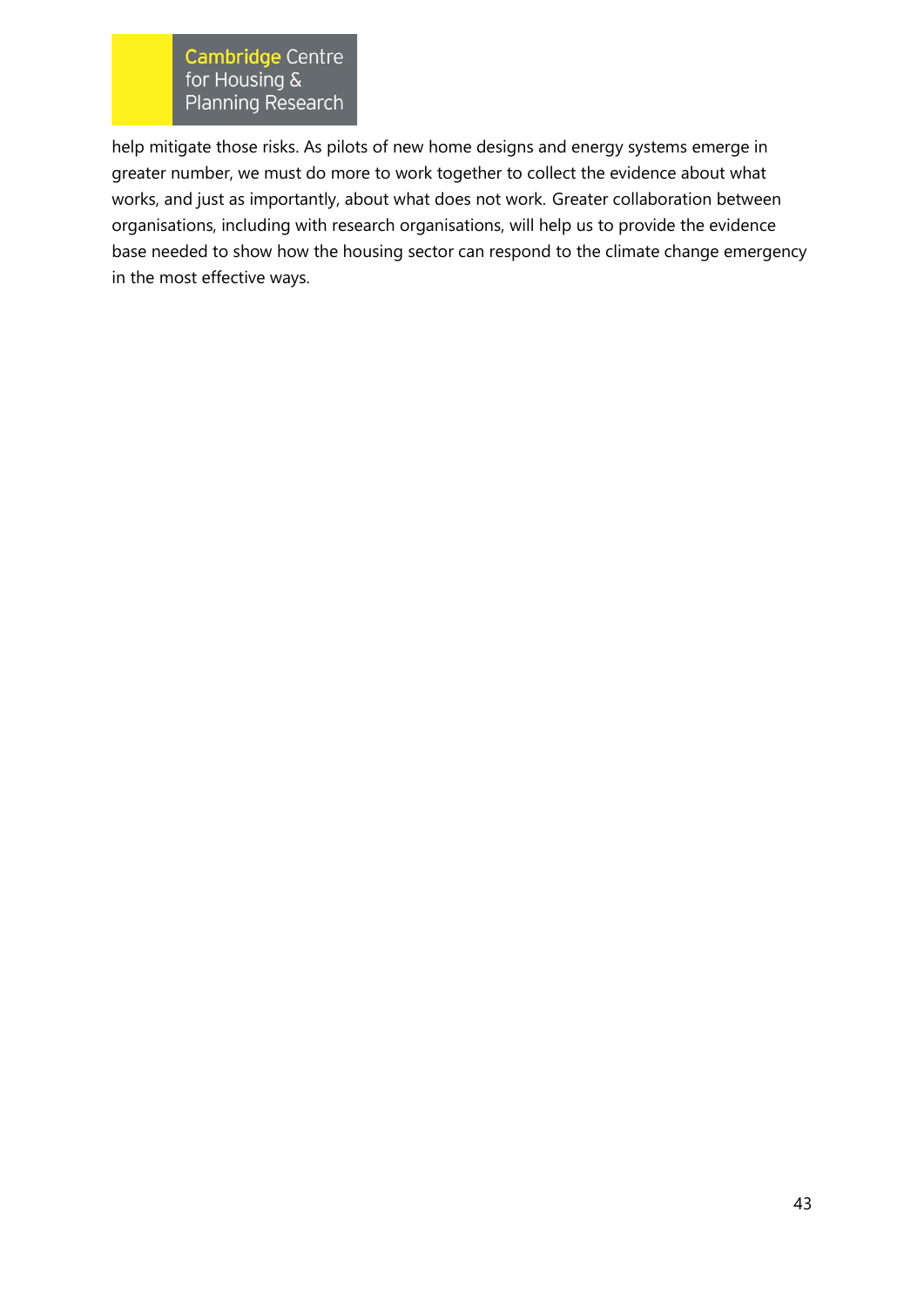#### <span id="page-44-0"></span>References 9.

Air Quality Expert Group (2017) The potential air quality impacts from biomass combustion. Available at [https://uk-](https://uk-air.defra.gov.uk/assets/documents/reports/cat11/1708081027_170807_AQEG_Biomass_report.pdf)

[air.defra.gov.uk/assets/documents/reports/cat11/1708081027\\_170807\\_AQEG\\_Biomass\\_report](https://uk-air.defra.gov.uk/assets/documents/reports/cat11/1708081027_170807_AQEG_Biomass_report.pdf) [.pdf.](https://uk-air.defra.gov.uk/assets/documents/reports/cat11/1708081027_170807_AQEG_Biomass_report.pdf) Accessed 16/03/22.

Baily Garner (2021) The Future Homes Standard A Practical Toolkit Towards Net Zero. Available at [https://indd.adobe.com/view/e9d0acad-8b02-4bb5-86cc-bc7c8f161c28.](https://indd.adobe.com/view/e9d0acad-8b02-4bb5-86cc-bc7c8f161c28) Accessed 20/12/21.

BEIS (2020) Energy White Paper, Powering our Net Zero Future. Available at [https://assets.publishing.service.gov.uk/government/uploads/system/uploads/attachment\\_da](https://assets.publishing.service.gov.uk/government/uploads/system/uploads/attachment_data/file/945899/201216_BEIS_EWP_Command_Paper_Accessible.pdf) [ta/file/945899/201216\\_BEIS\\_EWP\\_Command\\_Paper\\_Accessible.pdf.](https://assets.publishing.service.gov.uk/government/uploads/system/uploads/attachment_data/file/945899/201216_BEIS_EWP_Command_Paper_Accessible.pdf) Accessed 23/12/21.

BEIS (2021) UK government launches plan for a world-leading hydrogen economy. Available at [https://www.gov.uk/government/news/uk-government-launches-plan-for-a-world](https://www.gov.uk/government/news/uk-government-launches-plan-for-a-world-leading-hydrogen-economy)[leading-hydrogen-economy.](https://www.gov.uk/government/news/uk-government-launches-plan-for-a-world-leading-hydrogen-economy) Accessed 23/12/21.

BRE (2018) Home Quality Mark One, Technical Manual. Available at [https://www.homequalitymark.com/wp-content/uploads/2018/09/HQM-ONE-Technical-](https://www.homequalitymark.com/wp-content/uploads/2018/09/HQM-ONE-Technical-Manual-England.pdf)[Manual-England.pdf.](https://www.homequalitymark.com/wp-content/uploads/2018/09/HQM-ONE-Technical-Manual-England.pdf) Accessed 16/03/22.

Cambridgeshire & Peterborough ICC (2021) Fairness, nature and communities: addressing climate change in Cambridgeshire and Peterborough. Available at [https://f.hubspotusercontent40.net/hubfs/6985942/FINAL%20CLIMATE%20REPORT%20LOW](https://f.hubspotusercontent40.net/hubfs/6985942/FINAL%20CLIMATE%20REPORT%20LOW%20(002).pdf) [%20\(002\).pdf.](https://f.hubspotusercontent40.net/hubfs/6985942/FINAL%20CLIMATE%20REPORT%20LOW%20(002).pdf) Accessed 16/01/2022.

Carmichael, R. (2019) Behaviour change, public engagement and Net Zero. A report for the Committee on Climate Change. Available at https://www.theccc.org.uk/publications/ and [http://www.imperial.ac.uk/icept/publications/.](http://www.imperial.ac.uk/icept/publications/) Accessed 06/01/2022.

Centre for Alternative Technology (n.d.) Photovoltaic (PV) Solar Panels. Available at [https://cat.org.uk/info-resources/free-information-service/energy/solar-photovoltaic/.](https://cat.org.uk/info-resources/free-information-service/energy/solar-photovoltaic/)  Accessed 19/01/22.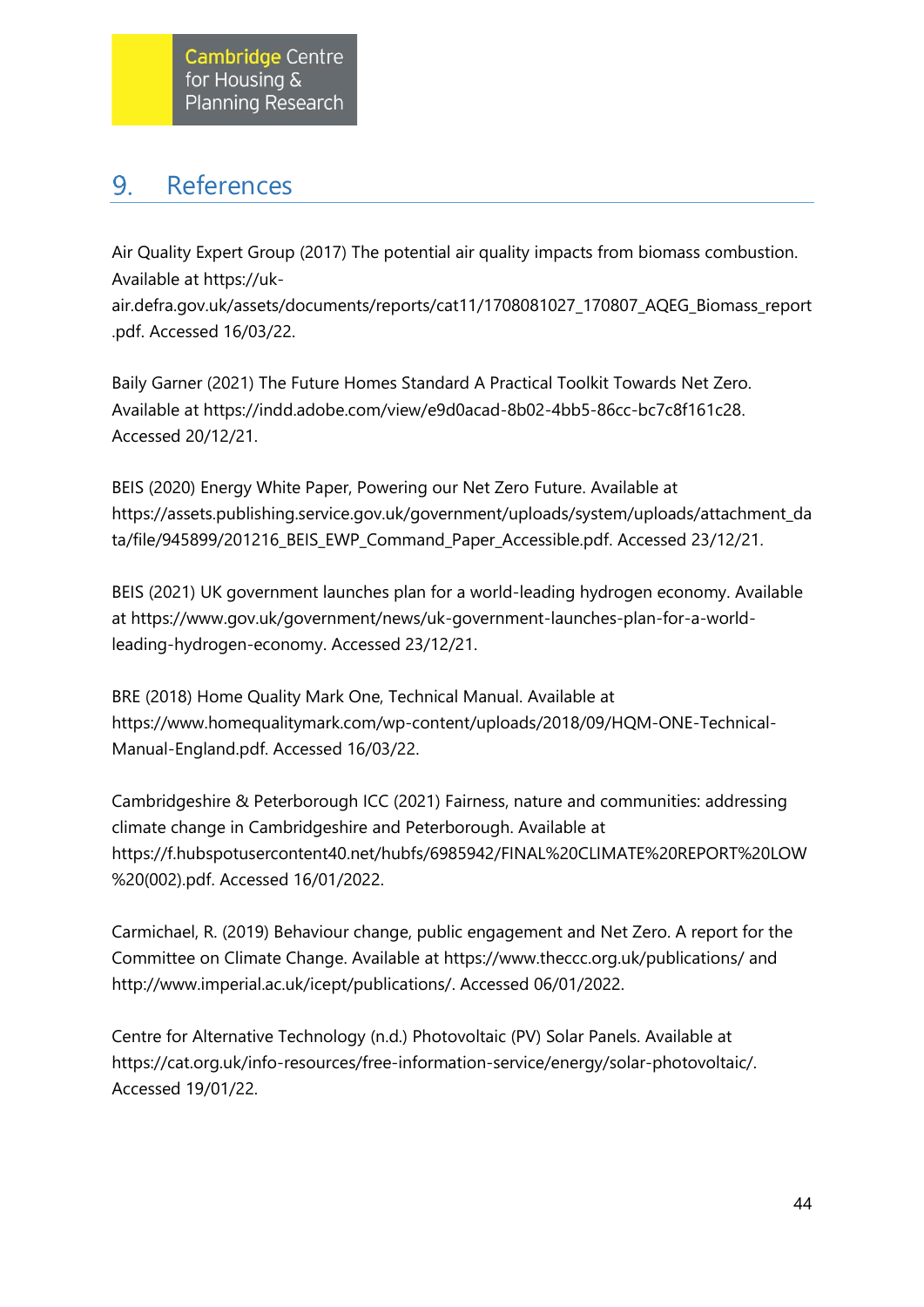CIH (2021) Zero carbon ready from2025. Available at [https://www.cih.org/blogs-and](https://www.cih.org/blogs-and-articles/zero-carbon-ready-from-2025-a-look-at-the-future-homes-standard-and-future-building-standard)[articles/zero-carbon-ready-from-2025-a-look-at-the-future-homes-standard-and-future](https://www.cih.org/blogs-and-articles/zero-carbon-ready-from-2025-a-look-at-the-future-homes-standard-and-future-building-standard)[building-standard.](https://www.cih.org/blogs-and-articles/zero-carbon-ready-from-2025-a-look-at-the-future-homes-standard-and-future-building-standard) Accessed 09/02/22.

Committee on Climate Change (CCC) (2019a) UK housing: Fit for the future? Available at [https://www.theccc.org.uk/2019/02/21/uk-homes-unfit-for-the-challenges-of-climate](https://www.theccc.org.uk/2019/02/21/uk-homes-unfit-for-the-challenges-of-climate-change-ccc-says/)[change-ccc-says/.](https://www.theccc.org.uk/2019/02/21/uk-homes-unfit-for-the-challenges-of-climate-change-ccc-says/) Accessed 06/01/2022.

Committee on Climate Change (CCC) (2019b) Behaviour change, public engagement and Net Zero. Available at [https://www.theccc.org.uk/wp-content/uploads/2019/10/Behaviour](https://www.theccc.org.uk/wp-content/uploads/2019/10/Behaviour-change-public-engagement-and-Net-Zero-Imperial-College-London.pdf)[change-public-engagement-and-Net-Zero-Imperial-College-London.pdf.](https://www.theccc.org.uk/wp-content/uploads/2019/10/Behaviour-change-public-engagement-and-Net-Zero-Imperial-College-London.pdf) Accessed 20/01/2022.

Committee on Climate Change (CCC) (2020) the Sixth Carbon Budget. Available at [https://www.theccc.org.uk/publication/sixth-carbon-budget/.](https://www.theccc.org.uk/publication/sixth-carbon-budget/) Accessed 20/1/2022

Construction Leadership Council (2021) Carbon Reduction Code for the Built Environment. Available at [https://www](https://www-smartinfrastructure.eng.cam.ac.uk/files/carbonreductioncode_issue_2021-2_november_1_2021.pdf)[smartinfrastructure.eng.cam.ac.uk/files/carbonreductioncode\\_issue\\_2021-](https://www-smartinfrastructure.eng.cam.ac.uk/files/carbonreductioncode_issue_2021-2_november_1_2021.pdf) [2\\_november\\_1\\_2021.pdf.](https://www-smartinfrastructure.eng.cam.ac.uk/files/carbonreductioncode_issue_2021-2_november_1_2021.pdf) Accessed 30/03/2022.

Designing Buildings Wiki (2020) Mechanical ventilation with heat recovery. Available at [https://www.designingbuildings.co.uk/wiki/Mechanical\\_ventilation\\_with\\_heat\\_recovery\\_MVH](https://www.designingbuildings.co.uk/wiki/Mechanical_ventilation_with_heat_recovery_MVHR) [R.](https://www.designingbuildings.co.uk/wiki/Mechanical_ventilation_with_heat_recovery_MVHR) Accessed 23/12/21.

Designing Buildings Wiki (2021) Fabric first. Available at [https://www.designingbuildings.co.uk/wiki/Fabric\\_first.](https://www.designingbuildings.co.uk/wiki/Fabric_first) Accessed 23/12/21.

DLUHC (2021a) Press release: New homes to produce nearly a third less carbon. Available at [https://www.gov.uk/government/news/new-homes-to-produce-nearly-a-third-less-carbon.](https://www.gov.uk/government/news/new-homes-to-produce-nearly-a-third-less-carbon)  Accessed 06/01/2021.

DLUHC (2021b) Building (Amendment) Regulations 2021: circular 01/2021. Available at [https://assets.publishing.service.gov.uk/government/uploads/system/uploads/attachment\\_da](https://assets.publishing.service.gov.uk/government/uploads/system/uploads/attachment_data/file/1040800/Circular.pdf) [ta/file/1040800/Circular.pdf.](https://assets.publishing.service.gov.uk/government/uploads/system/uploads/attachment_data/file/1040800/Circular.pdf) Accessed 06/01/2021.

Energy Saving Trust (n.d.) In-depth guide to heat pumps. Available at [https://energysavingtrust.org.uk/advice/in-depth-guide-to-heat-pumps/.](https://energysavingtrust.org.uk/advice/in-depth-guide-to-heat-pumps/) Accessed 22/12/21.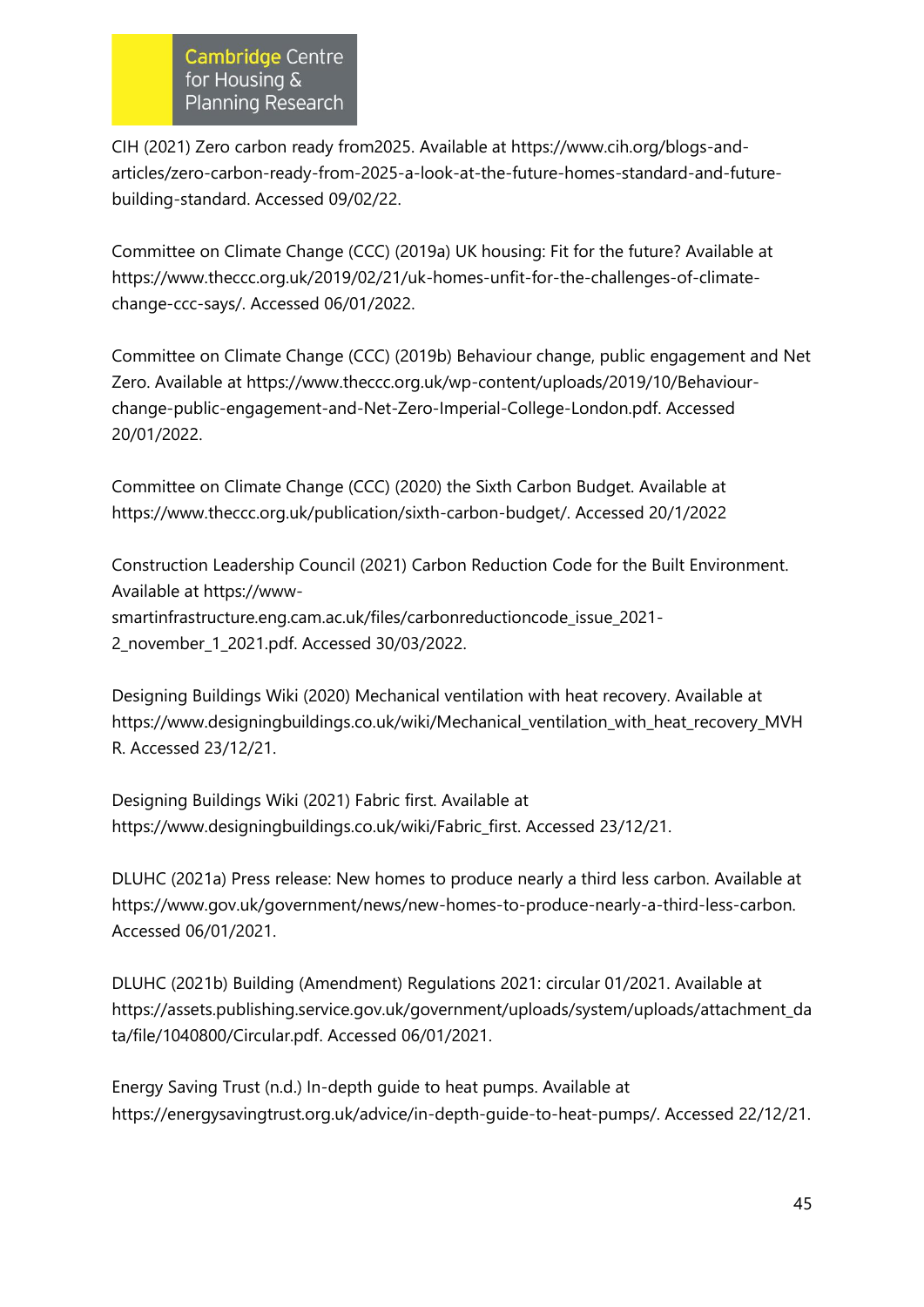Energy Saving Trust (2021) A quick guide to low carbon heating. Available at [https://energysavingtrust.org.uk/a-quick-guide-to-low-carbon-heating/.](https://energysavingtrust.org.uk/a-quick-guide-to-low-carbon-heating/) Accessed 22/12/21.

Etude (2021) Making SAP and RdSAP 11 fit for Net Zero. Available at [https://www.etude.co.uk/wp-content/uploads/2021/06/Making-SAP-and-RdSAP-11-fit-for-](https://www.etude.co.uk/wp-content/uploads/2021/06/Making-SAP-and-RdSAP-11-fit-for-Net-Zero-Full-report.pdf)[Net-Zero-Full-report.pdf.](https://www.etude.co.uk/wp-content/uploads/2021/06/Making-SAP-and-RdSAP-11-fit-for-Net-Zero-Full-report.pdf) Accessed 09/02/22.

Eunomia & CITB (2021) Building Skills for Net Zero. Available at [https://www.citb.co.uk/media/kkpkwc42/building\\_skills\\_net\\_zero\\_full\\_report.pdf.](https://www.citb.co.uk/media/kkpkwc42/building_skills_net_zero_full_report.pdf) Accessed 06/01/2022.

European Heat Pump Association (2020) Market Data. Available at [https://www.ehpa.org/market-data/.](https://www.ehpa.org/market-data/) Accessed 19/01/22.

First Plan (2021) Net Zero Strategy: What's the Plan for Planning? Available at https://www.firstplan.co.uk/news/net-zero-strategy-whats-the-plan-for-planning/. Accessed 20/01/22.

Future Homes Task Force (2021) Future Homes Delivery Plan. Available at [https://www.futurehomes.org.uk/delivery-plan.](https://www.futurehomes.org.uk/delivery-plan) Accessed 20/12/21.

Greenpeace UK (2021) The UK's poor record on heat pumps. Available at [https://www.greenpeace.org.uk/wp-content/uploads/2021/09/Briefing-heat-pumps-9Sept-](https://www.greenpeace.org.uk/wp-content/uploads/2021/09/Briefing-heat-pumps-9Sept-4.pdf.%20Accessed%2019/01/22)[4.pdf. Accessed 19/01/22.](https://www.greenpeace.org.uk/wp-content/uploads/2021/09/Briefing-heat-pumps-9Sept-4.pdf.%20Accessed%2019/01/22)

Green Finance Institute (2020) Financing zero carbon heat: turning up the dial on investment. Available at [https://www.greenfinanceinstitute.co.uk/wp](https://www.greenfinanceinstitute.co.uk/wp-content/uploads/2020/12/Financing-zero-carbon-heat-turning-up-the-dial-on-investment_Green-Finance-Institute.pdf)[content/uploads/2020/12/Financing-zero-carbon-heat-turning-up-the-dial-on](https://www.greenfinanceinstitute.co.uk/wp-content/uploads/2020/12/Financing-zero-carbon-heat-turning-up-the-dial-on-investment_Green-Finance-Institute.pdf)[investment\\_Green-Finance-Institute.pdf.](https://www.greenfinanceinstitute.co.uk/wp-content/uploads/2020/12/Financing-zero-carbon-heat-turning-up-the-dial-on-investment_Green-Finance-Institute.pdf) Accessed 01/02/22.

Green Match (2021a) UK Solar Capacity: Is the Future of Solar Cloudy? Available at [https://www.greenmatch.co.uk/blog/2019/09/uk-solar-capacity.](https://www.greenmatch.co.uk/blog/2019/09/uk-solar-capacity) Accessed 19/01/22.

Green Match (2021b) A Guide to Calculating Your Solar Panel Size. Available at [https://www.greenmatch.co.uk/blog/how-many-solar-panels-do-i-need.](https://www.greenmatch.co.uk/blog/how-many-solar-panels-do-i-need) Accessed 19/01/22.

Green Spec (n.d.) Passive solar design: Siting and Orientation. Available at [https://www.greenspec.co.uk/building-design/solar-siting-orientation/.](https://www.greenspec.co.uk/building-design/solar-siting-orientation/) Accessed 19/01/22.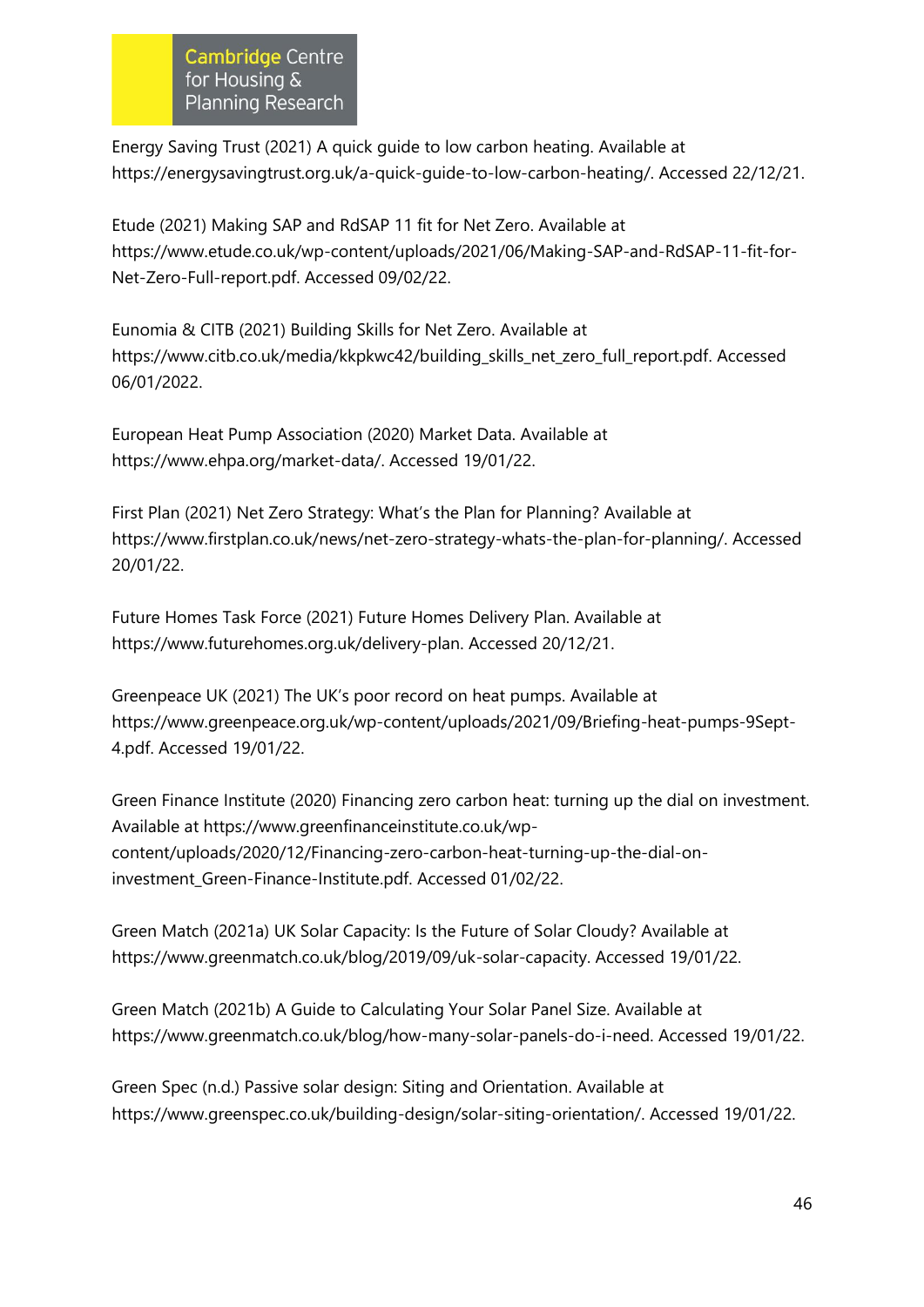HM Government (2020a) Energy White Paper: Powering Our Net Zero Future. Available at [https://assets.publishing.service.gov.uk/government/uploads/system/uploads/attachment\\_da](https://assets.publishing.service.gov.uk/government/uploads/system/uploads/attachment_data/file/945899/201216_BEIS_EWP_Command_Paper_Accessible.pdf) [ta/file/945899/201216\\_BEIS\\_EWP\\_Command\\_Paper\\_Accessible.pdf.](https://assets.publishing.service.gov.uk/government/uploads/system/uploads/attachment_data/file/945899/201216_BEIS_EWP_Command_Paper_Accessible.pdf) Accessed 25/01/20220

HM Government (2020b) The Government Response to the Committee on Climate Change's 2020 Progress Report to Parliament. Available at [https://assets.publishing.service.gov.uk/government/uploads/system/uploads/attachment\\_da](https://assets.publishing.service.gov.uk/government/uploads/system/uploads/attachment_data/file/928005/government-response-to-ccc-progress-report-2020.pdf) [ta/file/928005/government-response-to-ccc-progress-report-2020.pdf.](https://assets.publishing.service.gov.uk/government/uploads/system/uploads/attachment_data/file/928005/government-response-to-ccc-progress-report-2020.pdf) Accessed 25/01/2022.

HM Government (2021a) Net Zero Strategy: Build Back Greener. Available at [https://assets.publishing.service.gov.uk/government/uploads/system/uploads/attachment\\_da](https://assets.publishing.service.gov.uk/government/uploads/system/uploads/attachment_data/file/1033990/net-zero-strategy-beis.pdf) [ta/file/1033990/net-zero-strategy-beis.pdf.](https://assets.publishing.service.gov.uk/government/uploads/system/uploads/attachment_data/file/1033990/net-zero-strategy-beis.pdf) Accessed 25/01/2022.

HM Government (2021b) Heat and Buildings Strategy. Available at [https://assets.publishing.service.gov.uk/government/uploads/system/uploads/attachment\\_da](https://assets.publishing.service.gov.uk/government/uploads/system/uploads/attachment_data/file/1044598/6.7408_BEIS_Clean_Heat_Heat___Buildings_Strategy_Stage_2_v5_WEB.pdf) [ta/file/1044598/6.7408\\_BEIS\\_Clean\\_Heat\\_Heat\\_\\_\\_Buildings\\_Strategy\\_Stage\\_2\\_v5\\_WEB.pdf.](https://assets.publishing.service.gov.uk/government/uploads/system/uploads/attachment_data/file/1044598/6.7408_BEIS_Clean_Heat_Heat___Buildings_Strategy_Stage_2_v5_WEB.pdf) Accessed 25/01/2022.

HM Government (2022) Spring Statement 2022. Available at [https://assets.publishing.service.gov.uk/government/uploads/system/uploads/attachment\\_da](https://assets.publishing.service.gov.uk/government/uploads/system/uploads/attachment_data/file/1062708/Spring_Statement_2022_Print.pdf) [ta/file/1062708/Spring\\_Statement\\_2022\\_Print.pdf.](https://assets.publishing.service.gov.uk/government/uploads/system/uploads/attachment_data/file/1062708/Spring_Statement_2022_Print.pdf) Accessed 30/03/2022.

Institute for Government (2020) UK net zero target. Available at [https://www.instituteforgovernment.org.uk/explainers/net-zero-target.](https://www.instituteforgovernment.org.uk/explainers/net-zero-target) Accessed 20/01/2022.

LETI (2020) Climate Emergency Design Guide. Available at [https://b80d7a04-1c28-45e2-b904-](https://b80d7a04-1c28-45e2-b904-e0715cface93.filesusr.com/ugd/252d09_3b0f2acf2bb24c019f5ed9173fc5d9f4.pdf)

[e0715cface93.filesusr.com/ugd/252d09\\_3b0f2acf2bb24c019f5ed9173fc5d9f4.pdf.](https://b80d7a04-1c28-45e2-b904-e0715cface93.filesusr.com/ugd/252d09_3b0f2acf2bb24c019f5ed9173fc5d9f4.pdf) Accessed: 04/01/22.

LETI (2021) LETI Client Guide for Net Zero Carbon Buildings. Available at [https://b80d7a04-](https://b80d7a04-1c28-45e2-b904-e0715cface93.filesusr.com/ugd/252d09_779b2a7276684247821fea72a30fd3a8.pdf) [1c28-45e2-b904-](https://b80d7a04-1c28-45e2-b904-e0715cface93.filesusr.com/ugd/252d09_779b2a7276684247821fea72a30fd3a8.pdf)

[e0715cface93.filesusr.com/ugd/252d09\\_779b2a7276684247821fea72a30fd3a8.pdf.](https://b80d7a04-1c28-45e2-b904-e0715cface93.filesusr.com/ugd/252d09_779b2a7276684247821fea72a30fd3a8.pdf) Accessed 04/01/22.

LUC (2021) Updated NPPF: Does it reflect the climate emergency? Available at [https://landuse.co.uk/updated-nppf-framework-climate-emergency/.](https://landuse.co.uk/updated-nppf-framework-climate-emergency/) Accessed 25/01/22.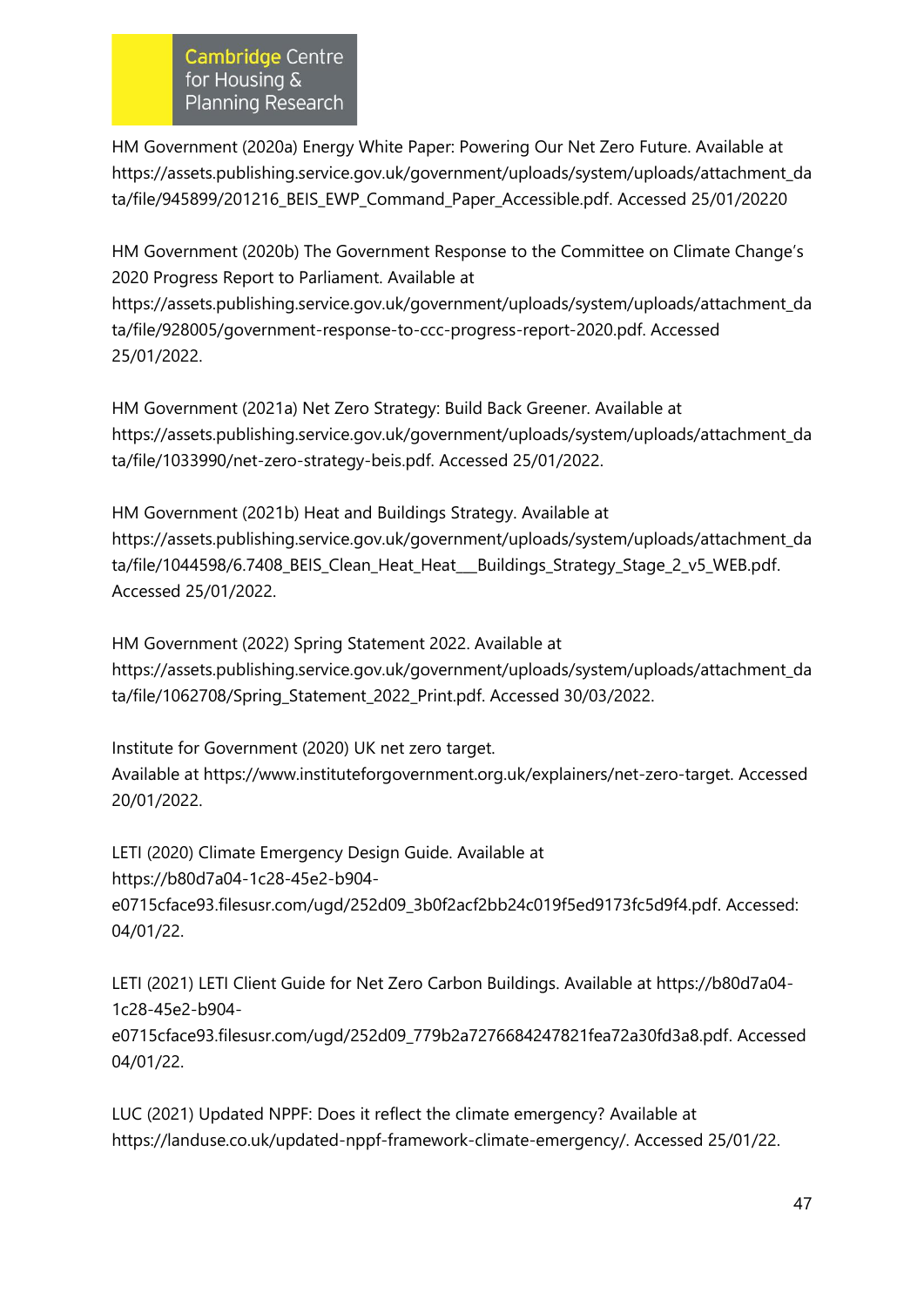Maani, T., Celik, I., Heben, M., Ellingson, R., Apul, D. (2020) Environmental impacts of recycling crystalline silicon (c-SI) and cadmium telluride (CDTE) solar panels. Science of The Total Environment, Volume 735. [https://doi.org/10.1016/j.scitotenv.2020.138827.](https://doi.org/10.1016/j.scitotenv.2020.138827) Accessed: 31/01/22.

MCS (2021) Addressing the key barriers to widespread heat pump adoption: a response to BEIS. Available at https://mcscertified.com/wp-content/uploads/2021/10/BEIS-Heat-Pump-Response.pdf. Accessed 19/01/22.

MHCLG (2021) The Future Homes Standard: 2019. Consultation on changes to Part L (conservation of fuel and power) and Part F (ventilation) of the Building Regulations for new dwellings. Summary of responses received and Government response. Available at [https://assets.publishing.service.gov.uk/government/uploads/system/uploads/attachment\\_da](https://assets.publishing.service.gov.uk/government/uploads/system/uploads/attachment_data/file/956094/Government_response_to_Future_Homes_Standard_consultation.pdf) [ta/file/956094/Government\\_response\\_to\\_Future\\_Homes\\_Standard\\_consultation.pdf.](https://assets.publishing.service.gov.uk/government/uploads/system/uploads/attachment_data/file/956094/Government_response_to_Future_Homes_Standard_consultation.pdf) Accessed 06/04/22.

MHCLG (2021a) The National Planning Policy Framework. Available at [https://assets.publishing.service.gov.uk/government/uploads/system/uploads/attachment\\_da](https://assets.publishing.service.gov.uk/government/uploads/system/uploads/attachment_data/file/1005759/NPPF_July_2021.pdf) [ta/file/1005759/NPPF\\_July\\_2021.pdf.](https://assets.publishing.service.gov.uk/government/uploads/system/uploads/attachment_data/file/1005759/NPPF_July_2021.pdf) Accessed 15/01/22.

NAO (2020) Local government and net zero in England. Available at [https://www.nao.org.uk/wp-content/uploads/2021/07/Local-government-and-net-zero-in-](https://www.nao.org.uk/wp-content/uploads/2021/07/Local-government-and-net-zero-in-England-Summary.pdf)[England-Summary.pdf.](https://www.nao.org.uk/wp-content/uploads/2021/07/Local-government-and-net-zero-in-England-Summary.pdf) Accessed 19/01/22.

NHBC Foundation (2012) Understanding overheating- where to start: An introduction for house builders and designers. Available at [https://www.zerocarbonhub.org/sites/default/files/resources/reports/Understanding\\_Overhe](https://www.zerocarbonhub.org/sites/default/files/resources/reports/Understanding_Overheating-Where_to_Start_NF44.pdf) [ating-Where\\_to\\_Start\\_NF44.pdf.](https://www.zerocarbonhub.org/sites/default/files/resources/reports/Understanding_Overheating-Where_to_Start_NF44.pdf) Accessed 16/03/22.

NHF (2021) Decarbonisation: a guide for housing associations. Available at https://www.housing.org.uk/resources/decarbonisation-guide-for-housing-associations/. Accessed 19/12/21.

Ofgem (2020) The role of the consumer in achieving net zero. Available at [https://www.ofgem.gov.uk/news-blog/our-blog/role-consumer-achieving-net-zero.](https://www.ofgem.gov.uk/news-blog/our-blog/role-consumer-achieving-net-zero) Accessed 25/01/22.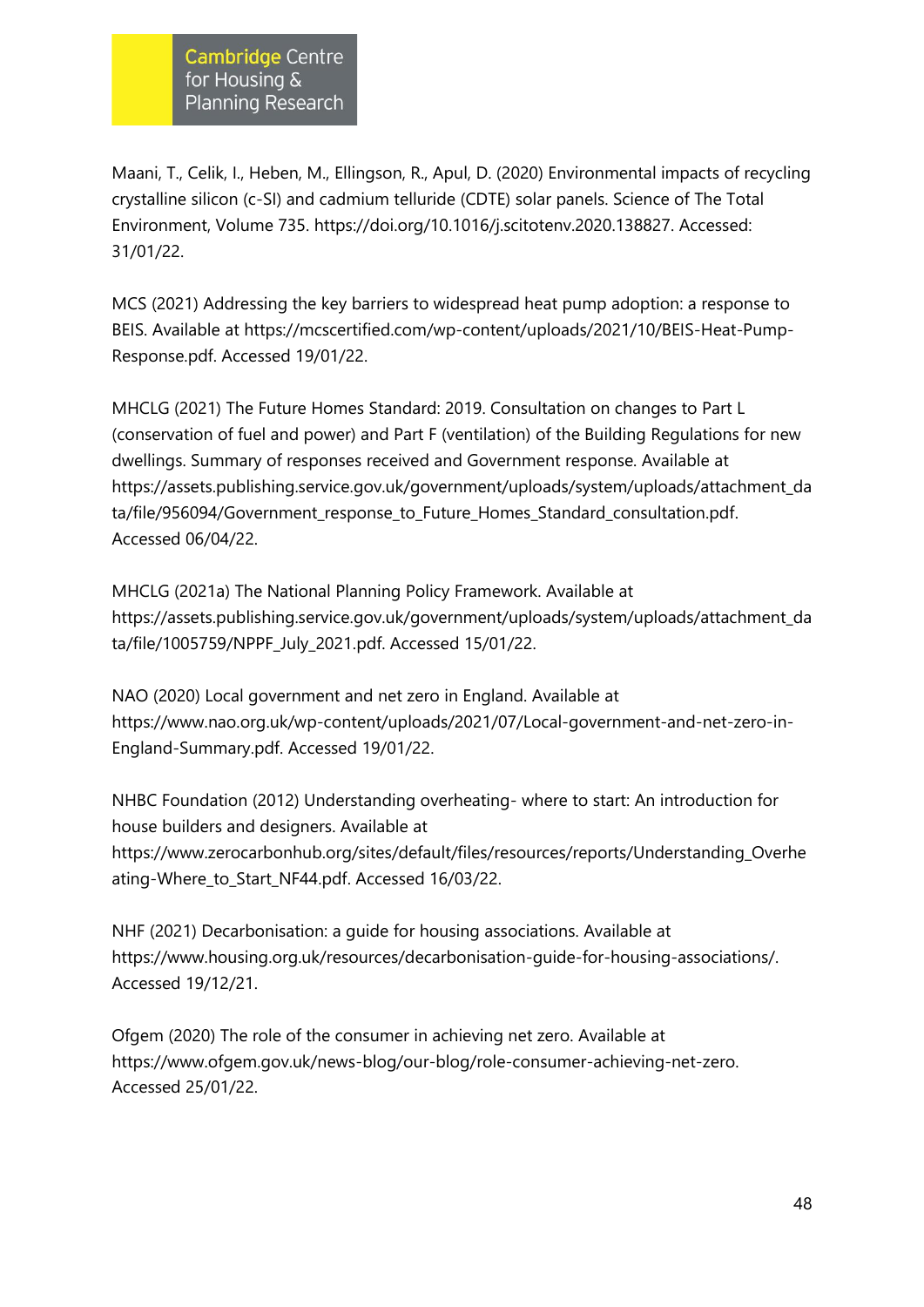ONS (2021) Three-quarters of adults in Great Britain worry about climate change. Available at [https://www.ons.gov.uk/peoplepopulationandcommunity/wellbeing/articles/threequartersof](https://www.ons.gov.uk/peoplepopulationandcommunity/wellbeing/articles/threequartersofadultsingreatbritainworryaboutclimatechange/2021-11-05) [adultsingreatbritainworryaboutclimatechange/2021-11-05.](https://www.ons.gov.uk/peoplepopulationandcommunity/wellbeing/articles/threequartersofadultsingreatbritainworryaboutclimatechange/2021-11-05) Accessed 01/02/22.

ONS (2019) A burning issue: biomass is the biggest source of renewable energy consumed in the UK. Available at

[https://www.ons.gov.uk/economy/environmentalaccounts/articles/aburningissuebiomassisth](https://www.ons.gov.uk/economy/environmentalaccounts/articles/aburningissuebiomassisthebiggestsourceofrenewableenergyconsumedintheuk/2019-08-30#:~:text=Biomass%20can%20be%20considered%20a,soil%2C%20trees%20and%20other%20vegetation) [ebiggestsourceofrenewableenergyconsumedintheuk/2019-08-](https://www.ons.gov.uk/economy/environmentalaccounts/articles/aburningissuebiomassisthebiggestsourceofrenewableenergyconsumedintheuk/2019-08-30#:~:text=Biomass%20can%20be%20considered%20a,soil%2C%20trees%20and%20other%20vegetation)

[30#:~:text=Biomass%20can%20be%20considered%20a,soil%2C%20trees%20and%20other%](https://www.ons.gov.uk/economy/environmentalaccounts/articles/aburningissuebiomassisthebiggestsourceofrenewableenergyconsumedintheuk/2019-08-30#:~:text=Biomass%20can%20be%20considered%20a,soil%2C%20trees%20and%20other%20vegetation) [20vegetation.](https://www.ons.gov.uk/economy/environmentalaccounts/articles/aburningissuebiomassisthebiggestsourceofrenewableenergyconsumedintheuk/2019-08-30#:~:text=Biomass%20can%20be%20considered%20a,soil%2C%20trees%20and%20other%20vegetation) Accessed 16/03/22.

Paul Ventilation Services (n.d.) Maintenance Service for MVHR Systems. Available at [https://www.paulheatrecovery.co.uk/services/maintenance/#:~:text=It%20is%20recommende](https://www.paulheatrecovery.co.uk/services/maintenance/#:~:text=It%20is%20recommended%20that%20MVHR,working%20as%20it%20should%20be.&text=%E2%80%93%20Check%20your%20external%20terminals%20for,it%20or%20poke%20into%20it) [d%20that%20MVHR,working%20as%20it%20should%20be.&text=%E2%80%93%20Check%2](https://www.paulheatrecovery.co.uk/services/maintenance/#:~:text=It%20is%20recommended%20that%20MVHR,working%20as%20it%20should%20be.&text=%E2%80%93%20Check%20your%20external%20terminals%20for,it%20or%20poke%20into%20it) [0your%20external%20terminals%20for,it%20or%20poke%20into%20it.](https://www.paulheatrecovery.co.uk/services/maintenance/#:~:text=It%20is%20recommended%20that%20MVHR,working%20as%20it%20should%20be.&text=%E2%80%93%20Check%20your%20external%20terminals%20for,it%20or%20poke%20into%20it) Accessed 26/01/2022.

RIBA (2021) 2030 Climate Challenge. Available at [https://www.architecture.com/about/policy/climate-action/2030-climate-challenge.](https://www.architecture.com/about/policy/climate-action/2030-climate-challenge) Accessed 19/01/22.

Savage, T., Akroyd, J., Mosbach, S., Hillman, M., Seilker, F., Kraft, M. (2022) Universal Digital Twin – the impact of heat pumps on social inequality. Available at [https://www.sciencedirect.com/sdfe/reader/pii/S2666792421000718/pdf.](https://www.sciencedirect.com/sdfe/reader/pii/S2666792421000718/pdf) Accessed 20/01/22.

The Renewable Energy Hub UK (2021) Heat Pump Maintenance. Available at [https://www.renewableenergyhub.co.uk/main/heat-pumps-information/maintenance-of](https://www.renewableenergyhub.co.uk/main/heat-pumps-information/maintenance-of-heat-pumps/)[heat-pumps/.](https://www.renewableenergyhub.co.uk/main/heat-pumps-information/maintenance-of-heat-pumps/) Accessed 19/01/22.

UKGBC (n.d.) Climate Change. Available at [https://www.ukgbc.org/climate-change-2/.](https://www.ukgbc.org/climate-change-2/) Accessed 06/01/2022.

UKGBC (2019) Net Zero Carbon Buildings: A Framework Definition. Available at [https://ukgbc.s3.eu-west-2.amazonaws.com/wp-content/uploads/2019/04/05150856/Net-](https://ukgbc.s3.eu-west-2.amazonaws.com/wp-content/uploads/2019/04/05150856/Net-Zero-Carbon-Buildings-A-framework-definition.pdf)[Zero-Carbon-Buildings-A-framework-definition.pdf.](https://ukgbc.s3.eu-west-2.amazonaws.com/wp-content/uploads/2019/04/05150856/Net-Zero-Carbon-Buildings-A-framework-definition.pdf) Accessed 22/12/2021.

UKGBC (2020) Building the Case for Net Zero Carbon report. Available at [https://www.ukgbc.org/wp-content/uploads/2020/09/Building-the-Case-for-Net-](https://www.ukgbc.org/wp-content/uploads/2020/09/Building-the-Case-for-Net-Zero_UKGBC.pdf)[Zero\\_UKGBC.pdf.](https://www.ukgbc.org/wp-content/uploads/2020/09/Building-the-Case-for-Net-Zero_UKGBC.pdf) Accessed 22/12/2021.